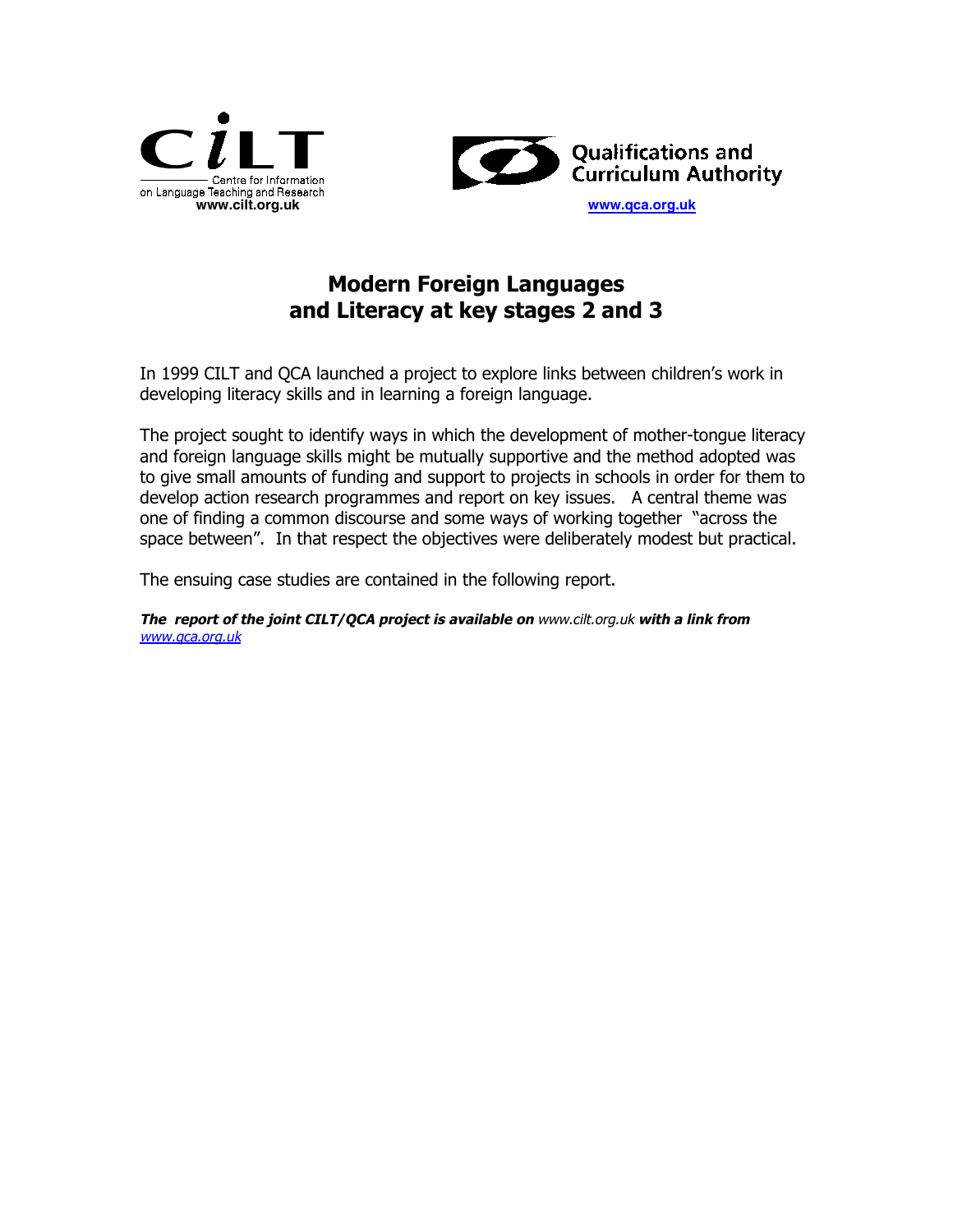



# CILT/QCA Modern Foreign Languages and Literacy Project 1999-2001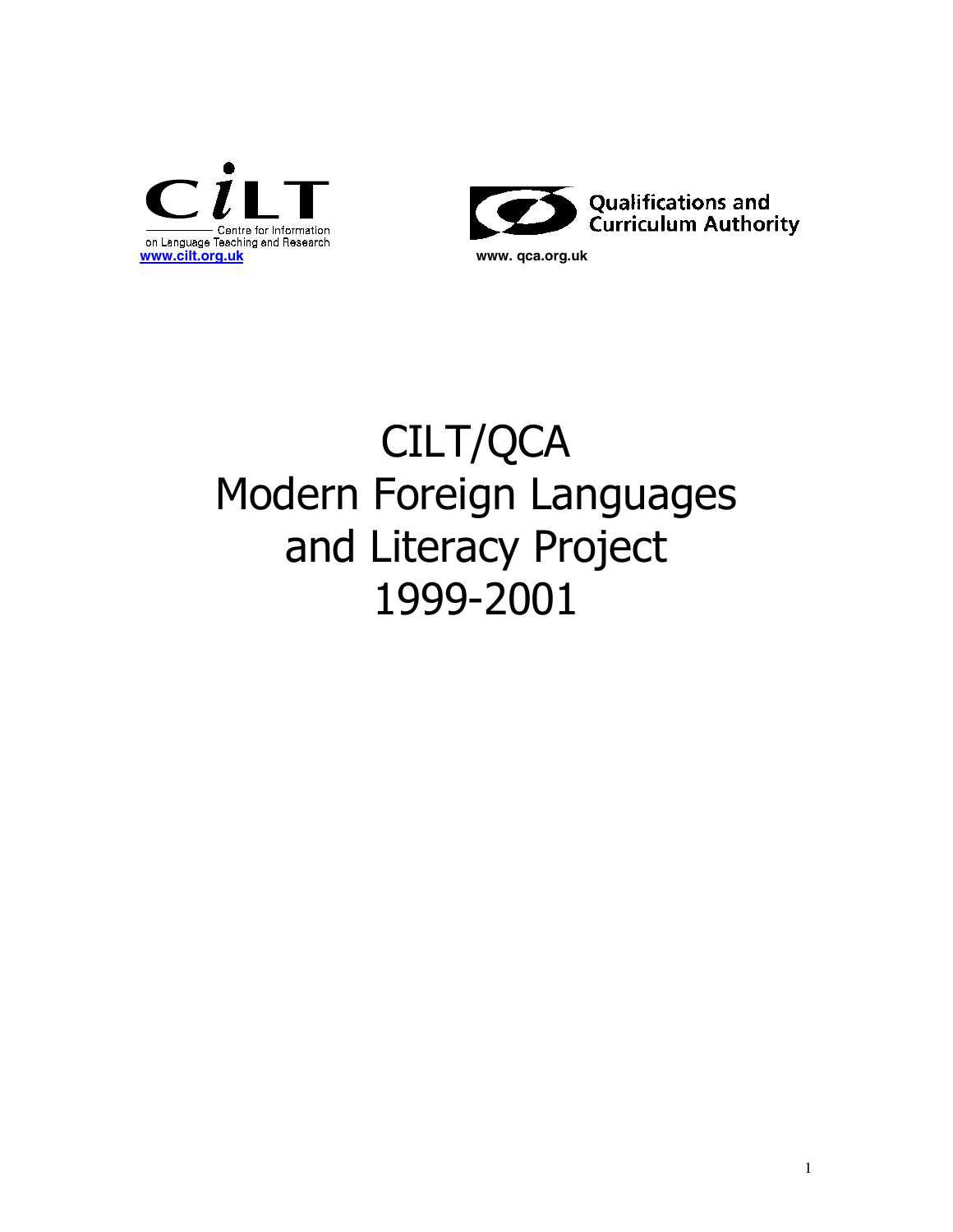## **Contents**

|                            |                                                                             |                                             | Page |
|----------------------------|-----------------------------------------------------------------------------|---------------------------------------------|------|
| <b>Introduction</b>        | Lid King, Director, CILT                                                    |                                             | 3    |
|                            | <b>Christopher Maynard,</b><br>Languages, QCA                               | <b>Principal Officer for Modern Foreign</b> | 6    |
| The funded projects:       |                                                                             |                                             |      |
| 1                          | <b>Beverley High School,</b><br><b>East Riding of Yorkshire LEA</b>         |                                             | 8    |
| $\mathbf{2}$               | <b>Wootton Bassett School, Wiltshire</b>                                    |                                             | 14   |
| 3                          | <b>Cranford Community College,</b><br><b>London Borough of Hounslow LEA</b> |                                             | 20   |
| 4                          | <b>Oathall Community College, West Sussex LEA</b>                           |                                             | 24   |
|                            | <b>Project in Bedfordshire LEA</b>                                          |                                             | 28   |
|                            | <b>Project in South Gloucestershire LEA</b>                                 |                                             | 32   |
| <b>Appendices</b>          |                                                                             |                                             | 35   |
| <b>Participants' lists</b> | <b>Conference and Seminar Programmes</b>                                    |                                             | 48   |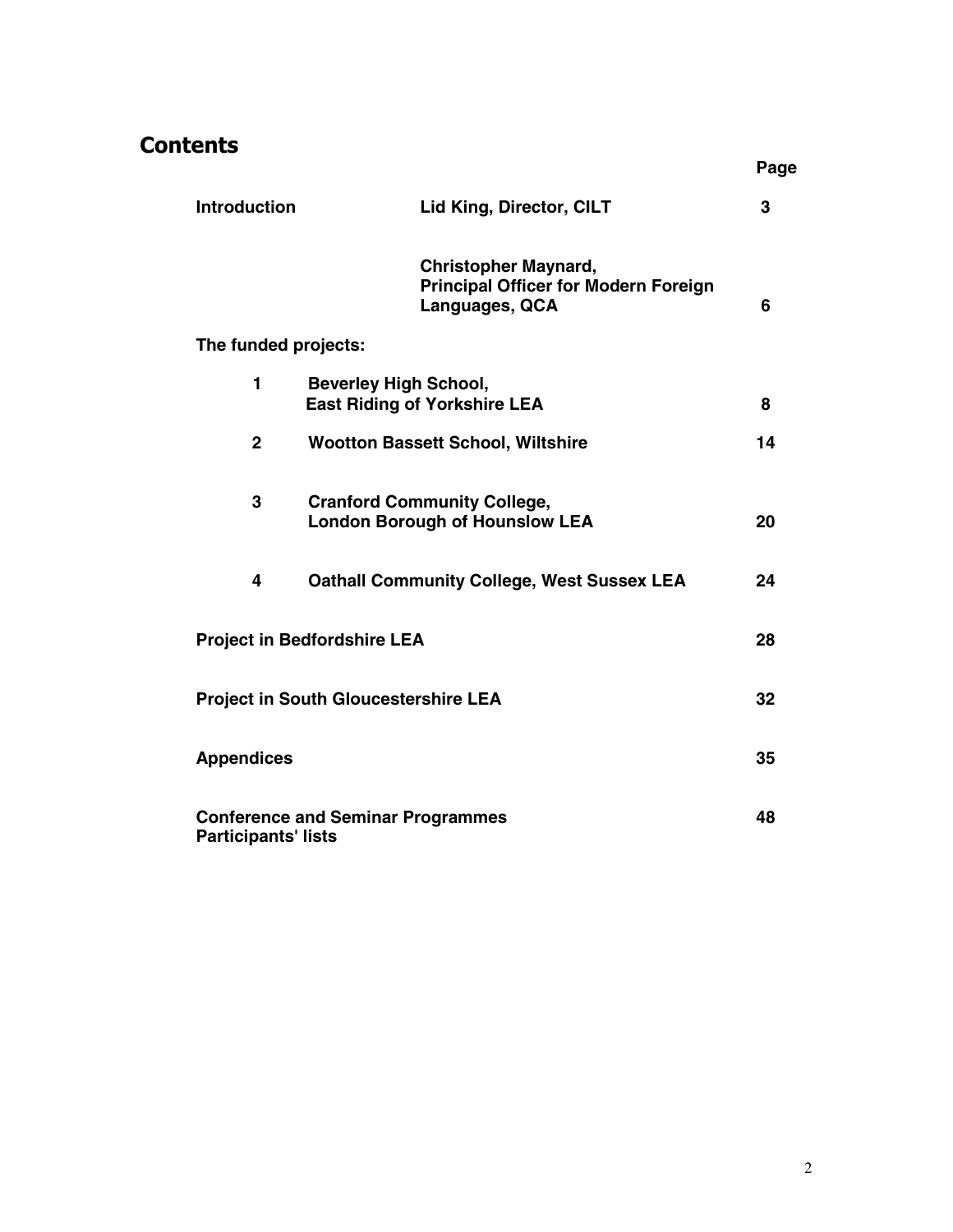## **Introduction**

#### **Lid King, Director, CILT**

It is difficult to recall exactly when or where the idea for a project on literacy and modern languages originated – quite possible it involved a lunch, and certainly the realization that CILT and QCA were moving along parallel, and thus unconnected, lines. The impetus from QCA came from Geoff Lucas, then Head of Corporate Affairs and Geoff deserves his share of credit for whatever success the projects have had. If it was a lunch then by the time that coffee was served we had the basis of an idea, which was then developed by other colleagues – in particular Patricia Mclagan and Peter Boaks at CILT and Chris Maynard and Janet White at QCA – into a manageable project. The fruits of that lunchtime idea and that detailed planning are outlined in the following pages.

In a sense of course there was nothing new or original about the idea. There is a long tradition of debate and discussion about the relationship between knowledge, understanding and language – in fact these have been central to education and educational debates since at least the time of the Greeks. Without looking so far back into our European heritage and history this has been a major concern of policy and practice in recent years, linked particularly the democratisation of education in the 60s and 70s. One might recall in this respect the Crowther report of 1959 and its trenchant statement that –

*…mastery of language is one of the most important elements of a general education and one where there is little ground for complacency about the effectiveness of present teaching methods.1*

And of course there was the great missed opportunity of the 1975 Bullock report which proposed that "the training of all teachers, should include a module on language" and that "all children who had been deprived of one-to one dialogue with an adult at home should be offered it regularly at home<sup>"2</sup>

There is one major difference between such seminal statements about language education and our humble little project. It is the obvious one that we sought to relate our work not only to the teaching and learning of English mother tongue but also to the leaning of a foreign language. In this sense we were quite consciously following another – unfortunately inconclusive - initiative of the 1970s, the attempt by a former Director of CILT, George Perren, to bridge the "space between" modern language and English teachers. Sadly this early attempt to build links - which led to a conference and publication, broke down, apparently in some acrimony. Even more sadly George Perren himself died in 1999, before seeing any successful outcomes to his pioneering work.

One of the central ideas of the "space between" was the suggestion that "language" might be a discrete area of the curriculum, linking the teaching of English and Modern

 1 Crowther G, *Fifteen to Eighteen* Report of Central Advisory Council for Education England (1959)<br><sup>2</sup> בוניים

Bullock A, *A language for life*. Report of Committee appointed by the Secretary of State for Education and Science (1975)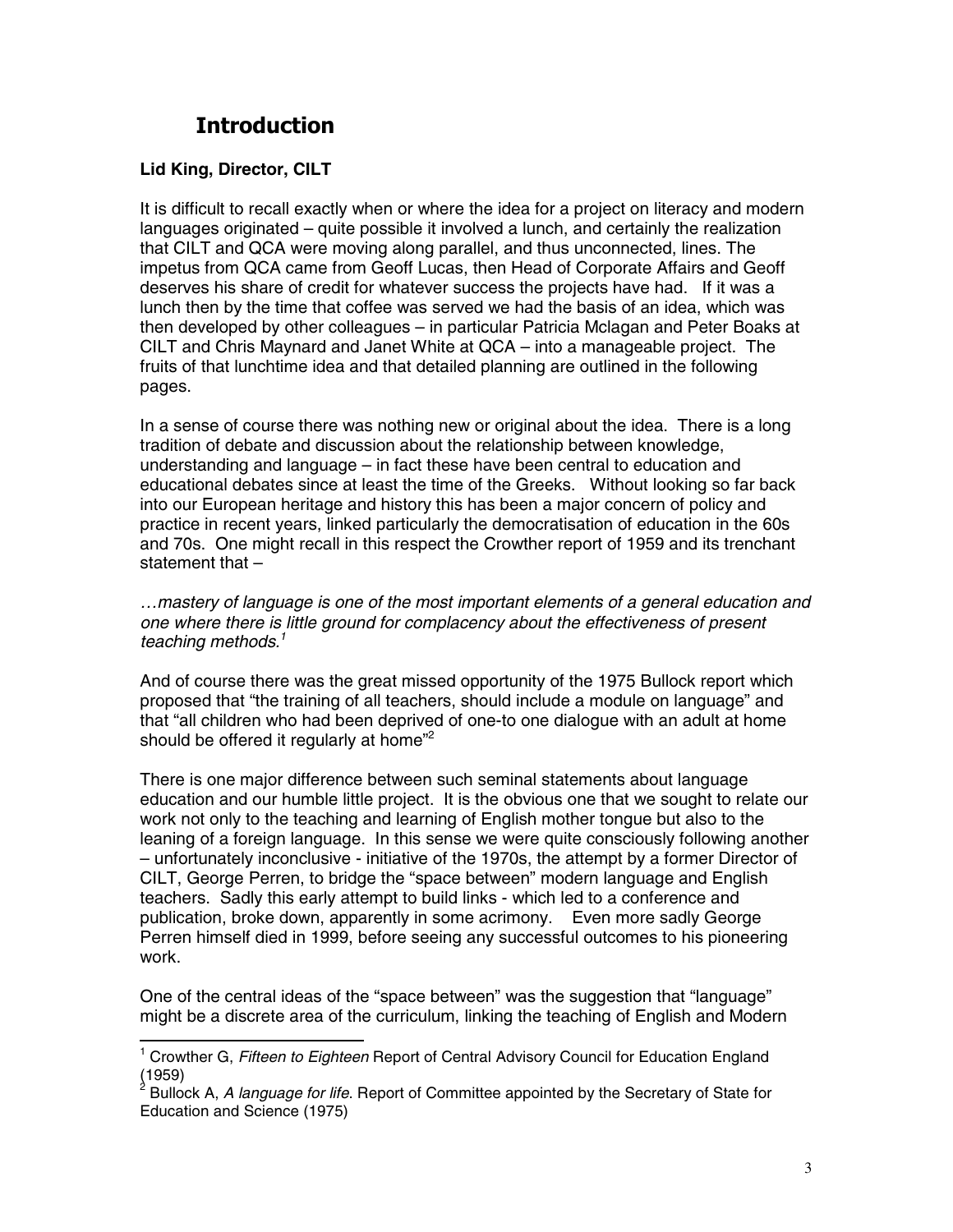Languages. Even though such linkage did not then take place the idea of "language study" or as it became more widely known "language awareness" was pursued by modern linguists, thanks in particular to the work of another former Director of CILT, John Trim and, of course to Eric Hawkins, whose presence at and contribution to the opening conference of the CILT/QCA project was an inspiring reminder of the longevity and continuity of productive thought, even in the Internet Age.  $3$ 

Why then did we think we might succeed when such major figures as Bullock and Perren had either slightly missed the point or been unable to bridge the divide between convinced professionals? It was certainly not a question of arrogance, but more one of opportunity. This brings us to another difference compared to previous debates on language in the curriculum, the obvious one of context.

If we accept that there is a Modern languages and an English "camp", with differing and apparently incompatible traditions and histories, then during the 90s both camps were reexamining their history. For both English and MFL teachers the heady certainties of the expansionist 60s were being called into question and in both cases such doubts seem to be revolve around the much discussed - often controversial - issue of Grammar, and the ways in which learners did or did not acquire an understanding about language. There is not space here to rehearse those discussions - which still continue - but it is worth recalling that while the KAL initiative was occupying the attention of English teachers during the mid 90s CILT was organising a major series of conferences and a publication simply entitled Grammar! The two quite separate trends came together in 1999 when QCA organised a joint conference on Grammar for foreign language and English specialists. Such dialogue was to be taken further by the literacy and MFL project.

The introduction of a national Literacy Strategy also seemed to offer opportunities for dialogue, not only as it began to affect pupils in Key Stage 3, but also in the primary sector. A number of the initiatives seeking to promote foreign language learning among younger learners sought to make links with the literacy strategy and with the teaching and learning of English and other mother tongues.<sup>4</sup>

It seemed then that there was an opportunity to move on, in the understanding that the difficulties would be considerable, not least because of different discourses of the two traditions. Indeed one of the objectives of the project would be to examine those discourses and to seek a common language.

In early 1999 we agreed our aims and hoped for outcomes which included:

*Greater shared understanding between English and MFL teachers within and across phases (KEY STAGE2/3)*

*Joint developmental work in schools resulting in transferable models Dissemination through special conferences, special publications from CILT and QCA and electronic networking*

*Recommendations from the field to DfEE Literacy Unit, QCA and CILT An agenda and forum for continuing debate and development beyond the life of this project.*

<sup>&</sup>lt;sup>3</sup> Eric Hawkins (ed) *Thirty Years of Language Teaching,* CILT 1996 pp121-131

<sup>&</sup>lt;sup>4</sup> CILT ELL initiative ref South Gloucs materials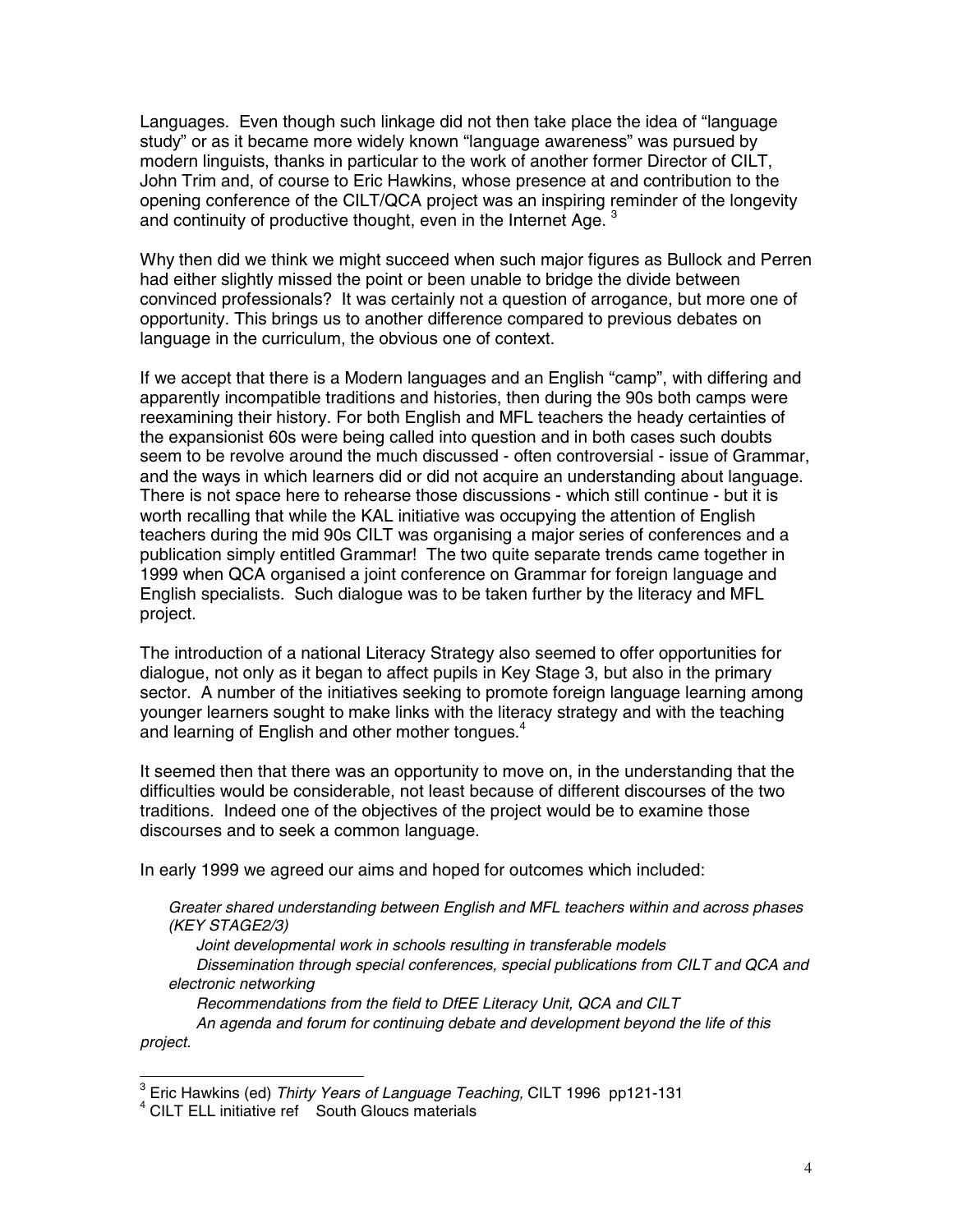A central theme was one of finding a common discourse and some ways of working together "across the space between". In that respect our objectives were deliberately modest but practical.

The method adopted was to give small amounts of funding and support to projects in schools in order for them to work on and report on key issues.

The main themes addressed by the projects are as follows

- a contrast between the sentence level focus of modern foreign languages teaching and the text level focus of English teaching;
- morphology and syntax: pupils' perceptions and understanding of grammatical terminology in modern foreign languages and English;

common methodology between Key Stage 2 and Key Stage 3; appropriate transferable methodologies to improve the literacy skills of students in English and MFL; resources to enhance the literacy skills of learners of English as an additional language;

an analysis of the relationship between word, sentence and text level work in modern foreign languages and English.

These were presented at the initial conference in Nottingham in 1999, a conference at which as well as the project partners, we also heard contributions from a range of interested practitioners and researchers, of both Foreign Languages and English. Particularly moving to many of those present were the reflections of Eric Hawkins who was able to link our attempts to make sense of these issues to the earlier work of the 60s and 70s.

In late 2000 a seminar at CILT heard and discussed the provisional conclusions of the 4 projects - as well as views from other projects which had grown up in Bedfordshire and South Gloucestershire. Those provisional - but nonetheless fascinating - insights are presented in the pages which follow.

What they show is that it is not only possible to bridge the space in between, but that this is positively beneficial both to learners and teachers. To that extent our modest initiative has been a success.

If, however we are to generalise from this small-scale experiment, then we must continue to disseminate what we have learned so far, to develop manageable frameworks for teachers to initiate more coherent language programmes, perhaps above all to continue the dialogue, which has now begun. It must be our hope that this year which has seen the beginnings of a national debate on the place of languages in our education system, stimulated by the Nuffield inquiry and the European Year of Languages will be one in which we at least begin to implement some of what we have learned.

If we can do this, and the signs are encouraging, then even our speculative lunch, while certainly not free, will have been of value.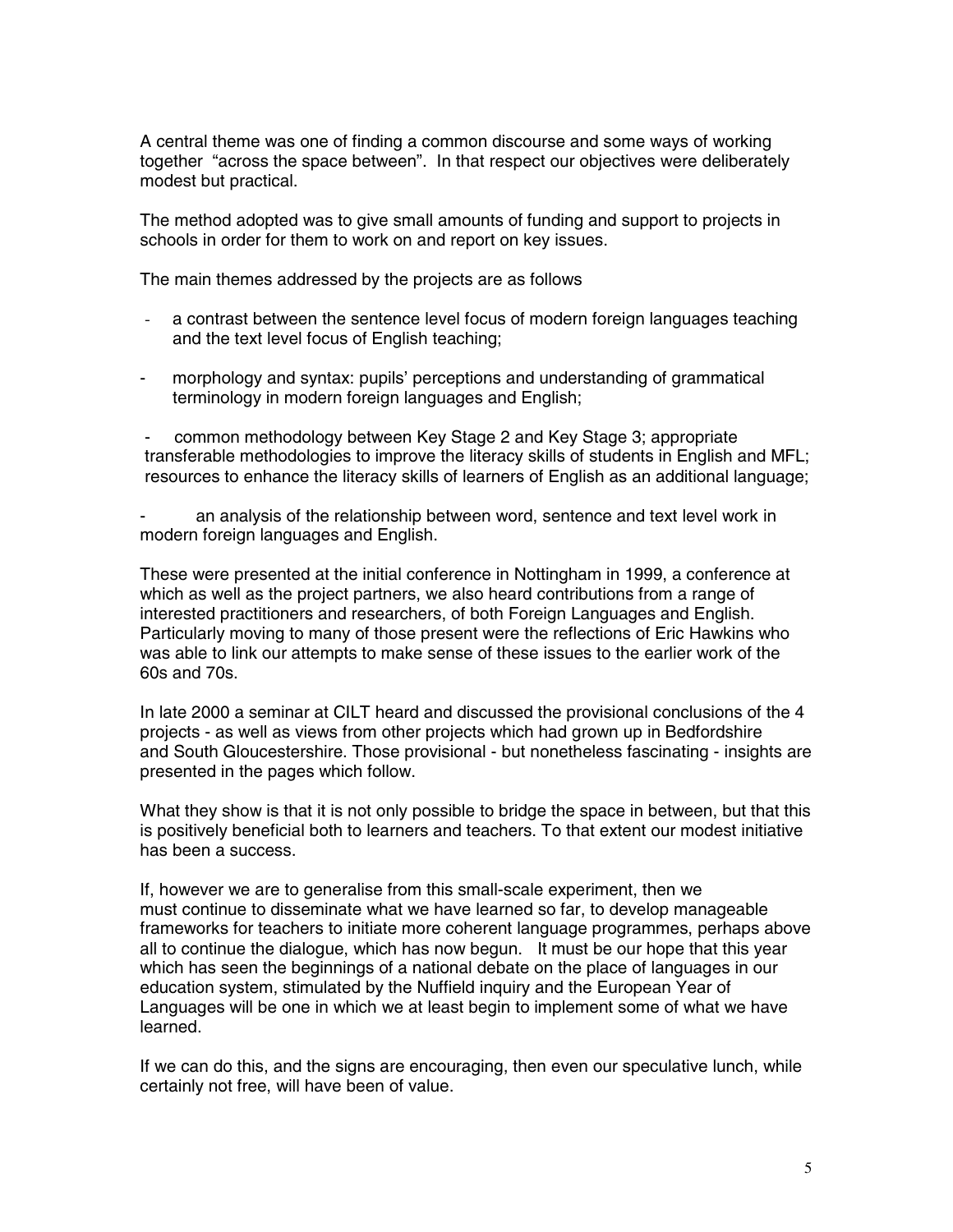#### **Christopher Maynard, Principal Officer for Modern Foreign Languages, The Qualifications and Curriculum Authority**

In the spring of 1999, when plans for the joint CILT/QCA project were being discussed, the review of the National Curriculum was nearing completion. During the preceding three years of curriculum monitoring by QCA and its predecessor SCAA (School Curriculum and Assessment Authority), and in the many meetings during the review with teachers of MFL, advisers, inspectors and other key players, there had been a consistent message: that the existing programme of study for modern foreign languages lacked a clear focus and put insufficient emphasis on the teaching of grammar. Accordingly a wholly new section was added to the programme of study, titled *"Acquiring knowledge and understanding of the target language"*. This section was deliberately placed right at the beginning, to underline its importance and the priority that it should be given. The second statement in this section (1b) states unequivocally: *"Pupils should be taught the grammar of the target language and how to apply it."*

At this same time the National Literacy Strategy was being introduced in primary schools. Pupils were being taught in a way, which, for most if not all, was quite different from what they were used to. In particular they were being taught more explicitly about how the English language works. As part of this they were learning how to talk about language, which necessarily required them to learn and to use some grammatical terminology. The potential benefits for teachers of modern foreign languages are clear and are reflected in another new statement in the revised programme of study for MFL: (3c) *"Pupils should be taught to use their knowledge of English or another language when learning the target language"*. When teachers were consulted about the draft revised National Curriculum programme of study this statement did not strike as revolutionary, but as merely stating what teachers regarded as sensible, indeed almost inevitable. Of course this statement goes beyond making connections with English. For many pupils English is not their first language, or they may be bilingual in English and another language. Where pupils are learning two foreign languages, as many do in Key Stage 3 if not also in Key Stage 4, the statement also encourages connections to be made between two (or more) modern foreign languages.

One of the main strands of the National Curriculum review was to emphasise links between different subjects. This was reflected in a superficial way by the decision to publish single-volume National Curriculum handbooks for primary and secondary schools containing all the programmes of study for the statutory subjects in the relevant Key Stages. Of course, the links made were more integral. In the margins of each programme of study there are indications of links to other subjects, with precise references. In the case of MFL, links are made in particular between the two MFL statements referred to above (1b and 3c) and three statements in the programme of study for English:

*En 1/5 Pupils should be taught to use the vocabulary, structures and grammar of spoken standard English fluently and accurately in informal and formal situations. En 2/6 Pupils should be taught to draw on their knowledge of grammar and language variation to develop their understanding of texts and how language works. En 3/7 Pupils should be taught the principles of sentence grammar and whole-text cohesion and use this knowledge in their writing. (etc)*

One of the intentions of this sign-posting of links was to encourage secondary teachers to familiarise themselves with the requirements in other subjects, to build on these and,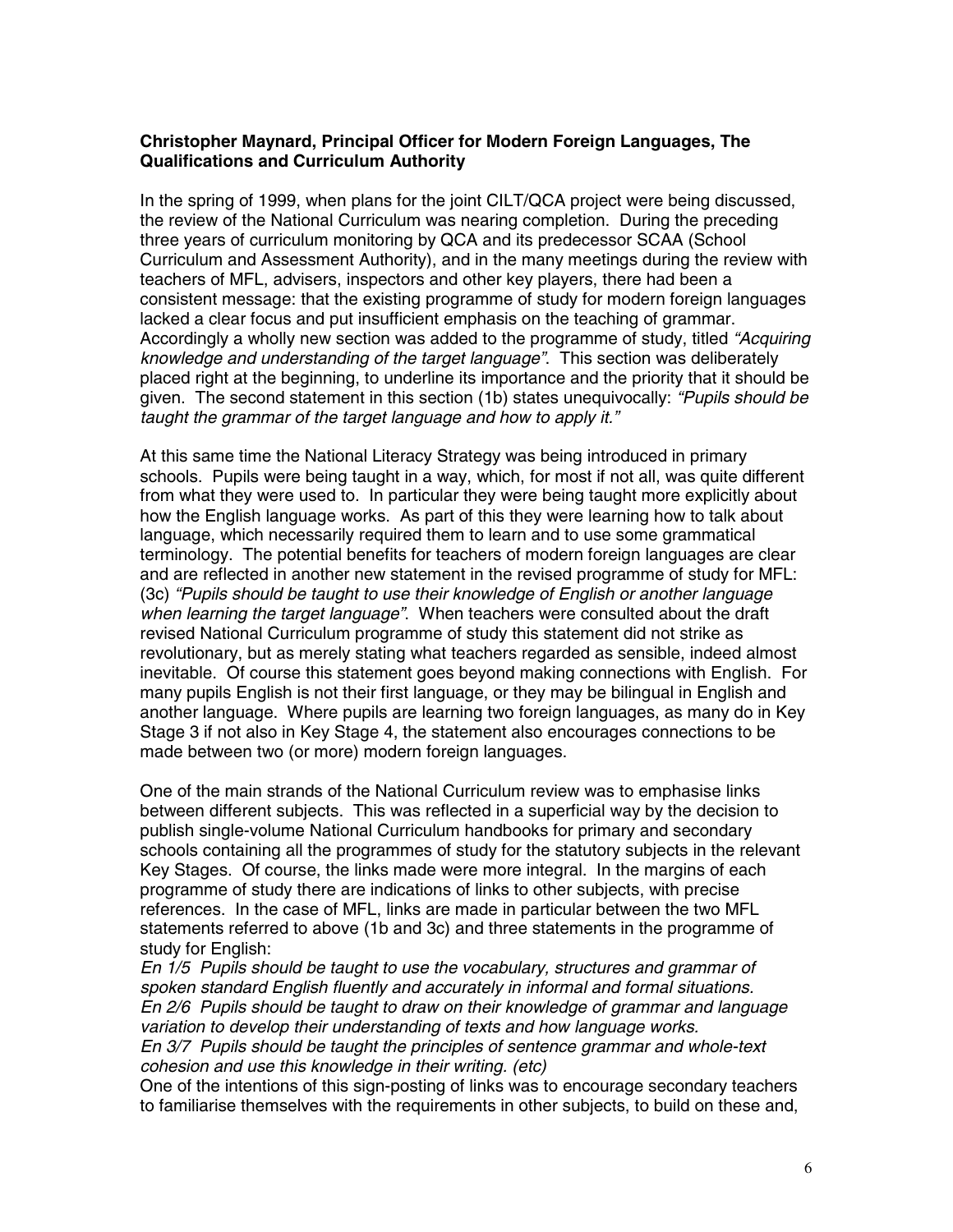ideally, to start to plan collaboratively with teachers of other related subjects. This vision was reflected in the CILT/QCA project.

There are other ways in which the revised National Curriculum aims to encourage teachers to develop pupils' knowledge and correct use of language. Each of the separate subject booklets includes a section on *"Use of language across the curriculum"* which relates to pupils' use of English. In MFL the skills referred to in this section should, of course, be taught in the target language, and there is a note to this effect. However, this raises an issue which has been hotly debated by teachers of MFL: the use of the target language in the classroom. Again it was felt that the opportunity should not be missed to clarify this, and a marginal note was inserted in the MFL programme of study. This note aims both to emphasise the importance of pupils using and responding to the target language and to acknowledge that there may be occasions when pupils' understanding of what they are learning may be reinforced or more effectively taught through the medium of English. Further clarification is given by the inclusion of two examples: *"… when discussing a grammar point or when comparing English and the target language".*

The review of the National Curriculum was followed by another major QCA project, the production of non-statutory schemes of work. QCA schemes had already been published for non-core subjects and for science in Key Stages 1 and 2. These had proved popular with teachers, so it was decided to extend these to cover all statutory subjects in Key Stage 3, except for English and mathematics for which there are the national strategies. For MFL it was decided to produce schemes for French, German and Spanish, the languages learnt by the vast majority of Key Stage 3 pupils. Some time later, as part of another project (to produce materials to support the teaching of MFL in primary schools), it was decided to produce a similar scheme of work for French in Key Stage 2, with frameworks and sample units for German and Spanish. These schemes are designed to show how the National Curriculum programme of study for MFL can be translated into teaching plans. Accordingly, in all of the MFL schemes there are numerous examples of ways in which links can be made with pupils' prior learning in English and through the National Literacy Strategy. In the Key Stage 2 scheme each unit includes suggestions of links with a range of subjects.

Most recently there has been a considerable increase in interest in the possibility of encouraging more primary schools to include MFL in some form in the Key Stage 2 curriculum, particularly in Years 5 and 6. There are currently a number of different models of provision, each with its own particular aims. Some of these lay particular emphasis on links between teaching a modern foreign language and extending work in literacy. This approach deserves careful consideration as it offers a clear rationale for introducing or extending work in MFL in Key Stage 2.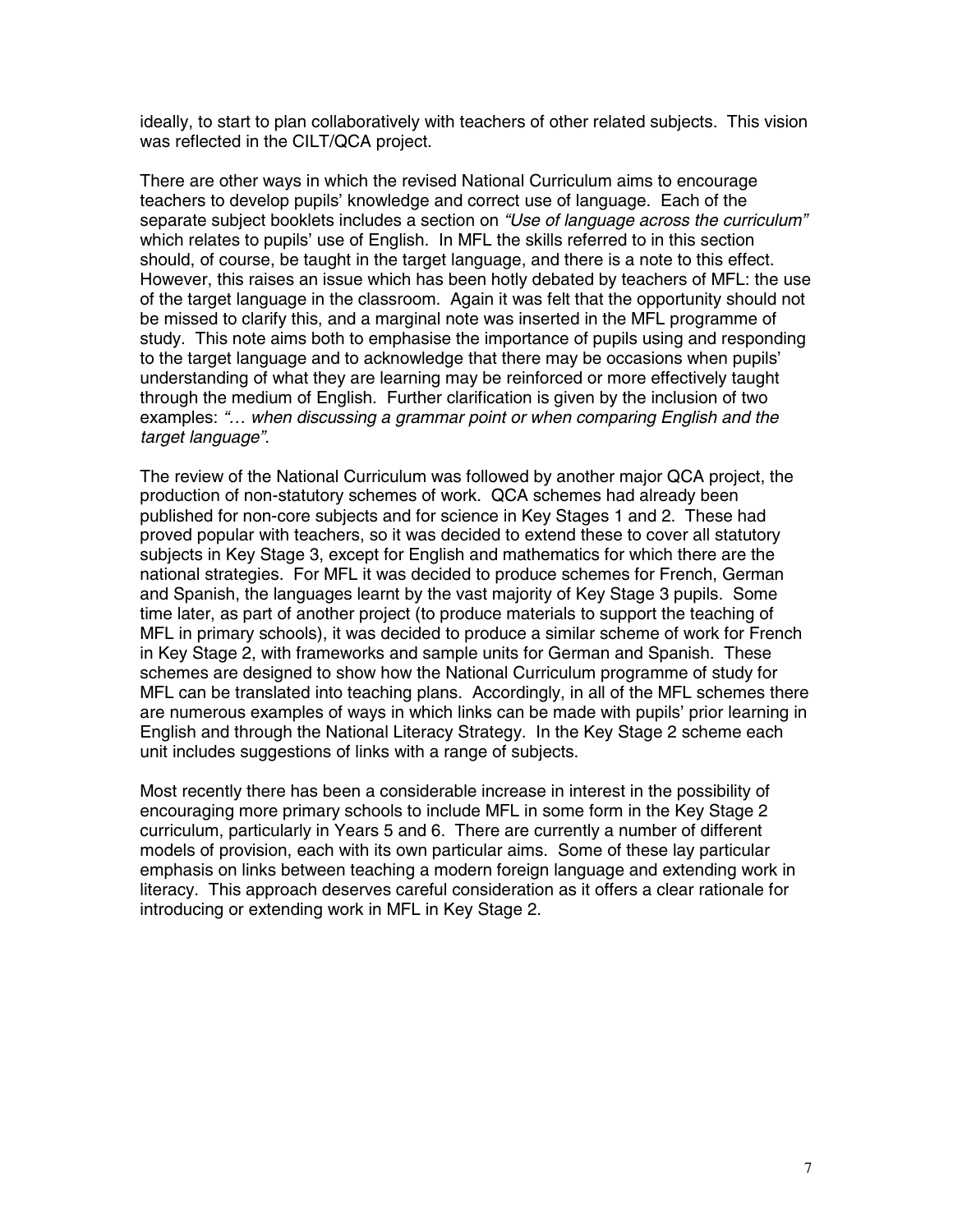## **The funded projects**

## **1 Beverley High School, East Riding of Yorkshire LEA**

### **Working at Word, Sentence and Text Level**

Report by D.A. Stork, Link Adviser, Modern Foreign Languages and Post-16 Education, East Riding of Yorkshire LEA

#### **Background**

Beverley High School for Girls is an 11 – 18 comprehensive school, drawing on pupils from the town of Beverley and surrounding villages. There are approximately 800 pupils on roll. There are two other comprehensive schools serving the town, an 11-18 boys' comprehensive, and an 11-18 mixed comprehensive. The girls' and boys' schools have a combined sixth form. The School is non-selective, and takes in pupils with a normal distribution of ability. Examination results, both at GCSE and A level are very good, and the school is a technology college. The school was invited by the LEA to represent it in this project following successful involvement with an action research project in able pupils on MFL, which led to the development of work on extended text in MFL lessons, and improved performance in MFL at Key Stage3. The Head of MFL was an established member of staff with long experience. The Head of English was, at the beginning of the project, newly appointed, and the project therefore had a beneficial effect in fostering relationships and establishing the Head of English in the School.

Research, such as that carried out by Slimani-Rolls (\*see below) and evidence gathered from OFSTED inspections and reported in the bi-annual report on standards in subjects, suggests that there is an inherent weakness in MFL teaching which concentrates to a large extent on work at word and sentence level. More than 80% of the expected output at Key Stage 3 in MFL could be at this level, if the research from the three textbooks studied by Slimani-Rolls is echoed in other books. This would not allow pupils to extend their levels of attainment much beyond level3 in MFL, and could have a significant demotivating effect, particularly on the more able who do not think they are making progress. Significant research into pupil attitudes towards MFL has been undertaken in the East Riding and this, along with that undertaken elsewhere (West Sussex and Barking and Dagenham) suggests that pace and challenge are significant factors in creating a climate in which pupils want to learn.

In English, the emphasis has been more on the use of text level work both as stimulus and output, leading to a potential neglect of structure and grammatical knowledge. The onset of the National Literacy Strategy at Key Stage 2, and the transforming Key Stage 3 strategy, will alter this perception, and early exploratory work of these issues was felt to be imperative.

In addition, the function of grammar in English and MFL is fundamentally different but complementary. Teachers of Modern Languages see grammar by and large as a tool for generating the accurate production of language for communicative purposes. English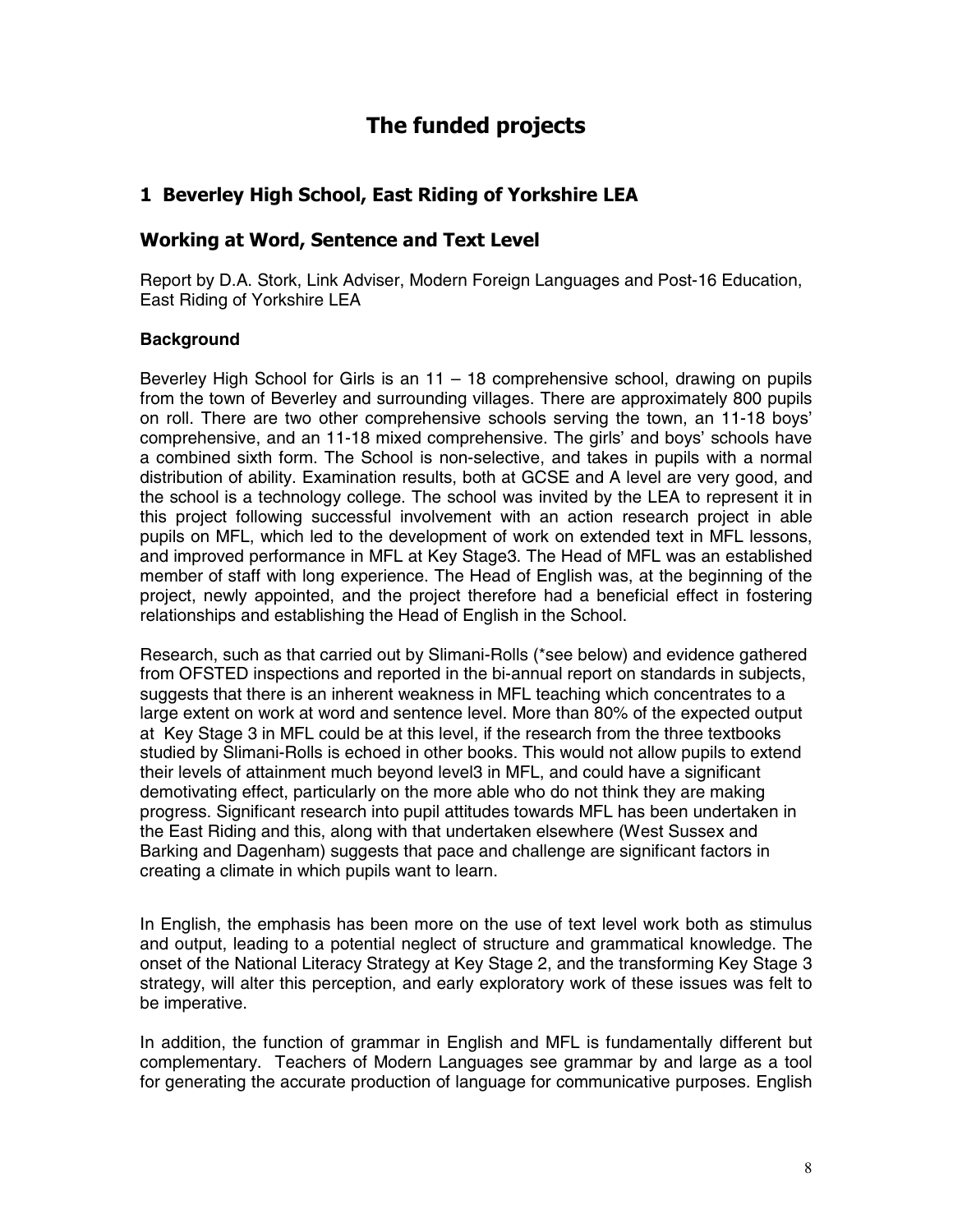teachers use grammar and syntax as tools for manipulating the language to suit purpose and audience.

The opportunity exists, therefore, to see English and Modern Language teaching as elements of the student's overall linguistic development, and in another sense, to bring languages into the fold. The NLS has begun to erode the view that grammar is the domain of a single subject; Modern Linguists have tended to see themselves as having the teaching of grammar invested in their curriculum area, and that they have therefore had to make demands on pupils which other areas do not make. This project is designed to help alter those perceptions.

#### **Why?**

The aims of the East Riding Project were:

 for teachers of English and Modern Foreign Languages to be able to undertake mutual observation;

to consider their shared use of grammatical terminology;

 to consider the use of appropriate stimulus material leading to the generation of extended written language in both English and the target foreign language, in this case, German;

And, in order to achieve this to:

 begin by considering the application of the shared understanding to written task; select a group of students from the Y9 German population to pilot the initiative; work towards the incorporation of developments into the schemes of work of English and MFL.

At subject level, the MFL department sought to:

 develop extended writing, building on work done in a previous project to study the development of high achievers in MFL;

 begin in Year 9 to work towards topics which would appear in GCSE, and thereby to raise expectations among both pupils and staff;

introduce elements of vocabulary and structure not normally found at this level.

The English Department sought to:

 increase the use of sentence analysis and structural awareness in Y9 pupils; increase the range of pupils' specialised vocabulary both in the specific area of the project topic and in the area of text analysis in general.

Both departments sought to develop a model of collaborative working and an enhancement of staff relationships, and to make early attempts to come to terms with the implications of the National Literacy Strategy and the transforming Key Stage 3 agenda.

The project used action research in order to achieve its aims and objectives.

As Professor Gordon Bell would have it, research is the role of everyone, including the teacher. The "Teacher as Researcher" is an important concept, and, in essence goes on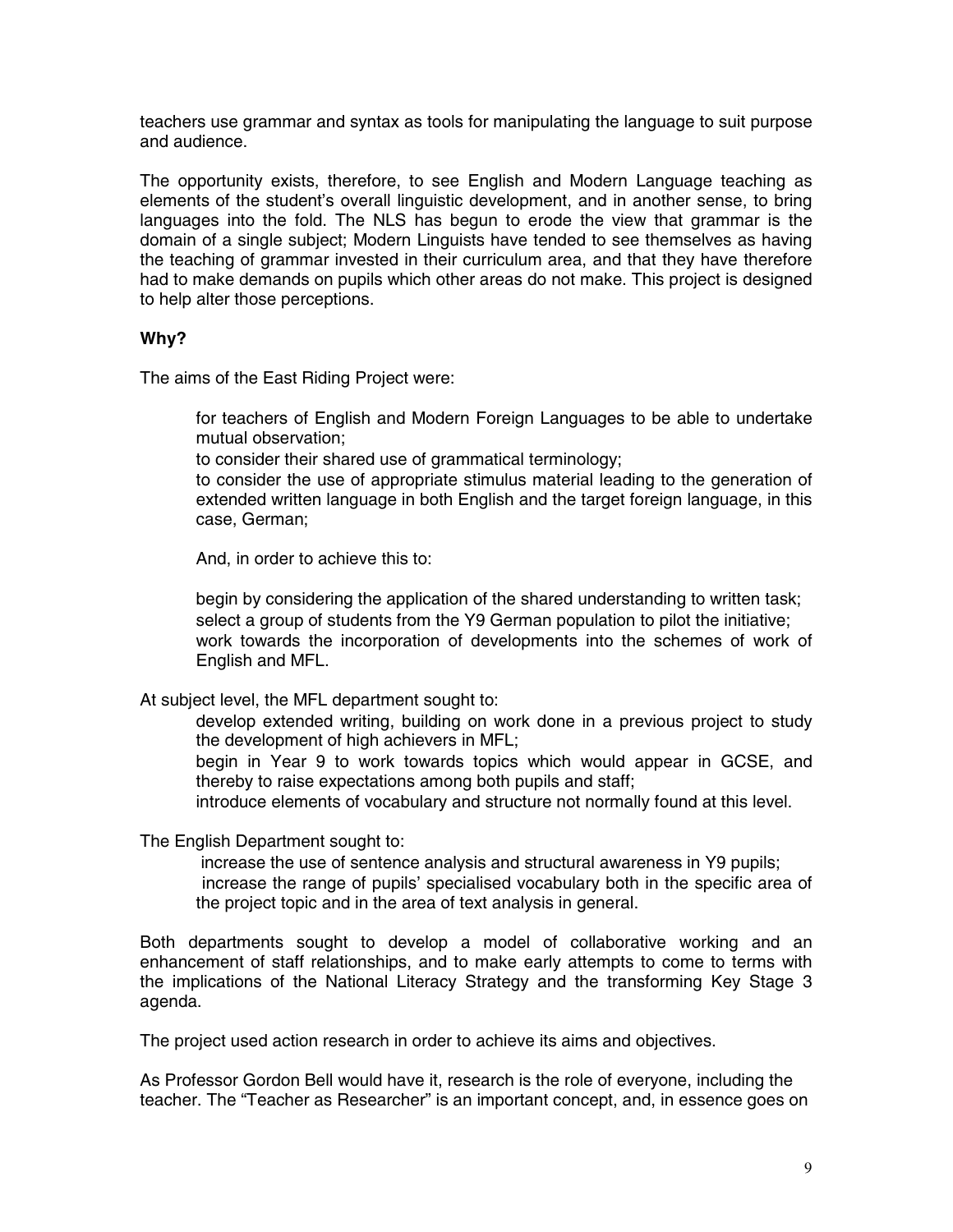every day in the classroom. Nowadays, there is an imperative for the impetus for school improvement to come from within: the School as a *self-evaluating institution.* It can only achieve this if it look at its own methods and the outcomes of these methods critically, and in comparison with other institutions or across departments within the same institution. By doing this we can:

 identify strengths and achievements; remedy weaknesses and problems; select priorities for development.

This project built on that daily process to achieve the following:

 evaluate practice: Seek improvements in teaching and learning, in this case for an identified cohort of pupils within the institution, following the analysis of the problem set out in the introductory section of this report;

collection of data Seeking information to improve decision-making;

Interpretation of data Making meaning:

Reporting, sharing and evaluated experiences.

#### **When?**

Project identified and the School invited to participate summer 1999;

Attendance at launch conference in September 1999, Nottingham;

 Discussions with the East Riding MFL Adviser, October 1999, leading to the evolution of a project methodology, and aims and objectives (as stated above)

 Heads of English and MFL undertook mutual observation with feedback and discussion of ways forward, November – December 1999.

 Second meeting with the Adviser December 1999. The Departments had chosen film as the basis for their work, and a suitable film was chosen. The Adviser, who was involved in producing the QCA Scheme of Work for Spanish sought QCA authorisation for the school to use draft units of work from that scheme dealing with related topics to provide a model for units of work to be written by the two departments.

 Units of work based on the draft QCA scheme produced January 2000; these were shared with the Adviser in February 2000

 A jointly produced work booklet to accompany the units which was to be used by pupils in both subjects was printed to a high quality, March April 2000. The quality of the booklet using colour images for instance, was felt to be an important factor in motivating pupils; equally important was its use in both subjects simultaneously;

 The target group began the classroom work in May 2000. The groups in English and German were not identical, but there was considerable overlap.

 A major bi-lingual presentation event was held involving all members of the project groups, with other Y9 pupils and additional guests, Language Adviser, Senior Managers and Governors providing the audience.

 Extensive evaluation from both the pupil and staff point of view was carried out in July 2000

 The results were presented at the National Association of Language Advisers' Annual conference, July 2000, and at a QCA/CILT seminar in London in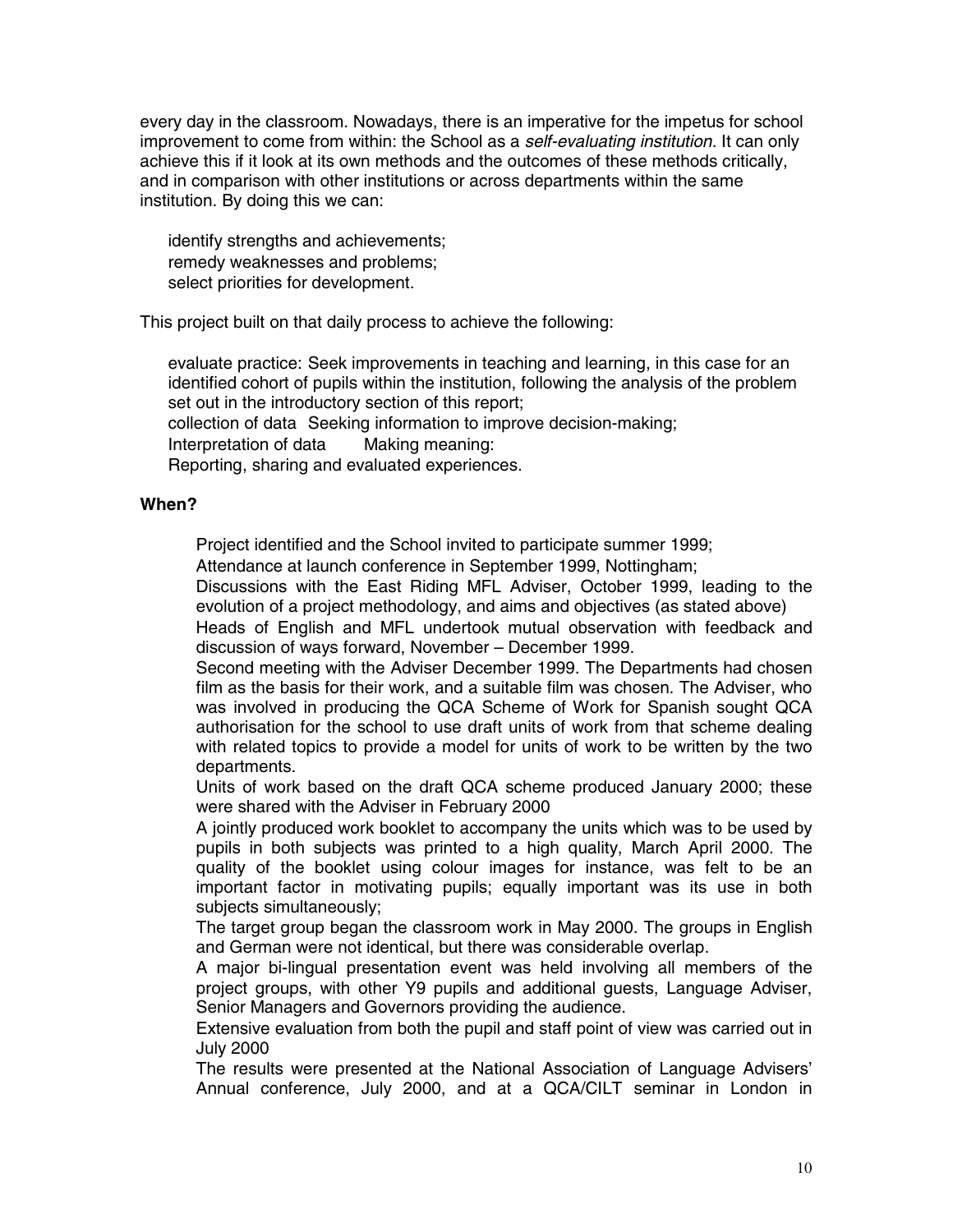November 2000. Further local dissemination as part of the transforming Key Stage 3 strategy will take place in July 2001.

#### **What?**

 Both Departments produced units of work timed to last for 3-4 weeKey Stage which have been subsequently reviewed in the light of project evaluations and incorporated into departmental schemes of work. Pupils recorded the activity in a joint workbook. The units were divided into three stages:

- English: Stage 1: view a modern film (*Parent Trap); discussion of genre, narrative structure, stereotyping and linguistic differences between the two protagonists*
	- Stage 2: read a short text: a recent and appropriate film review from a specialist film magazine; *deconstruct the text, investigating vocabulary and sentence level and text level structures*
	- Stage 3: write a film review for *Parent Trap* aimed at an adult audience and suitable for a specialised film publication; *participate in the joint English German presentation.*
- German: Stage 1:view the same film: *introduction of language to discuss story and type of film; introduction of expressions of opinion and related structure;*
	- Stage 2: introduce language of criticism: *download authentic film criticism from the Internet; write short criticisms based on modelled texts differentiated by length and difficulty, making use of writing frames/visual stimulus.*
	- Stage 3: write topic related role-play *eg visit to the cinema, interview with film producer/actor, and take part in the joint English German presentation.*

*Precise learning objectives for each stage of the unit are identified within the scheme of work, referenced to the appropriate National Curriculum Orders.*

*Outcomes for the pupils, although differentiated by ability, were always in line with, and usually above, expectations for the pupils' age.*

#### **Taking things further**

*An important lesson to be learned from this project is that the process of planning and implementation was as significant in the context of a whole-school approach to literacy as the project itself.*

Extensive evaluation involving both staff and pupils led to the following major conclusions, which form a basis for future planning.

 The advantages of working collaboratively across departments has led to the introduction by Senior Management of such practice in the wider school planning process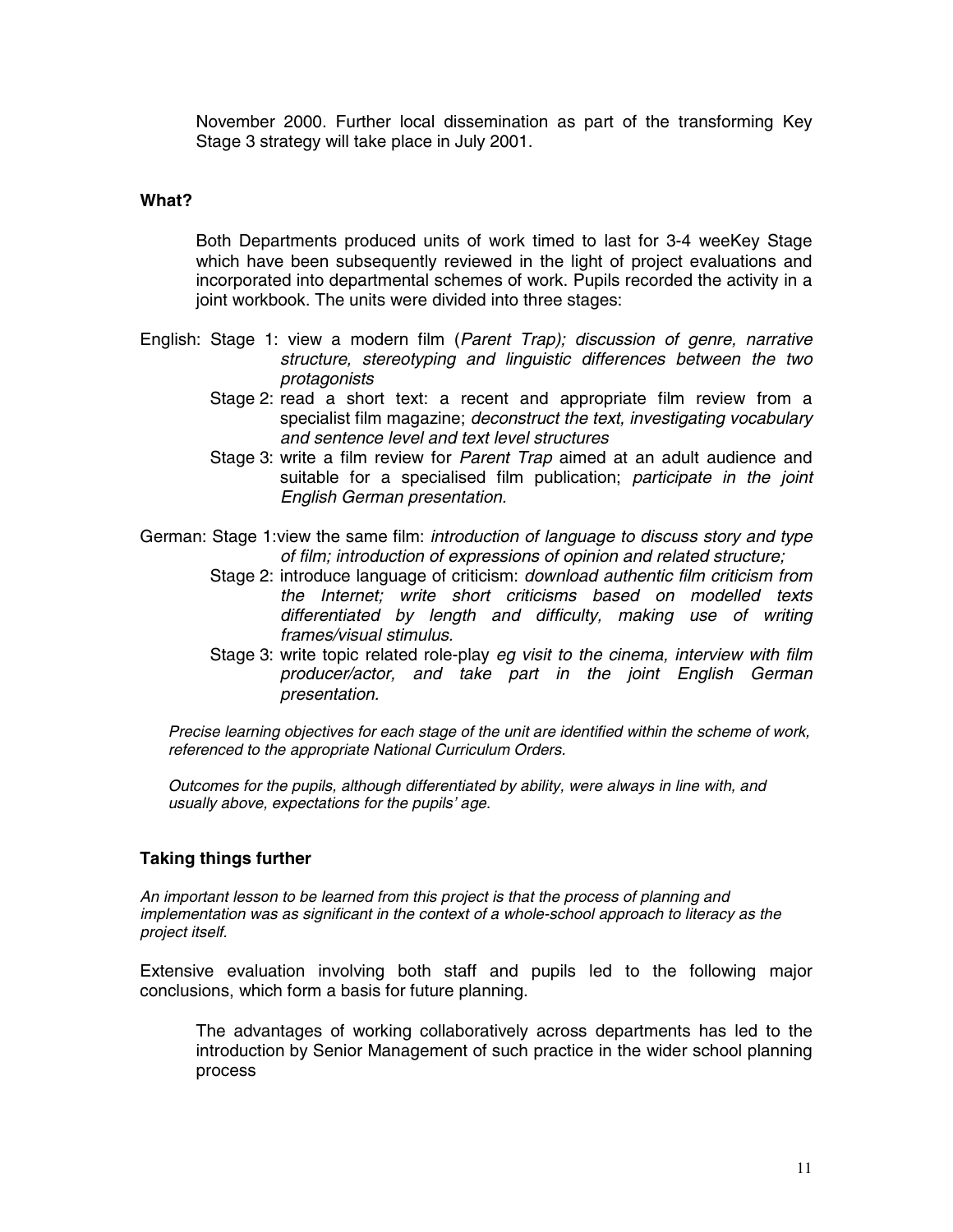The value of good quality resources was significant; access to authentic text in both English and German an advantage, and the possibility of importing a film which was then popular with the pupils into their learning a motivating factor; watching the film in English was not a problem for the German Department, on the contrary, it allowed rapid access to the stimulus material.

 Both teachers and pupils appreciated the value of a focus, provided in this case by the end of unit presentation; in addition, it provided a good unit of work to undertake after the stresses of SATs in the summer term!

 Teachers were encouraged to look beyond the confines of the traditional Key Stage 3 topics, to raise expectations and prepare for KEY STAGE4 work in a positive and enjoyable atmosphere.

 The project has been filmed by the BBC for inclusion in a CD-ROM to be produced by the Open University as part of its Teacher Training programme

#### **Ways ahead and future work**

 The project has been a positive experience for all concerned, and other areas of collaborative work have been identified.

Genre work: Travel writing; diary work; biography

 A summer school for gifted and talented pupils will be jointly staged by the MFL and English Departments. Work will be based on the diary of Anne Frank, working in German and English

 A project involving a partner primary school and exploring MFL/Literacy connections at Key Stage 2 is planned for September 2001.

#### **Advice to other schools**

*ensure the support of Senior Management in undertaking the work, and involve LEA Advisory services where possible;*

*be enthusiastic, and thereby enthuse others, particularly managers, governors and parents;*

*ensure mutual observation and understanding between departments;*

*ensure the availability of quality planning and discussion time; without this, collaborative working will not be successful;*

*ensure that funding is available to support this;*

*ensure that the activity is marked by an event, such as the end of unit goals identified in the QCA scheme of work for MFL, or such as the presentation made in this project;*

*ensure that the activity is replicable to make the effort worthwhile.*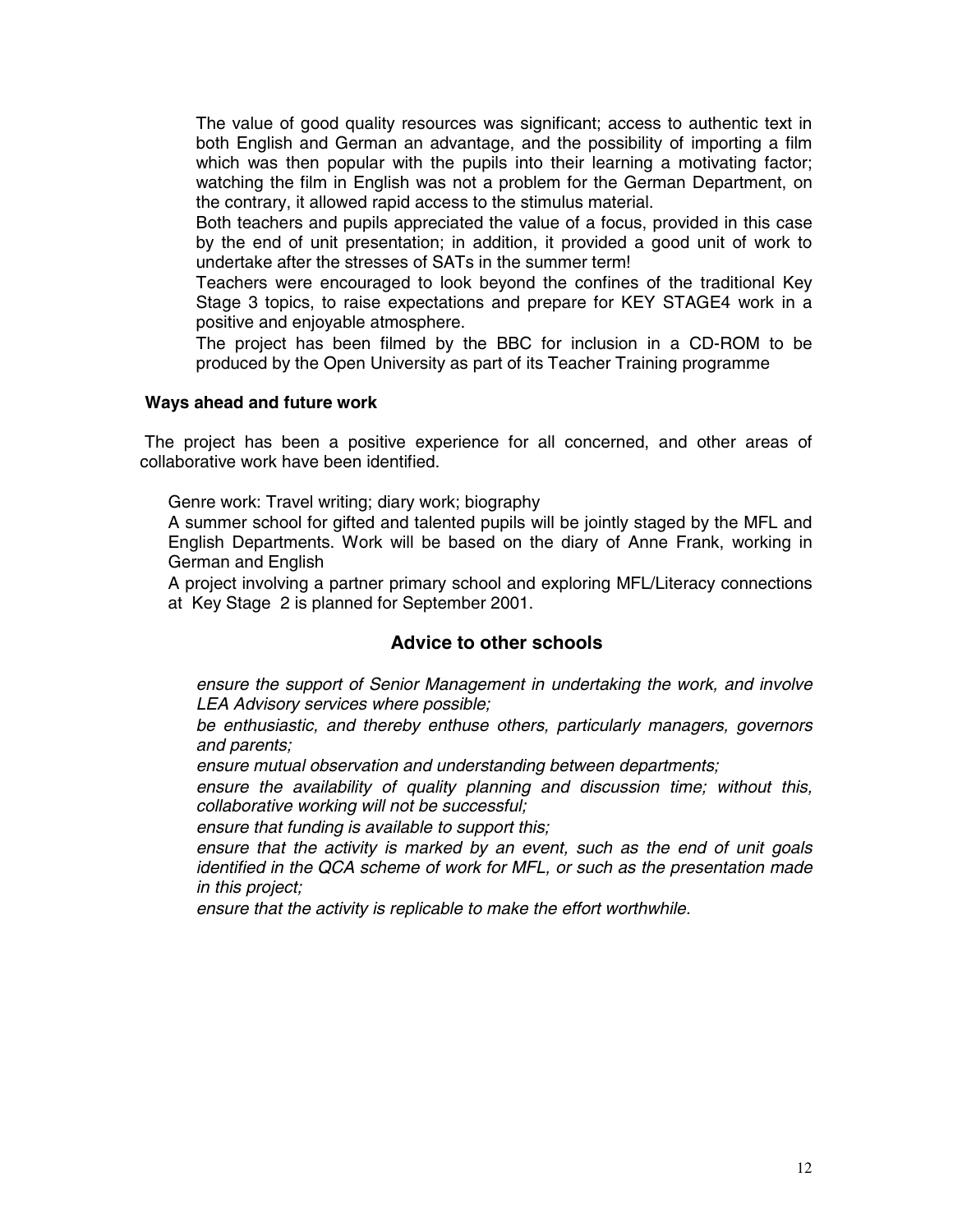#### \* Slimani-Rolls DESCRIPTION AND TASK ANALYSIS IN LANGUAGE TEXTBOOKS, *Francophonie,* Autumn 1999

Proportions of Word/phrase/sentence: extended discourse work in three selected MFL textbook

| <b>Types of input</b>              | <b>Number of instances</b> | proportion |
|------------------------------------|----------------------------|------------|
| Word/phrase/sentence: written      | 95                         | 78.5%      |
| <b>Extended discourse: written</b> | 26                         | 21.4%      |
| Word/phrase/sentence: tape         | 28                         | 68.2%      |
| <b>Extended discourse: tape</b>    | 13                         | 31.7%      |

| <b>Types of expected output</b>    |    |       |
|------------------------------------|----|-------|
| Word/phrase/sentence: written      | 39 | 82.9% |
| <b>Extended discourse: written</b> |    | 17%   |
| Word/phrase/sentence: oral         | 29 | 88.7% |
| <b>Extended discourse: oral</b>    |    | 12.1% |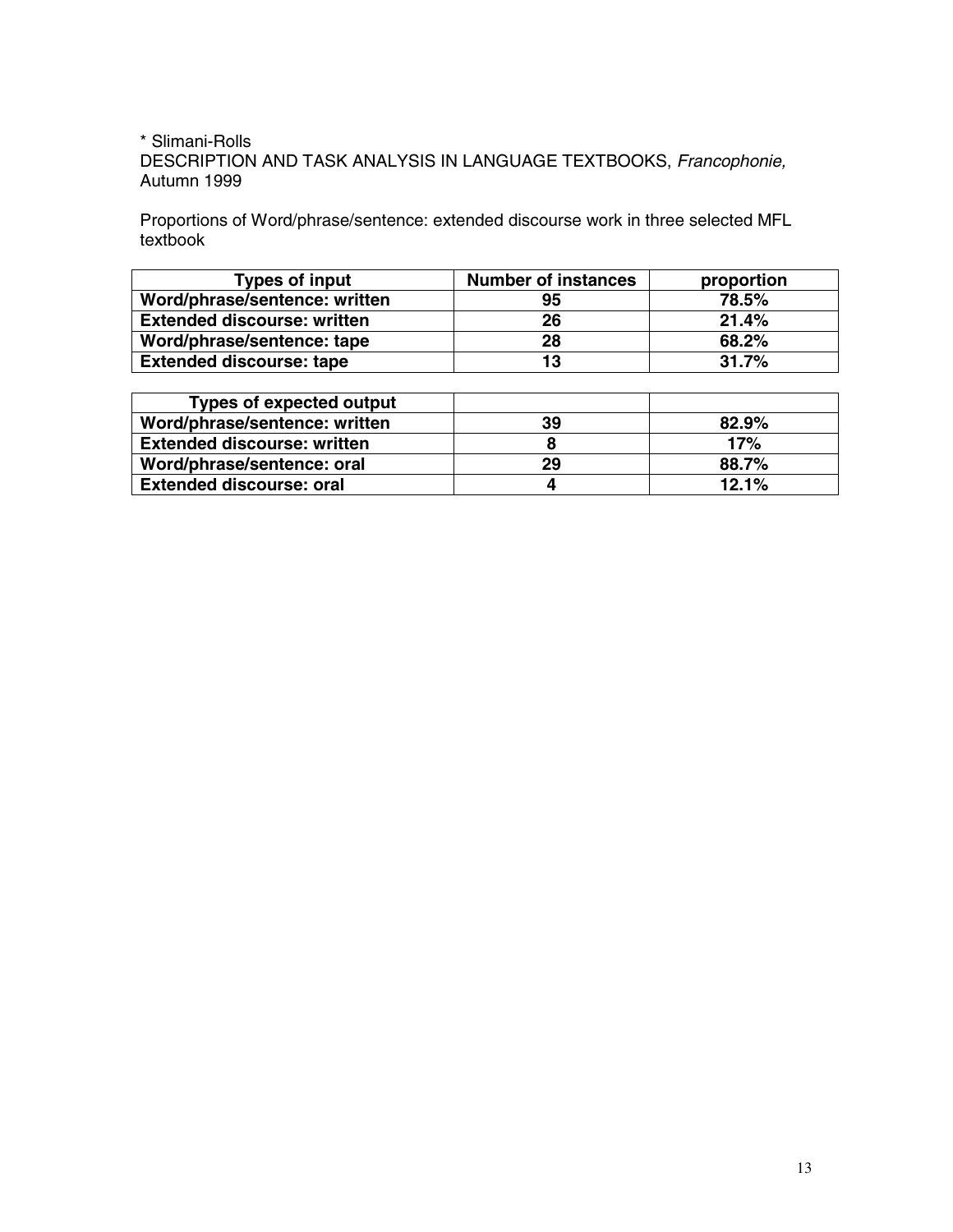## **2 Wootton Bassett School, Swindon**

#### **Report by Kevin Eames, Head of English, Wootton Bassett School**

#### **Setting the Context**

In this report, I want to consider the progress made over the past year, at this 11-18 comprehensive school on the outskirts of Swindon, in exploring ways of developing pupils' linguistic knowledge in English and MFL. I want to return to the two areas for exploration, one relating to my own classroom, and one relating to links between English and MFL, before considering the ways in which events - and my own learning - have moved on.

Last year, I focused on two questions:

- 1. *How can I improve my Y9 pupils' metacognitive understanding of sentence-level grammar by making use of the knowledge they have developed in MFL?*
- 2. *How can I help develop understanding between English and MFL in order to make use of the ways in which we both use grammatical terminology at sentence level?*

Regarding the first question, I was setting myself a task which was difficult to investigate, given the time constraints which exist in schools. I attempted to access the understanding which pupils had of grammatical terminology through a questionnaire (see Appendix) which asked them to say whether they had heard of a range of linguistic terms, whether they felt that they could pick out examples of those terms in sentences, and then gave them a number of sentences to see if they actually could pick out the terms which they had previously indicated. Although, as I suggested last year, recognition of a term is not the same as being able to utilise the concept it represents, and although the absence of recognition does not necessary indicate that the concept is lacking, the questionnaire would give me some idea of what pupils could recognise in both English and MFL.<sup>5</sup> It would also give me a rough idea of whether pupils could broaden their awareness of linguistic terminology in both English and MFL, especially in the light of my surprise at pupils' claims to have come across a very small number of terms in their MFL lessons. The second question was one which I hadn't really considered fully by the time of the Nottingham conference, and the conference itself helped with ways forward.

#### *How can I improve my Y9 pupils' metacognitive understanding of sentence-level grammar by making use of the knowledge they have developed in MFL?*

#### **What I Did With Y9**

My original question was revealed by the questionnaire to be wildly over-optimistic, so I settled in reality for trying to develop pupils' awareness of linguistic terminology by building in references wherever I thought it would be useful. I particularly wanted to emphasise sentence-level terminology, since that was an area which my September 1999 survey indicated as a sparse area, with only 3 pupils from the whole class claiming

 $\overline{a}$  $^5$  eg they might not have heard of the definite article, but they probably know what a 'le' word or a 'la' word is.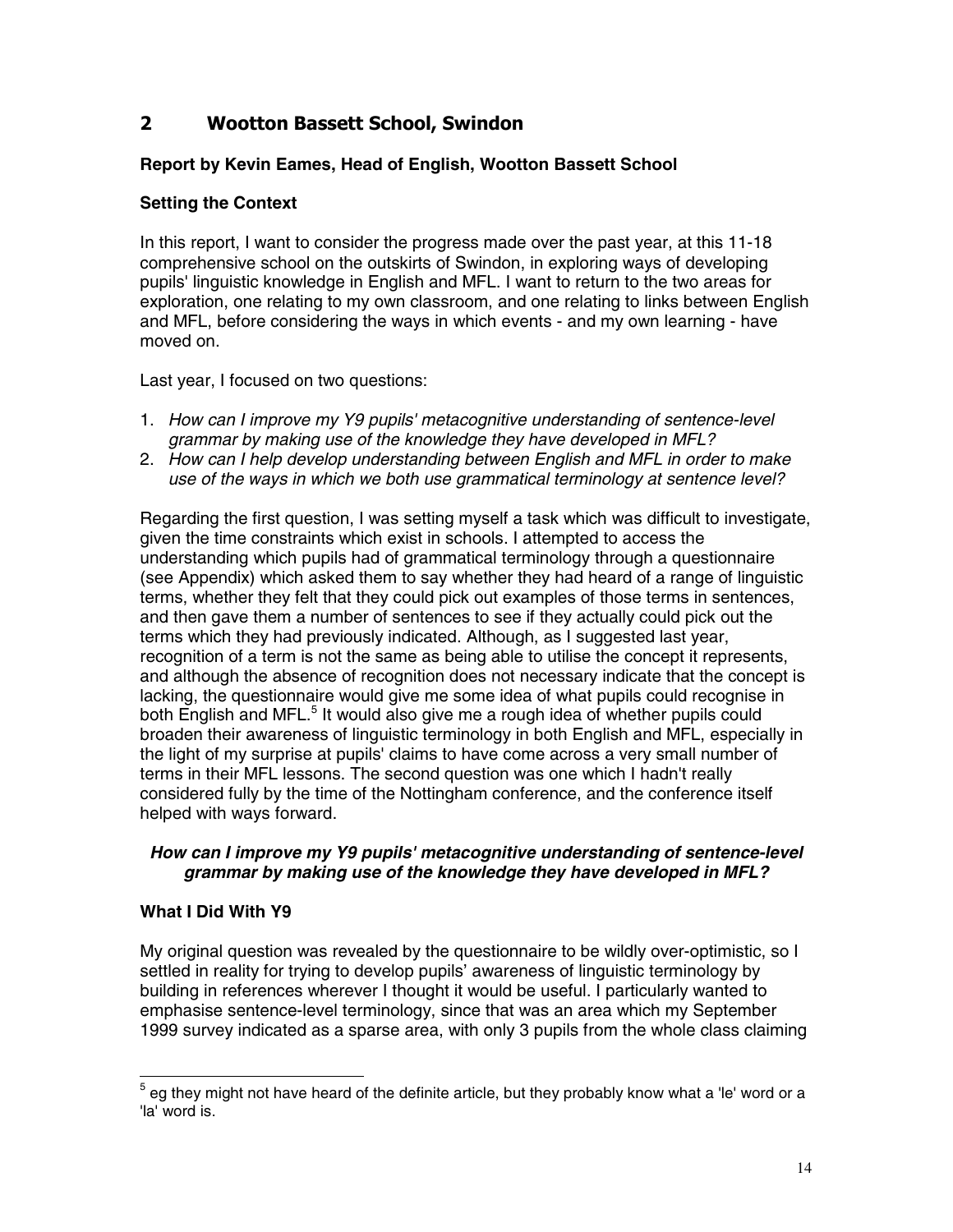to have heard of main clauses, and one pupil claiming to have heard of dependent clauses. Likewise, only four pupils claimed to have heard of conjunctions at that time.

Here's an example of the kind of focus I emphasised. It's part of a writing frame to help pupils formulate their thinking about the effects of the co-ordinate structures which Tennyson piles up at particular times in 'The Revenge'. We had previously identified the patterns, and talked about the way in which the 'and' clauses suggest the multiplicity of actions during the battle, and enhance the speed of the narrative, while the 'but' clauses contrast, or send the reader off in a different direction:

*The way Tennyson uses sentence structure is interesting, because...* Explain what's unusual about the sentence structures overall. (Are they mainly simple sentences with only one clause, or are they multiple sentences with more than one clause? What are the main places where you find the simple sentences in this poem? Why?) *You can find long multiple sentences* with the clauses starting with 'and' in the section where... Explain where you find these sentences. *Tennyson uses these 'and' clauses because he wants to show...* Explain the effect of these clauses, and bring out how they create **interest**. *Tennyson also uses 'but' clauses when he wants to...* Explain what these clauses do, and why they are helpful to the reader. *Tennyson repeats sentence structures, too. He does this when...*Explain where. Why does he do this? What's the effect?

Regarding my intention to make use of the grammatical knowledge pupils had gained through MFL lessons, I was originally surprised by the lack of recognition they claimed for terms which might be used in their French or German lessons, but discussion with MFL teachers pointed out to me that the concepts were used, but were not necessarily described using grammatical terms. I decided, though, that I would make a conscious effort to make links with French or German whenever possible - not a big thing, but just stitching references into the fabric of day-to-day classroom life, to compare with or to illustrate points in English.

#### **What Happened?**

Repeating the questionnaire revealed some intriguing patterns (see Appendix):

 There was certainly an increase in recognition of grammatical terms. The number of terms recognized by boys in English increased from 12.4 per pupil to 16.5, and for girls from 10.8 to 17.4. (Tables 3 and 4) The recognition of terms in MFL went up in the same way from 2.4 to 6.2 (boys) and from 2.8 to 5.5 (girls). I'd certainly have hoped that making the use of grammatical terminology a natural part of classroom life would have had some effect. Trying to explain the increases in MFL recognition is not so easy. Certainly, there is a marked improvement in the acknowledgement by boys of nouns/adjectives/verbs/adverbs/tenses, but less so with the girls. (Tables 1 and 2) It may be a kind of Hawthorne Effect, that boys were made more aware of the use of grammatical terminology in MFL because it was accorded a higher level of visibility in English, with specific links being made between the two subjects in a lowlevel but consistent kind of way. It may also be that the more prominent use of grammatical terminology by some MFL teachers was being reflected in this change. There was also an increase in the acknowledgement of clause features, such as main clause, dependent clause, conjunction and 'third bit'. For example, 14 girls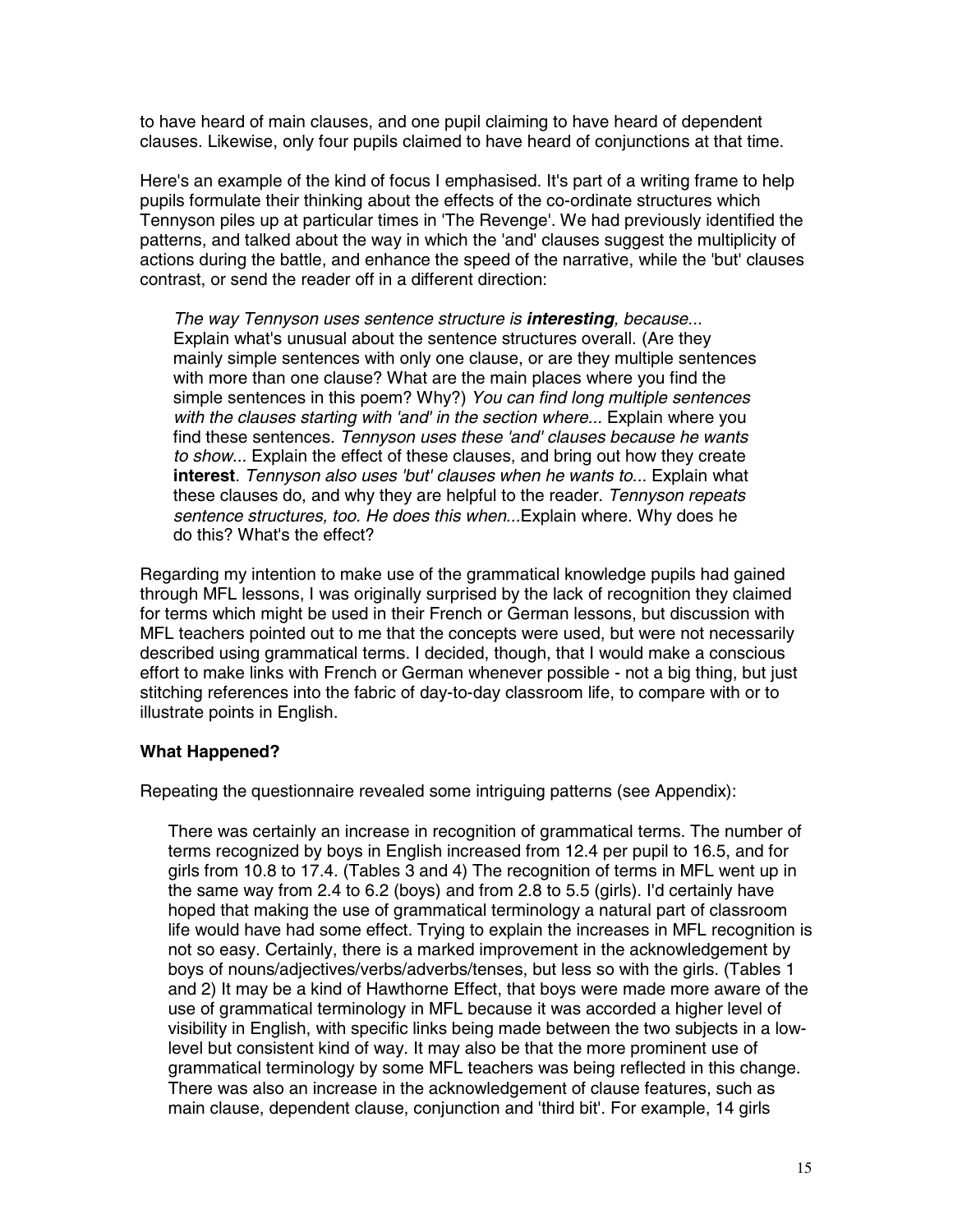claimed to have heard of main and dependent clauses this time in English, compared with none the first time they were asked. The boys showed a similar increase, from 3 who claimed to have heard of main clauses, to 13 thins time<sup>6</sup>. Again, the focus on sentence-level terminology has succeeded in making pupils more at home with these aspects of linguistic description.

 The confidence pupils claimed in their capacity to identify terms in context, too, seemed to increase - more markedly for the girls than for the boys. (Tables 3 and 4) The average number of features which girls thought they could pick out rose from 5.7 to 11.3 per pupil, and for boys it rose from 7.5 to 10.3. Once again, it would be surprising if the increased prominence of grammatical terminology hadn't rubbed off on the pupils. However, there were some interesting patterns in the accuracy with which pupils identified features - up from 2.5 features correctly identified per pupil to 4.8 for the boys, and from 2.8 to 5.6 for the girls. What seems to be happening is that pupils are feeling more confident in identifying a wider range of features than before, and this is reflected in the wider range of features which they can pick out correctly. However, the number of cases showed an increase, where pupils claimed confidence in identifying a feature, but then made no attempt to pick out that feature in the sample sentences (boys 3.9 to 4.3 per pupil; girls 2.8 to 5.6). Likewise, there was an increase in the number of features identified feature incorrectly, even though confidence had been claimed (boys 0.8 to 1.4 per pupil, girls 0.3 to O.5). It seems that, because there's an increase in confidence, and a wider range of recognition, pupils are slightly more likely to make inaccurate identifications of features. This seems especially to apply to the boys, whose overall percentage of accuracy dropped slightly (69.2 to 67.7). This may be because they seem to take more chances than the girls, who did not attempt a greater number of terms than the boys (boys 4.3 per pupil, girls 5). The girls, in fact, were more circumspect in not attempting to identify more features in which they had claimed confidence (2.5 per pupil last time, 5 this time). This probably contributed to the overall increase in accuracy shown by the girls (74% to 80.8%).

 The connection between confidence and accuracy gave me cause for reflection. Were there any features which pupils claimed that they could pick out, but which they were in fact unsure about? Interestingly, the terms which gave pupils problems were two of the most common in both English and MFL - adjectives and verbs. In the raw data (not processed in tables or appendices) 14 boys and girls (out of 27) claimed that they would be able to pick out the verb in a sentence, although only 2 pupils accurately identified verbs in the sentences they had been given, with 6 making incorrect identifications, and 6 not attempting identification. Was it that they understood tenses so well, because of their learning in MFL, that they felt it unnecessary to pick out the verbs?<sup>7</sup> Or was it that they were unsure about identifying a grammatical feature that seems to offer many morphological variations? Similarly, I was surprised that of the 12 pupils who claimed that they could pick out adjectives, only one actually did so correctly, with 8 making an attempt and getting it wrong. These two word classes, then, will need further investigation in my own teaching, with discussion with my MFL colleagues.

To summarise, the second survey showed an apparent increase in pupils' recognition of grammatical terminology in English and MFL, probably as a consequence of the frequent

 6 I doubt, though, whether MFL teachers had been discussing main clauses, dependent clauses and 'third bits', as claimed by one boy and one girl. Some creativity here, I'd imagine! 7

Only two pupils made errors in identifying tenses. (Raw data - no tables)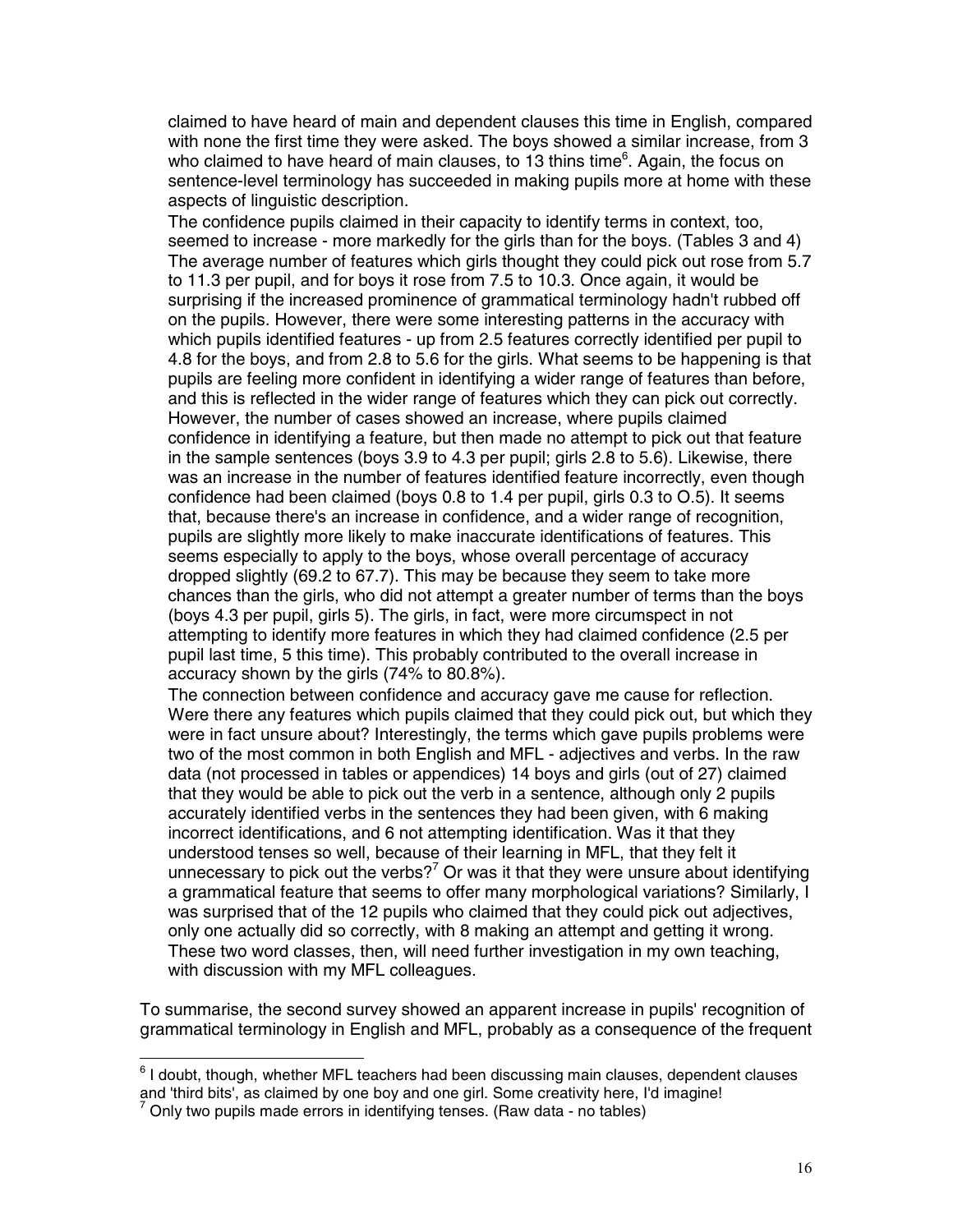but low-level references to linguistic features which I had attempted to build in to lessons - particular regarding sentence-level features. Although the recognition of grammatical features doesn't necessarily directly translate into improvements in - say - writing, it's likely that it will contribute to improvement. (QCA 1999) Richard Hudson's survey of the research evidence for the claim that teaching grammar can improve writing draws in particular on a large-scale study from Finland which suggests that pupils who have, in general, 'mastered parts of speech and are able to distinguish between subordinate and principal clauses' attained better results in writing than those who 'had not learned to analyse sentences' (Hudson 2000). One key aspect of grammar teaching picked out by Hudson is the need for a continuous reference to features, 'spread over many years', which develops familiarity with those features in the way that the Y9 pupils in this survey seemed to have done. I'll pick up this point later, because it has relevance to the National Literacy Strategy.

#### *How can I help develop understanding between English and MFL in order to make use of the ways in which we both use grammatical terminology at sentence level?*

#### **What We Did**

After the Nottingham conference I returned to Bassett with two MFL teachers (Simon and Tara) who shared my enthusiasm for developing more specific use of linguistic terminology in both our subject areas. Isobel Moore, the head of MFL at Bassett, was also fully supportive, and we met to discuss what we could do. Over the year, we have met a number of times, and have passed information between departments. We have looked at the following ways of collaborating:

 Find out how the NLS was being put into practice in local primary schools. Get an impression of what terminology our new Y7 had retained from the KEY STAGE2 NLS.

 Develop the awareness of teachers in both departments of what pupils have covered in the NLS at KEY STAGE2.

 Identify what specific grammatical terms get taught, and when they get taught, in both subject areas.

 Find out if there are any common examples we could refer to in both MFL and English, to illustrate points of grammar or terminology for pupils.

 Find out if there are any common text types in English/MFL, and see if we might be able to emphasise common points at word, sentence and text levels.

#### **What Happened?**

*How is the NLS being put into practice in local primary schools?* This was straightforward enough, in that a member of each department spending time in a local school, to observe literacy lessons, and talk to teachers. Reports were given to each department.

*What terminology has our new Y7 retained from the KEY STAGE2 NLS?* In September this year, anecdotal evidence from teachers in Y7 suggested that pupils displayed a wider range of knowledge about terminology than had been noticed before, although - as the survey with my Y9 English class suggested - there were questions of concerning the accuracy and confidence with which pupils could use the terms. Two novice teachers from Bath University are looking further at this question;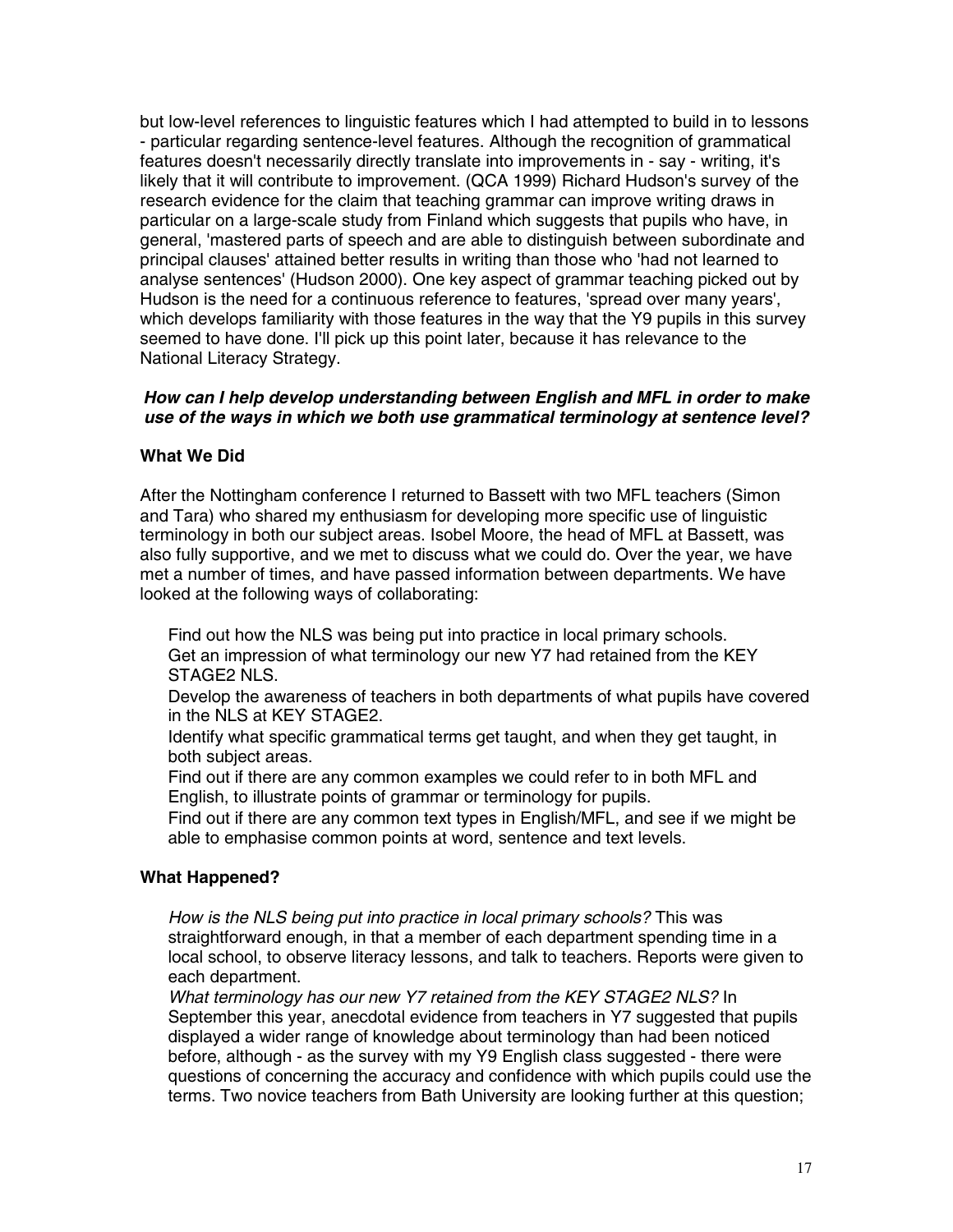this year, there are no novices in MFL, so further investigation will probably have to wait in this area until next year.

*How can we develop the awareness of teachers in both departments of what pupils have covered in the NLS at KEY STAGE2?* We agreed to distribute a summary of the terminology used in the NLS at primary level among both departments, as a starting point, to get started on the concept of building on KEY STAGE2 literacy. The publication of the KEY STAGE3 objectives for literacy has overtaken this aspect of our enquiry. More later.

*What specific grammatical terms get taught, and when do they get taught, in both subject areas?* This question provided me with another surprise. I had expected that it would be a simple exercise to map what grammatical features where taught when in MFL, since we had mapped our own coverage in English at KEY STAGE3 and at GCSE. I had not, of course, considered the complexity of MFL, with its weighty schemes of work and continual usage of grammatical features (whether specificallyidentified or not). Basically, it was clear that there would be so much information for English teachers to handle, that it wouldn't be practical (although use of the QCA schemes of work might provide a means of providing a summary more easily). I was looking in the wrong direction, in fact, and the NLS for KEY STAGE3 probably indicates that we English teachers should be providing the MFL department with accounts of what we are doing, so that they can make use of it in discussions with pupils, and in mapping what gets covered when. At present, our own schemes of work in English are in a state of flux - more in the final section.

*Are there any common examples we could refer to in both MFL and English, to illustrate points of grammar or terminology for pupils?* When we discussed this question, the salience of verbs came up quite strongly, in both subject areas. MFL teachers, judging by the survey with my Y9 group, teach tenses very effectively, and pupils seem to have retained this learning confidently in their English lessons. However, we're aware of the differences in the morphology of tenses in French, German and English; 'Je suis alle a Swindon' doesn't mean what many kids think it does. We thought that some kind of grid to show the way tenses are formed in English might be useful, and I'll deal with what happened in the final section. *Are there any common text-types in English/MFL? Might we be able to emphasise common points at word, sentence and text levels?* We haven't got very far with this. In discussion with Isobel, we identified poems, letters, diaries, recipes, menus, dialogues, and leaflets as possibilities for exploration. We decided, after I attended a meeting of the MFL department, that there wouldn't be much point continuing with this at the moment, as the NLS would give very clear guidance to English, which could provide a framework for the MFL department to draw on.

To summarise, we have opened up a number of channels for dialogue between the two subject areas. However, although I assumed at first that the way forward was for the MFL department to tell us what they were doing, I now see it as more productive for us to sort out what we're going to do about the NLS, and use that as a starting point for discussion. I'd like to think some ideas through in the final section.

#### **Where Do We Go From Here?**

What is going to hit us over the next year is the National Literacy Strategy, and it provides many useful opportunities for both English and MFL. These are some of the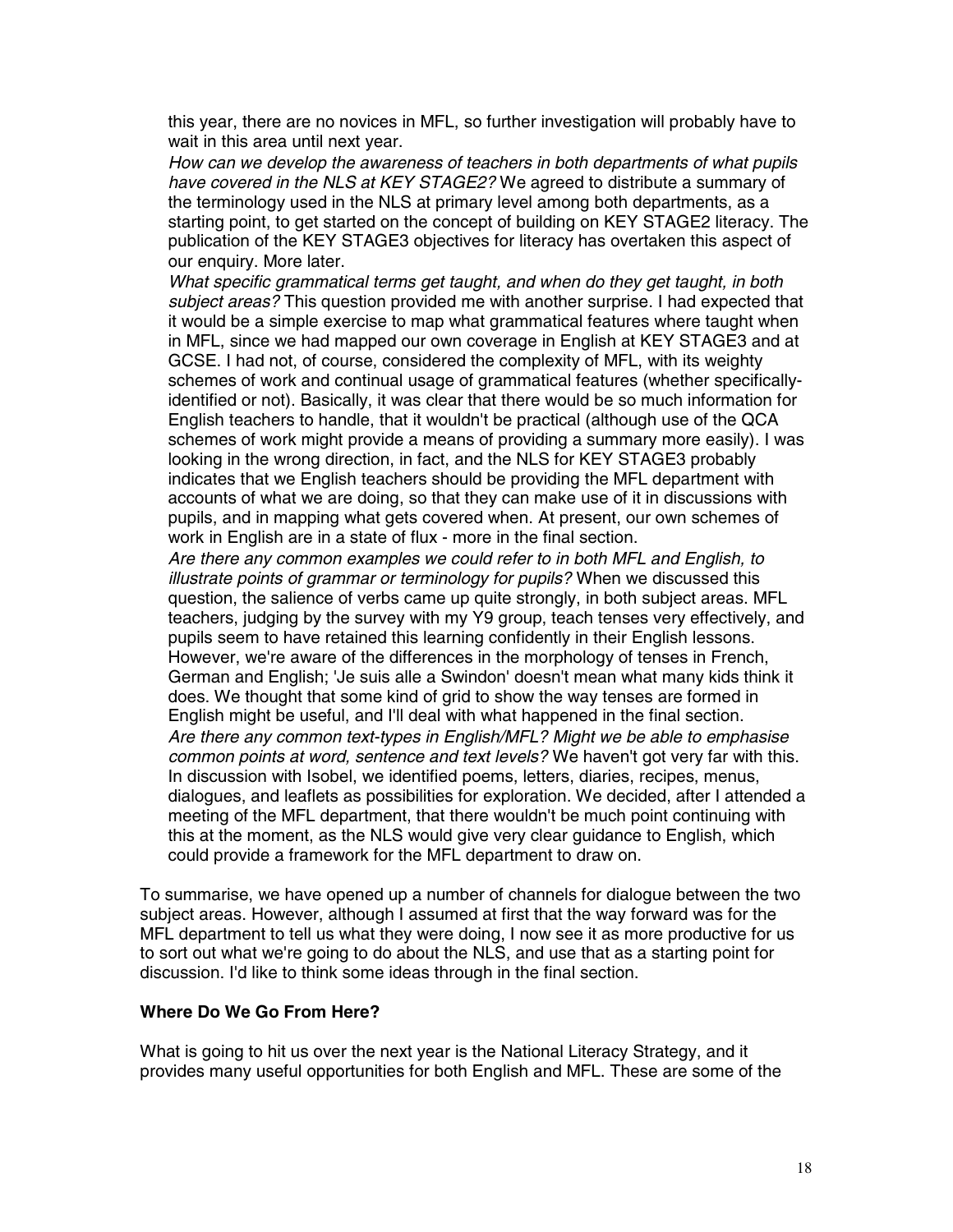points, which my involvement in this project, and involvement in preparing for the NLS, have made me consider:

 The NLS provides a focus at word level. We as English teachers will be covering knowledge of morphology in a 'little and often' sort of way, over time - the sort of approach identified by Richard Hudson as being necessary for the successful understanding and use of grammatical features. Commercial materials such as Hodder's 'Word Level Starters' will provide materials which English and MFL teachers can draw on. My own thinking about verbs (see above) has produced an activity for the New Hodder English Teachers' Guide which attempts to reinforce pupils' awareness of morphological features in the English verb system, while leaving room for MFL teachers to add their own equivalents - or for English teachers to find other examples of tenses. (Appendix Three) Interestingly, this tenses grid is from New Hodder English Book One, but we (in English and MFL) have so far only dared try it out with GCSE and A-level pupils.

 The sentence level focus can be integrated within much of our normal English teaching, and we've got to adapt in a number of ways. We've got to make pupils specifically aware of sentence structures and the ways in which they can vary. Such sentence combining seems to produce an overwhelmingly positive … (gain) in syntactic maturity' (Hudson 2000), and is a focus of Hodder's 'Sentence Level Starters'. Integration with pupils' own writing and understanding of reading is necessary, and Appendix Four gives an example of the way in which I've tried to use my learning about pupils and their problems with adjectives. A variety in ways of modifying nouns is one of the characteristics of highly valued writing at KEY STAGE3 and GCSE. Developing in pupils an understanding of what an adjective is, where it appears, and how its morphology differs between MFL and English, would also be knowledge which could be useful to languages teachers.

 At text level, we need to share with MFL information about the linguistic features of the range of text types we are required to cover. Again, a coherent course which hits the NLS objectives in each year could provide information for MFL on what English teachers will be covering, and when.

 Finally, the NLS objectives require English teachers to help pupils make explicit links between other languages and English, to pick out similarities and differences, and to reflect how their understanding of other languages enhances understanding of their own language (Y8/Y9 Objectives SL19). Even at the Nottingham conference last year, I didn't suspect that things could move so quickly.

#### **References**

Hudson, R. (2000) 'Grammar Teaching and Writing Skills: The Research Evidence' available from dick@ling.ucl.ac.uk.

QCA (1999) 'Not Whether But How' London: Qualifications and Curriculum Authority.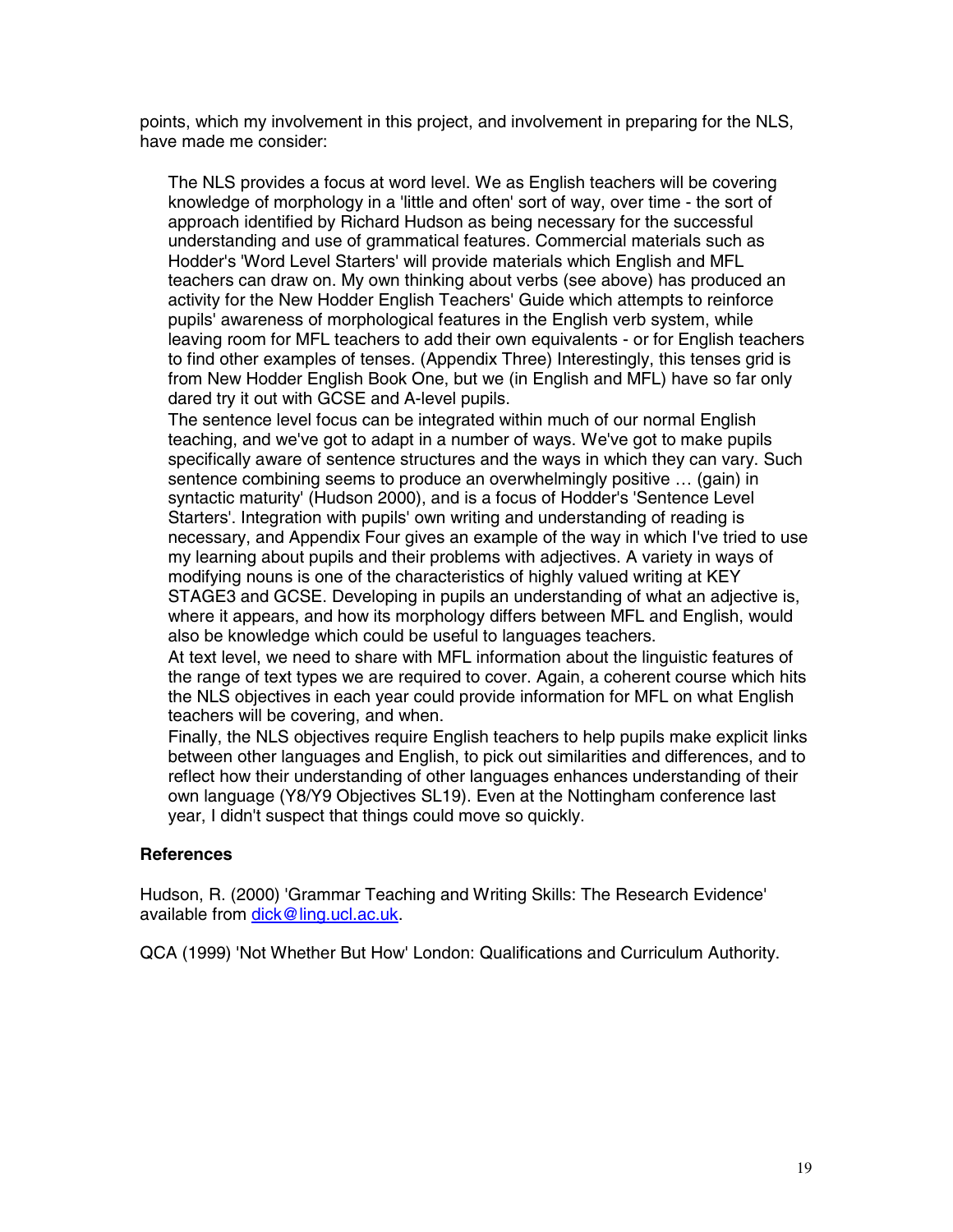## **3 Cranford Community College, London Borough of Hounslow**

#### **Report by Philip Dobison, Assistant Headteacher, Cranford Community School**

**Project:** To increase the common methodology between Key Stage 2 and Key Stage 3 and to find appropriate transferable methodologies that would be effective in improving the literacy skills of students in English and MFL.

#### **Background**

Cranford and its feeder schools serve a multi-ethnic community, where the prevalence of English as an additional language (EAL) is high. Its location near Heathrow airport, a major gateway into the UK means also that the college is the recipient of a large number of refugee students, some of whom may have little or no English. The same applies to Cranford's feeder primaries. Students have a whole range of literacy skills, but access to the curriculum has been restricted by lower level skills in some, particularly nonliteracy based subjects, such as mathematics.

#### **Why?**

 To create greater cohesion between Key Stage 2 and Key Stage 3 To create greater cohesion between curriculum areas To enable good practice to be disseminated amongst the partners To create resources that will enhance the literacy skills of EAL learners

#### **When?**

 Began in October 1999, to audit the current situation Proposed second phase beginning in January 2000 put back to September 2000 due to staffing difficulties and the complexity of the issue.

#### **What?**

 To create an environment for success To involve parents in the literacy process To enable parents and students to engage their own linguistic heritage and unlock its secrets To enable teachers to have access to these secrets

#### **Taking things further**

 Consistency and creation of environment for success came through the use of writing frames to focus pupils' attention on the meaning of words, eg looking at the words in a mathematical problem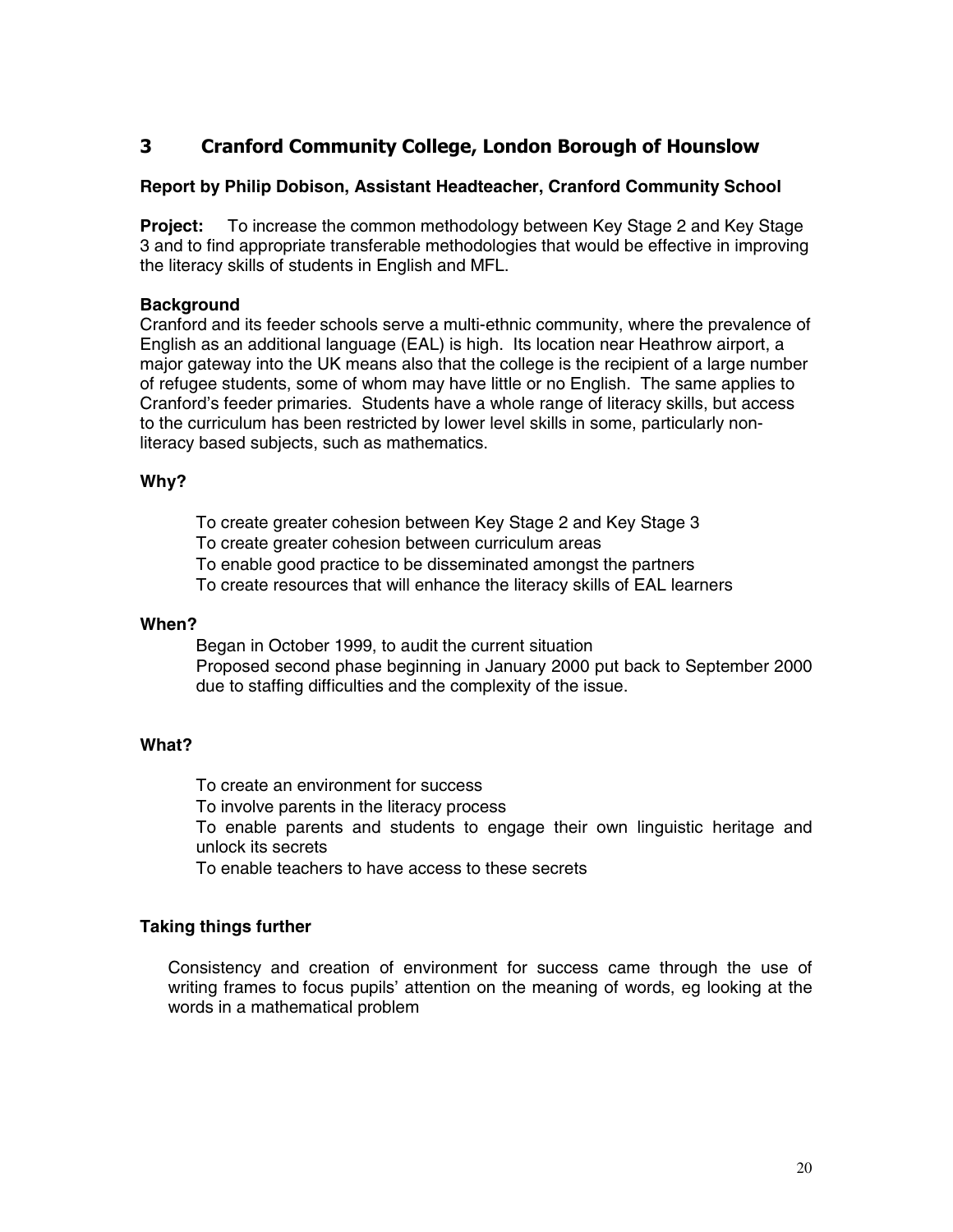At Key Stage 2, examples of work:

#### **Mathematics**

If John has double the number of balls as Sam and Sam has 6, how many does John have?

Strategy to underline the key word(s) here *double the number* implying multiply by 2, so the problem can be solved

If John has half as many balls as Sam and Sam has 6, how many does John have?

Strategy to underline the key word(s) here *half as many* implying division by 2, so the problem can be solved

The focus on the key words helps pupils find a way to solve the problem. Students record such key words or the teacher presents them at the beginning of the work session (see image1)

#### **English**

In English, the writing frame proved a great help in enabling pupils to focus on what elements were required, leading to discussions around the content rather than the format, since the format was predetermined up to a point. The wide-ranging discussion was about what was being said in the poem (the Charge of the Light Brigade).

#### **German**

The example of a Year 12 German resource, which uses cards with various elements of an essay. The student manipulates the cards, sequencing them logically to produce a coherent essay in the foreign language. The use of this 'full framework' model is initial and gradually the amount of assistance is reduced, moving to sentence openers and then key concepts, until the student is able to produce the framework on his/her own.

#### **Ways ahead and future work**

Literacy programmes need a clear and focussed teaching team. The success of primary schools in raising literacy achievement is due in no small respect to the holistic approach of the teaching teams, which are for the majority of the time in a teacher-tutor group relationship. The pupil will meet 1 or 2 teachers, working in a known group enjoying consistency of approach, and a cohesion about their learning. This relationship also produces, great consistency in expectations and teaching and learning patterns.

Secondary transfer has traditionally put pupils in contact with a range of teachers, moving from classroom to classroom, working with up to 100 different peers in different subject groupings. Consequently a pupil's efforts are often focussed on coping with elements other than those relating directly to their learning. As a result, Cranford introduced a Year 7 team of teachers, with the vast majority of subjects taught in tutor groups; the exceptions being PE and DT (where the 7 tutor groups become 8 classes)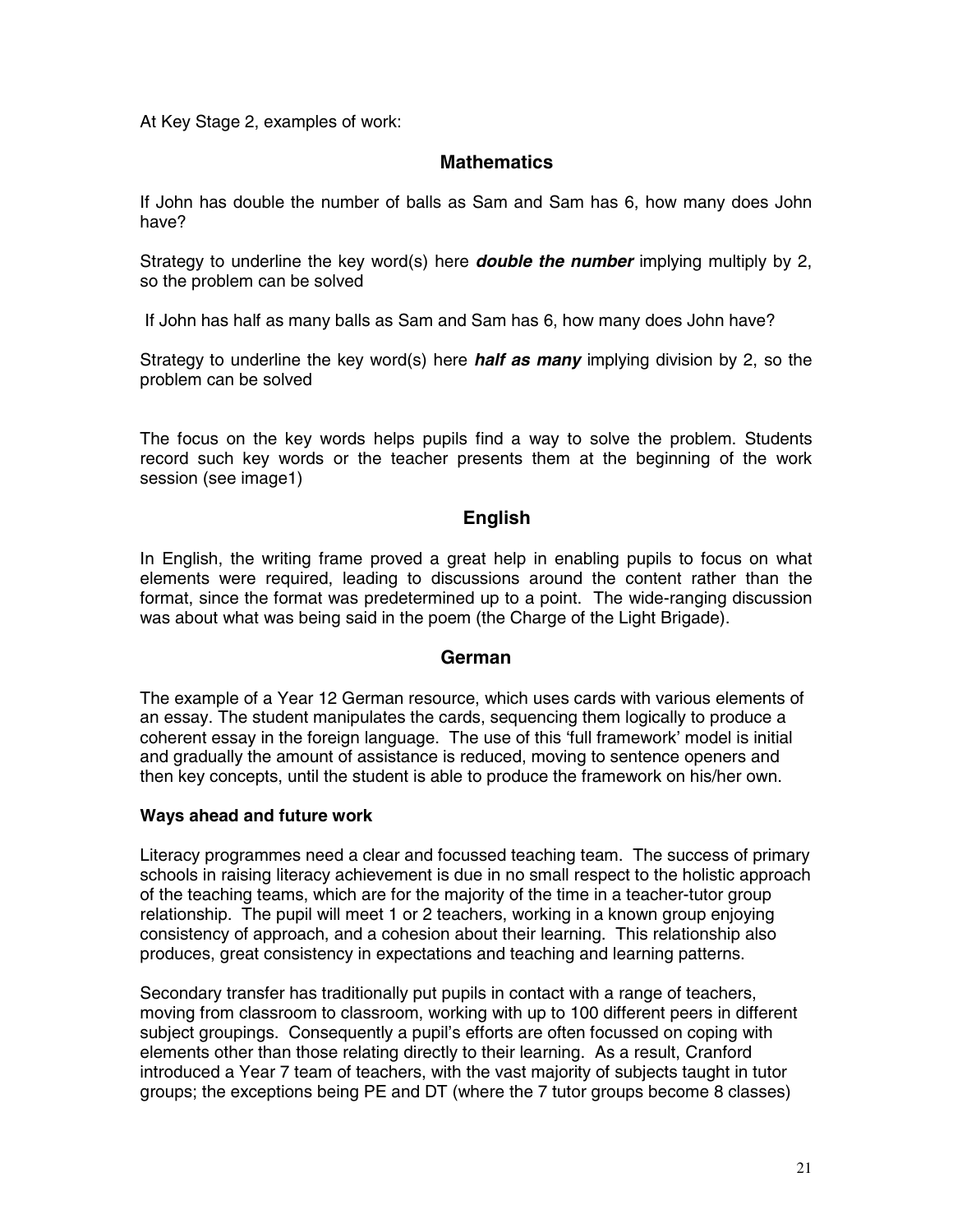and MFL, after the language choices have been made. RE, the same Humanities teacher has taught Geography and History, wherever possible. The reduction of staff has been to about 10 per student, still a large increase on primary, but with greater consistency possible.

We are currently conducting research to see how effective this has been.

The successful piloting of writing frames will now be disseminated to all staff at the college, through curriculum area meetings and through mutual observation.

#### **Advice to other schools**

*try to solve structural arrangements first, since they may mitigate against the success of any strategy;*

*take things in small steps;*

*involve a small number of pivotal teachers who will act as champions for dissemination of the strategy;*

*spend lots of time discussing and planning and don't be disappointed when you go over the time limit you have set yourself for such discussions as they are vital; involve as many 'agencies' as possible (Key Stages, pupils, parents).*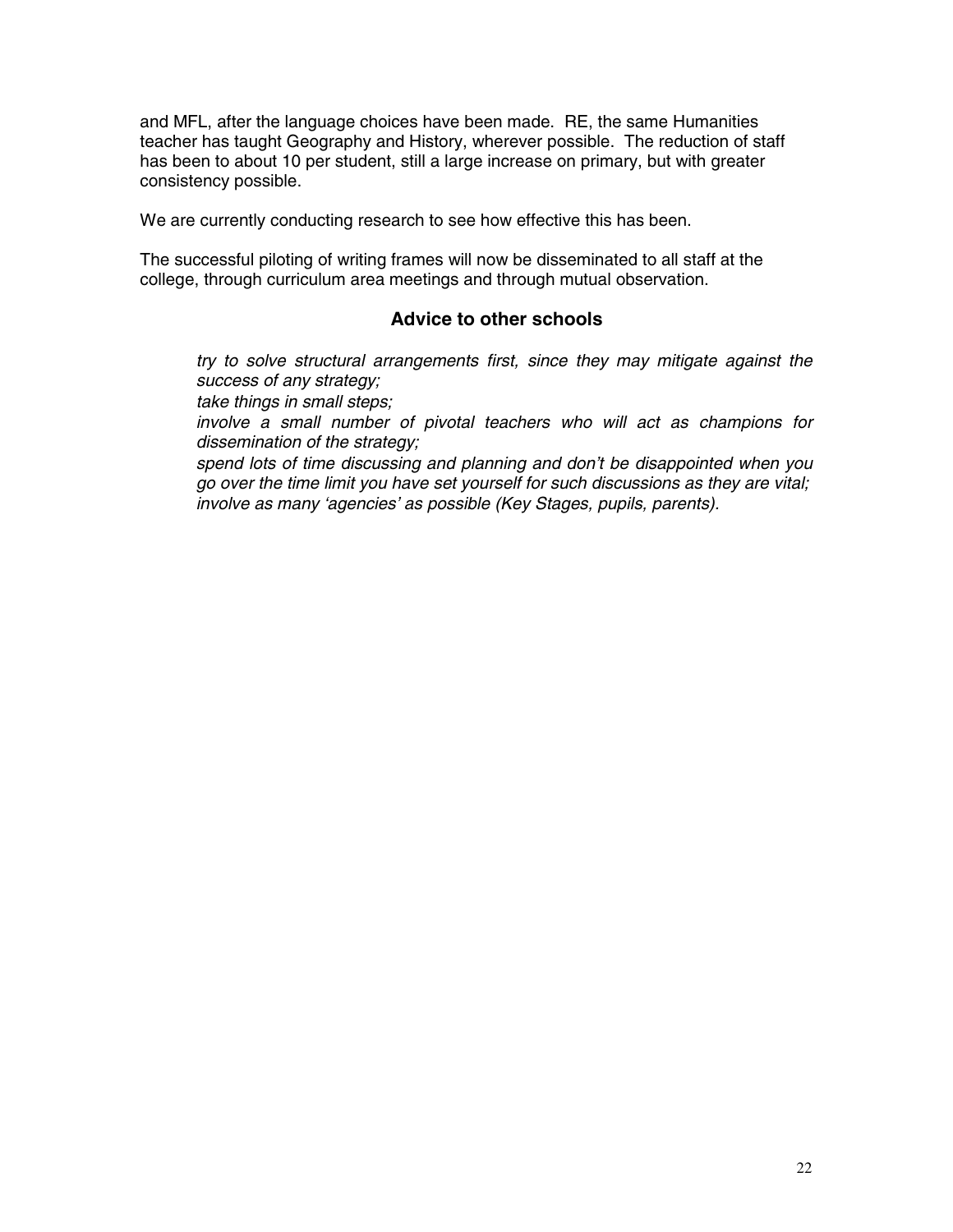Maths objectives and a focus on appropriate vocabulary to assist the pupil solve the problem





Pupils using cards to find key words.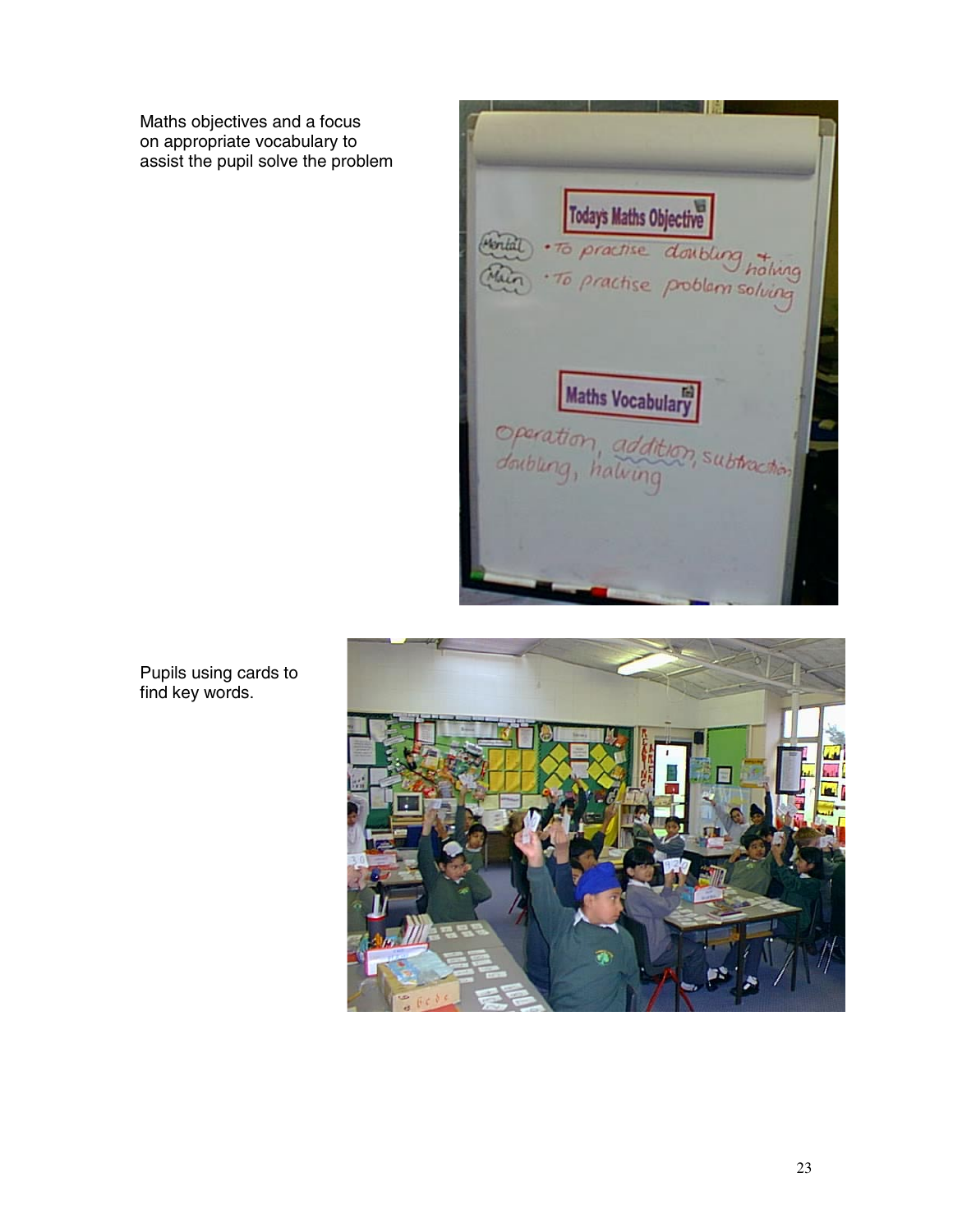## **4 Oathall Community College, West Sussex LEA**

## **Joint curriculum project: English and Modern Languages**

Report by Oathall Community College and West Sussex Advisory and Inspection **Service** 

#### **Background**

Prior to the QCA/CILT project, Eddie Slater, Head of English, and Duncan Powell, Head of MFL at Oathall Community College, West Sussex, had been 'founder members' of a small working party set up by the LEA Advisers for English and Modern Languages. Their work in developing a common approach to the teaching of grammar through, initially, an analysis of their KEY STAGE3 schemes of work, made them an obvious choice when the QCA/CILT project was announced in summer 1999. They were supported by senior management in their school, with agreement that participation in the project would enable them to fulfill the potential for fruitful collaboration between the two departmental teams.

#### **Why?**

A national, LEA and school focus on literacy.

 A shared interest in the teaching of grammar: to create a partnership between departments in order to develop enhanced language skills and increased grammatical awareness amongst pupils.

To build effectively at KEY STAGE3 on the primary National Literacy Strategy.

 To raise attainment further in English and modern languages (French/German) in this successful 11-16 mixed comprehensive school.

#### **When?**

The pilot project began with one Year 7 class in September 1999.

This was extended to all Year 7 classes in September 2000.

 Timing for teaching key aspects of grammar: this was chosen by the MFL department - the order in which specific grammatical terms and structures are taught was felt to be of greater importance for French than for English in Year 7.

#### **What?**

 Year 7 was selected as being the obvious year group with which to begin the project. Year 7 pupils are taught in mixed-ability groups.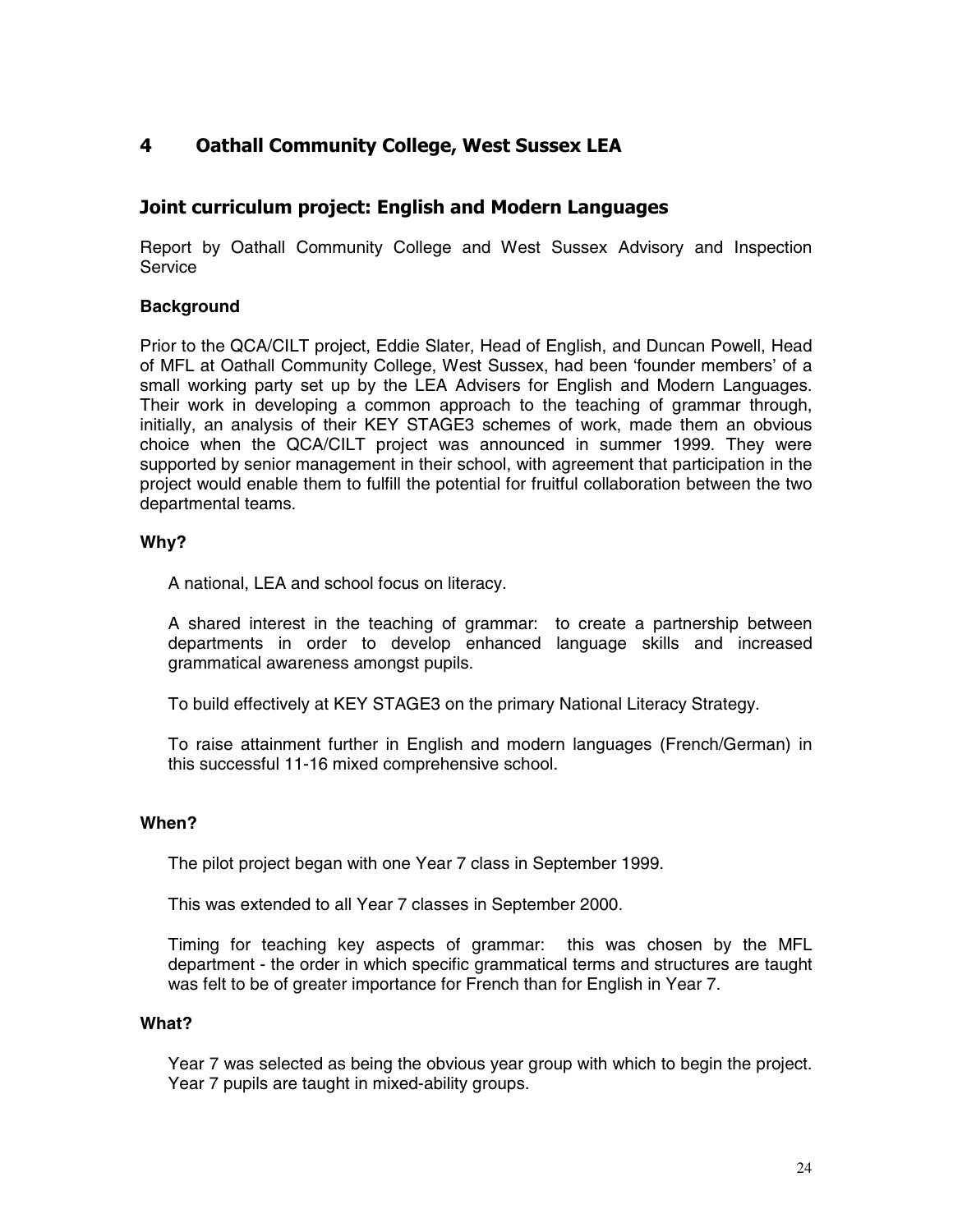English and MFL schemes of work were compared to identify key grammatical concepts.

 English schemes of work were modified to ensure that both English and French teachers taught specific aspects of grammar during the same terms.

#### **How?**

 Pilot: September 1999 - July 2000: a link was established between one English and one MFL teacher, teaching the same Year 7 class.

An agreed grammar agenda for the year was established, including:

 Definite/indefinite articles Verbs Subject and object pronouns **Adiectives** Introduction to the infinitive

 Paired observations were set up: to enable the English and French teachers to learn from each other and identify similarities and differences in approach.

A common terminology for the teaching of grammar was provisionally agreed.

#### **Evaluating the success of the pilot: July-October 2000**

 Teachers reported increased understanding of grammatical concepts than in previous cohorts and in other Year 7 classes ("control" groups). Pupils in French lessons grasped grammatical concepts more quickly and English teachers reported that "coming at it from both angles" reinforced pupils' understanding of key concepts.

 Tests conducted in Year 8 suggested that progress was significantly greater for middle ability pupils (the majority) in the pilot group and no less for the most and least able pupils.

 Teaching methodology: both English and French teachers agreed on the following features of best practice for grammar teaching:

 teacher-led initial presentation; very active and inter-active style with constant pupil participation; use of mime and gesture; strong visual support.

#### **Taking it further: 2000-2001 and beyond**

 The collaborative work is on-going. All English and MFL teachers are now involved: They even sit next to each other now in the staff room! English and MFL schemes of work have been amended for the school year 2000-2001 to incorporate suggested strategies and timings for a co-ordinated approach across both departments. these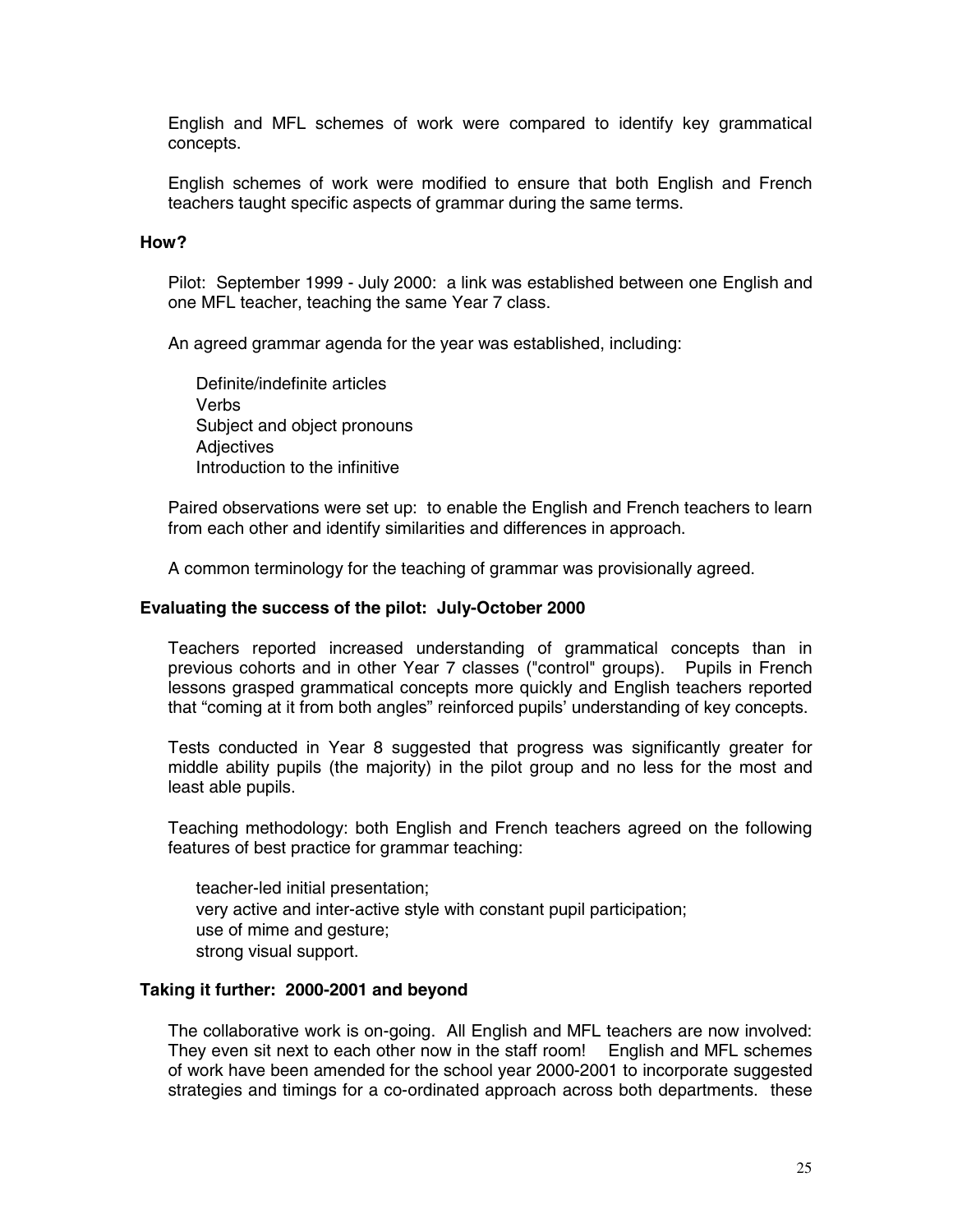changes to the schemes of work were based on the work of the two teachers with the pilot Year 7 group in the school year 1999-2000.

 For all Year 7 classes in 2000-2001 teachers are paired and inducted into the agreed policy and teaching strategies, eg shared colour-coding for different parts of speech.

 Both teams use teaching materials developed during the project year which deliver (a) grammatical knowledge and understanding and (b) literacy development at word, sentence and text level. These include cloze activities, text sequencing and other language games.

 Monitoring: teachers of English and French liaise at key points of the term/year. The head of English receives regular reports from all English teachers. These will be reviewed with the Head of modern languages at the end of each term.

 The teams have produced a range of laminated posters of French/German words used in English - eg leitmotif, renaissance - and vice versa - eg le weekend - for display in all classroom and in corridors.

#### **For the future:**

 The Literacy Reading Progress Card will be adapted to enlist parental support with pupils' learning and understanding of French/German vocabulary. This work can be undertaken with a parent/guardian or with an older pupil.

 A further development will be enlisting the help of Year 10 pupils, in the context of the school's Paired Reading initiative where they work with Year 8 pupils. Some of the shared texts could be in French/German.

 This collaborative work is now firmly rooted in English and MFL departmental practice. The work of Eddie Slater and Duncan Powell and their teams will provide a model of good practice to be disseminated to other secondary school in West Sussex LEA.

#### **Advice to other schools**

 Heads of English and MFL departments should first establish common key grammar points within existing schemes of work, starting with Year 7. This should then involve departmental discussion in both subject teams to raise the profile of the project. The grammar project should subsequently appear as a regular item on departmental meeting agendas, to review progress and keep it "current".

 Heads of department should "sift" existing Year 7 schemes of work and seek possible amendments, so that the agreed key grammar points are taught (or revisited) concurrently.

 Link teachers for each Year 7 English and MFL class should engage in paired observation of grammar teaching. Joint planning should then arise from planning at departmental level.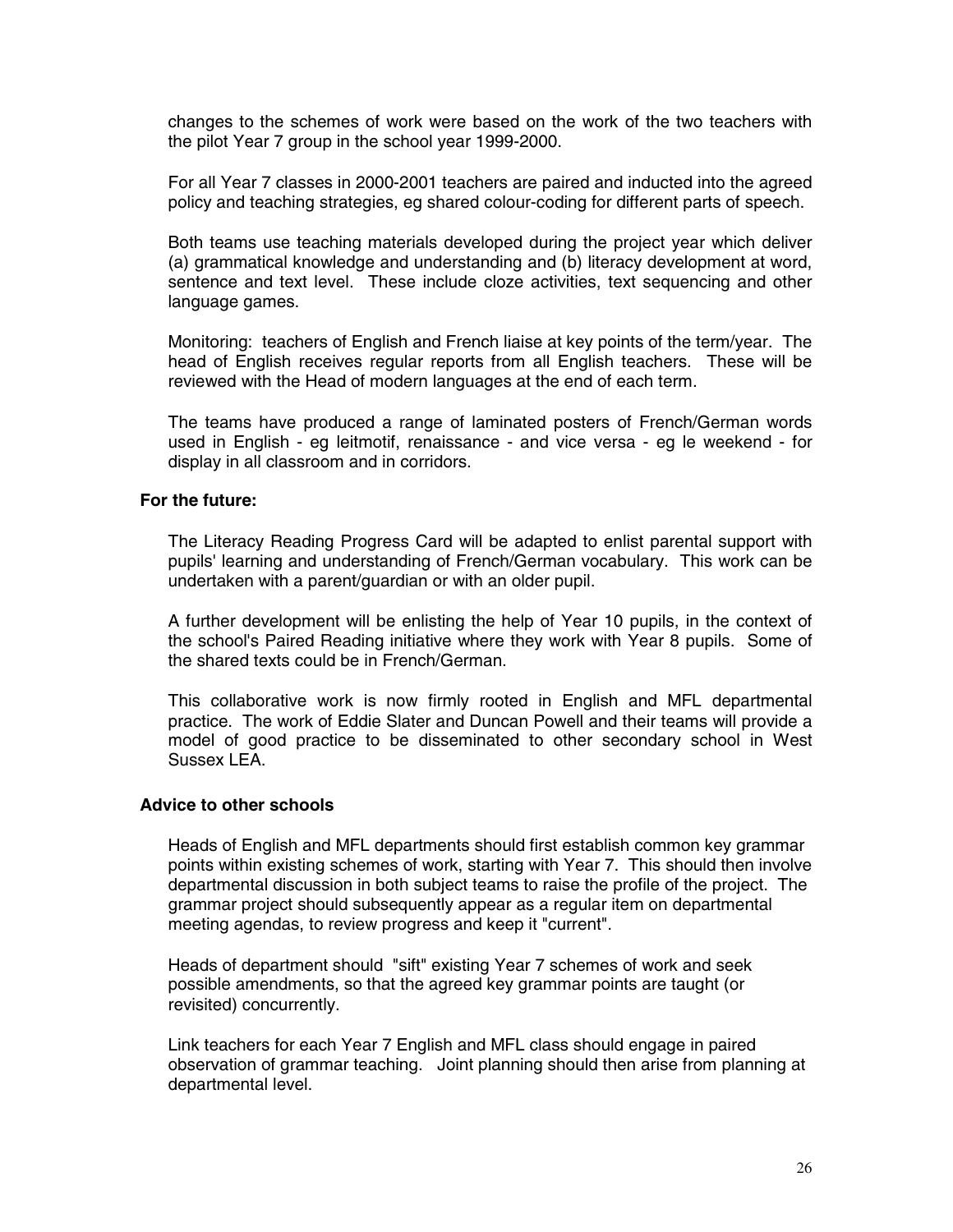Agreed common terminology should be established: eg infinitive/ verb root/ verb heading? Pick one and stick with it!

 Where paired reading exists in English, why not extend the scheme to MFL readers? Year 10 students assisting Year 8 students, not only in English but also in MFL.

Monitor progress of the project regularly and evaluate at the end of the first year.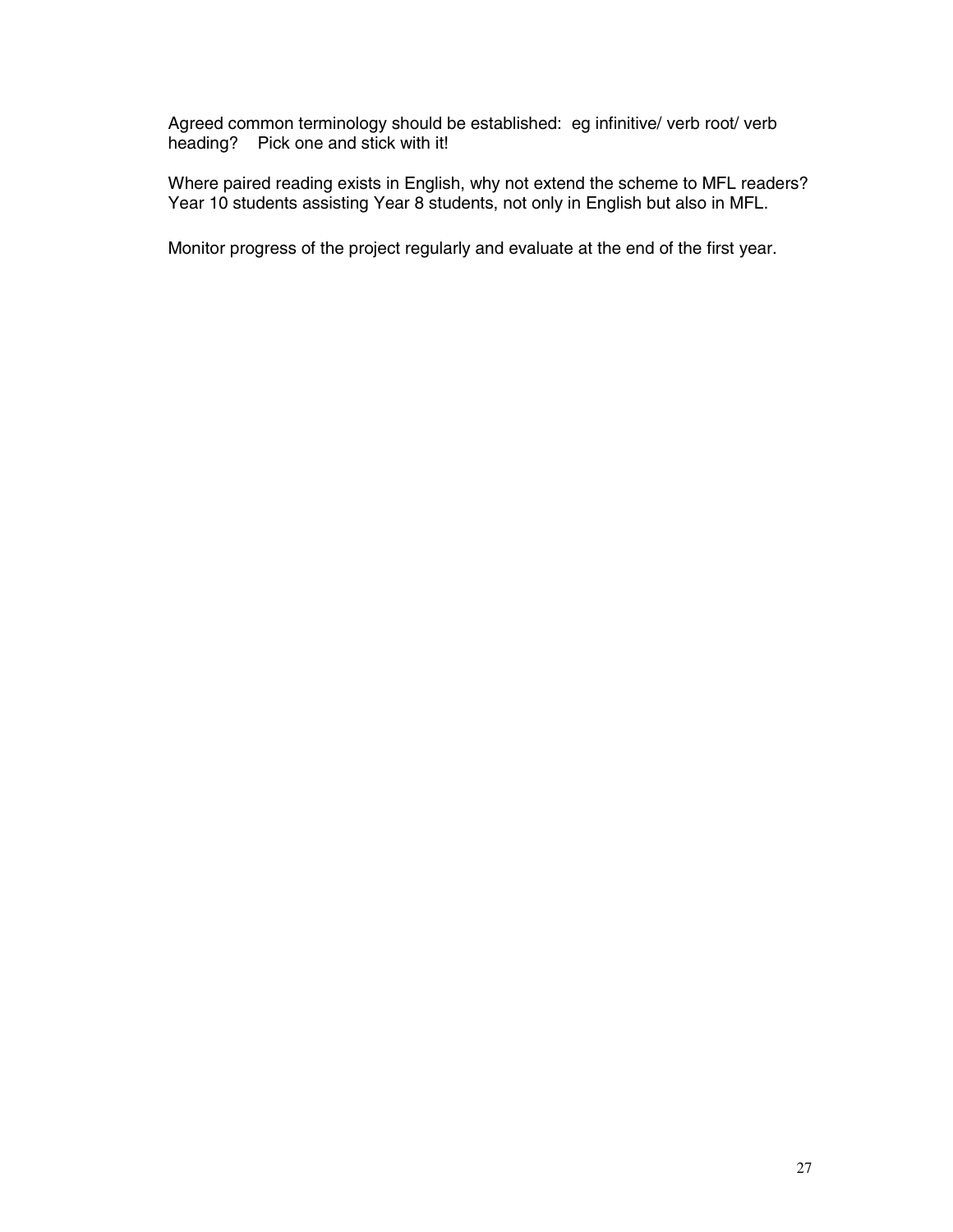## **Project in Bedfordshire LEA**

## **Review of the Literacy/ MFL links working group**

#### **by Chris Gill, Adviser for MFL, Bedfordshire LEA**

A group of Middle School teachers met during 1999-2000 with Chris Gill, the County Consultant for MFL, to look at possible links with literacy and MFL teaching at Key Stage 2. Out of this group was formed a team of teacher researchers who received DfEE Best Practice Research Grants to take the thinking further. The five teachers in this group agreed to undertake research into the following:

Investigate the viability of early GCSE: i.e. the extent to which this would be possible and then desirable.

We needed to analyse this from three perspectives:

- I. Meaningful pre-secondary experience: linked to literacy.
- II. Importance of smooth transfer from school to school (in Bedfordshire between Year 8 and Year 9).
- III. What to do at KEY STAGE4.

Further themes emerged during the research:

- a) Enrichment verses fast tracking
- b) Small numbers of pupils verses large numbers
- c) GCSE verses a different form of certification
- d) Gifted and talented pupils verses the less able
- e) Long, thin models of learning (few hours over many years) verses short, thick
- f) Gender issues were also raised (girls doing better then boys)
- g) Ethnic issues, particularly bilingualism
- h) Motivation (what's in it for me?)

#### **Background**

Bedfordshire is in the fortunate position of offering French to nearly all its pupils from Year 5, because of the Middle School system. However, contrary to national trends, we are moving from a position of relative strength in MFL learning at KEY STAGE2 to one where this is increasingly under threat. The crowded curriculum has meant a reduction in hours of French, and we have not been helped by the fact that, despite early French study, results at GCSE are in fact slightly below those of our nearest statistical neighbours.

#### **Why?**

We wanted to analyse more closely the following statements, which are frequently made about language learning: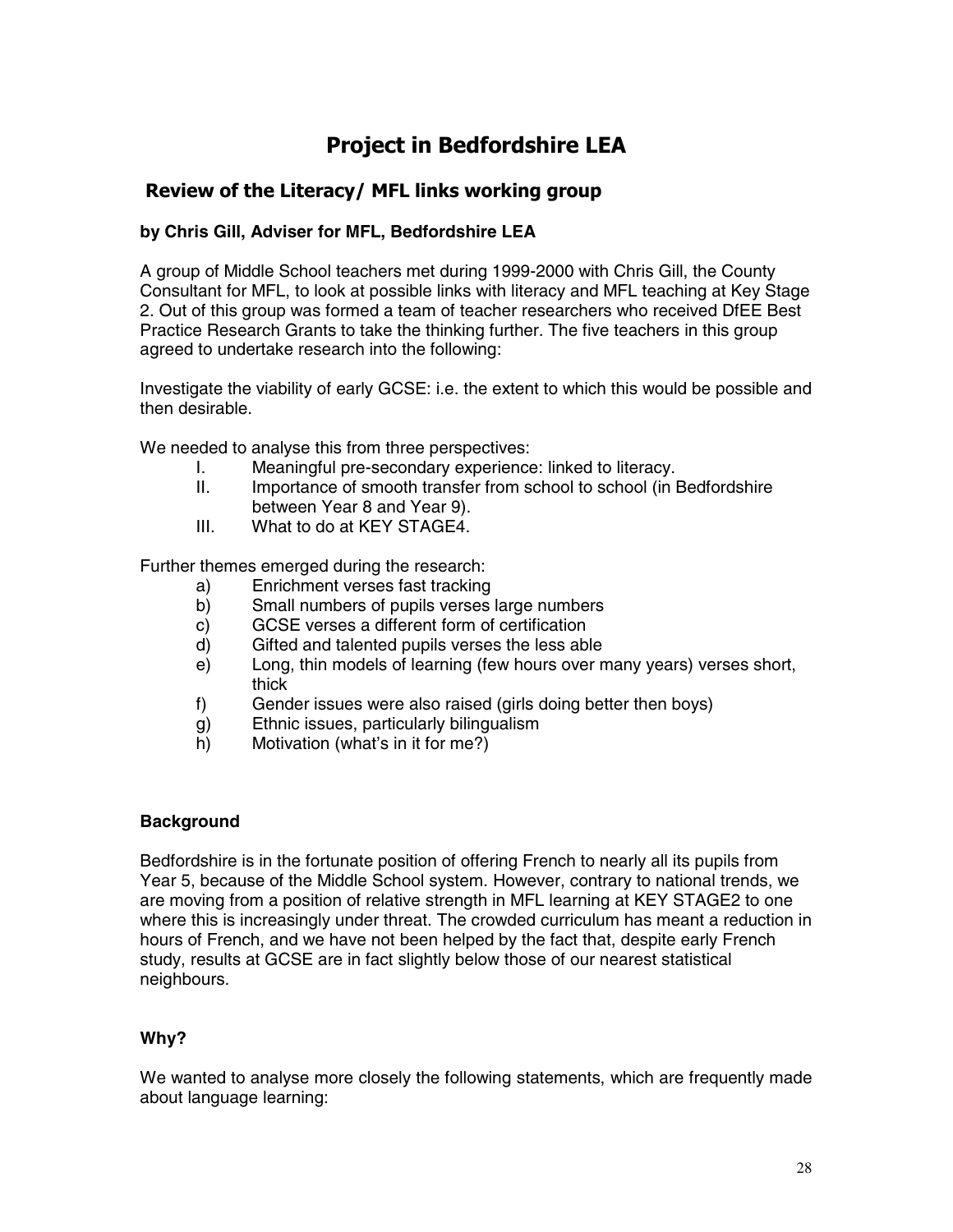A successful early start should improve standards. Intensive courses work better than long drawn out ones. Many KEY STAGE4 pupils are switched off language learning. Disapplication could well be seen as an easy answer to KEY STAGE4 problems. GCSE Languages are inappropriate and demotivating for many. The language that has to be used at KEY STAGE4 is not sophisticated enough for pupils of this age.

We also wanted to find a way of capitalising on the unusual Lower, Middle Upper School system operating in Bedfordshire.

#### **When?**

 Investigation into linKey Stage between literacy and MFL took place from September 1999 to July 2000.

Best Practice Research Projects run from September 2000 to December 2001.

#### **What?**

We have been working together on producing lessons for Year 5/6 pupils which capitalise on their early study of French, but which seek to develop literacy skills in their own language. In short we have been looking for ways of delivering the literacy strategy through foreign language study. We have had some fun developing lessons, which the children have enjoyed, and which have gone some way to addressing this. For example, we continued work done on the use of idiom in English by looking at some French idiomatic phrases and comparing their English equivalent. The first example provoked interesting discussion about visual and aural imagery, and the second convinced pupils that the French language is not lacking in colourful expression.

| You could have heard a pin drop | On aurait entendu trotter une souris |  |  |
|---------------------------------|--------------------------------------|--|--|
| To be too big for your boots    | Péter plus haut que son cul          |  |  |

In another lesson we looked at the way the use of the imperative puts the verb at the beginning of the sentence by revising some well-known French imperatives (eg levez le doigt, taisez-vous), and in another we looked at comparative introductory phrases in five different languages.

A detailed analysis of one lesson and its implications is appended to this report.

The subsequent Best Practice Research Project has been very wide ranging, and in all cases includes interviews with pupils and staff. A number of researchers are using questionnaires to accrue more quantitative data. Chris Fielder has completed work with her Year 8 groups at St Gregory's Middle School on a target setting model she introduced last year, looking particularly at the extent to which this was motivating pupils and how many pupils her particular teaching style was likely to be preparing for possible early entry once transferred to Upper School. At Leighton Middle, Margaret Twiss is focusing on boys' attitudes to language learning and the effect that this might have on the teaching and learning styles in her classroom. Justine Hermsen is contributing to a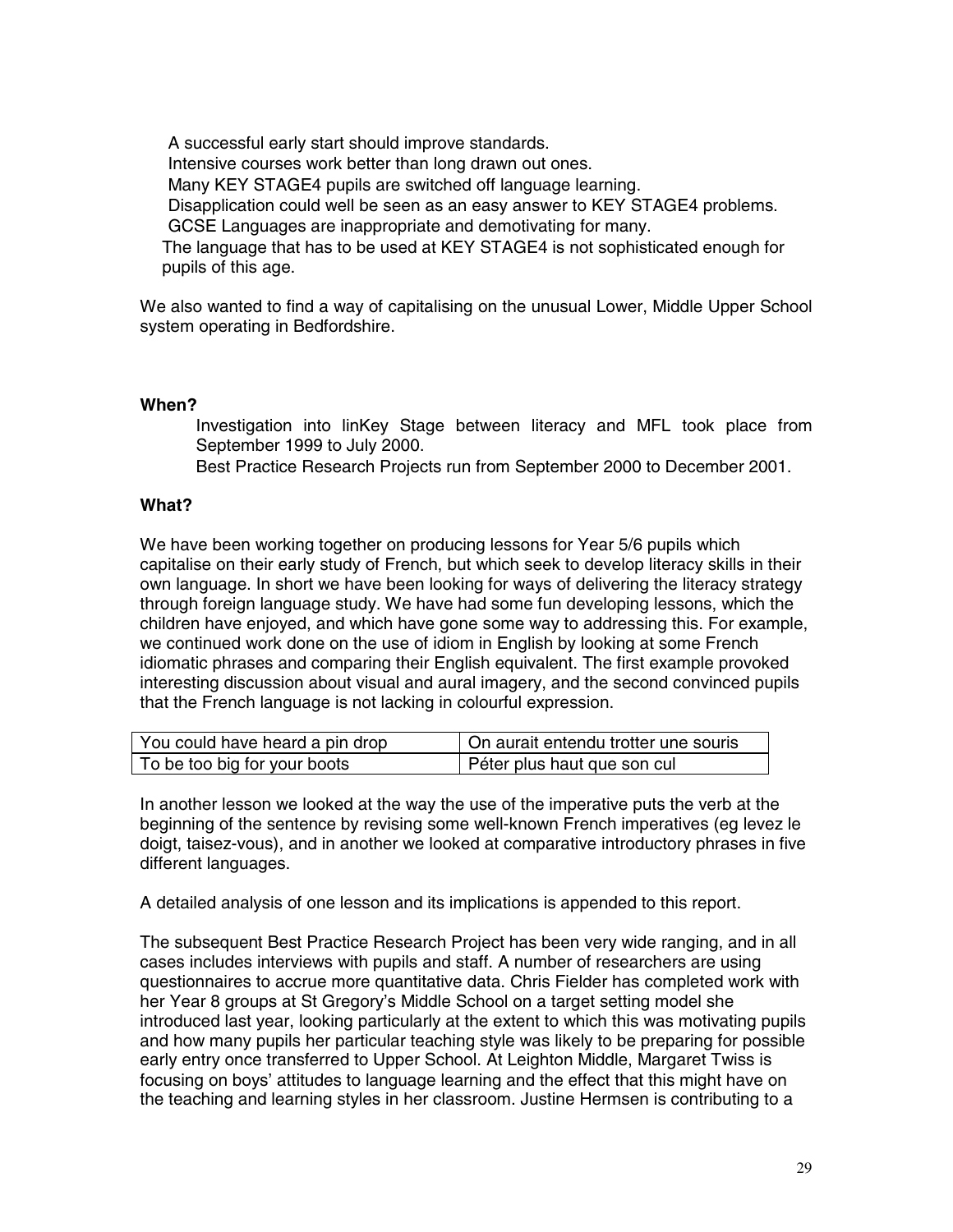large project at Manshead Upper School, looking at the experience of pupils as they transfer schools, and the effect this has on their motivation and performance. Teachers from the Upper School have observed lessons in their feeder Middle Schools, and reciprocal arrangements are in progress.

Mike Whalley at Cedars Upper School has been working with pupils who took part in the County Summer School for French, some of whom will be taking GCSE French at the end of Year 9. He is tracking their experience and comparing it with that of similar pupils who have not been 'fast tracked'. He will also be looking at the language experience these pupils will have after their GCSE at Key Stage 4. At Sharnbrook Upper School, Jim Dellar has been focusing on a group of Year 13 pupils who took GCSE French at the end of Year 10. Fifteen of them went on to take A level French in the sixth form, and the remaining fifteen took other subjects. He will be reporting the views and experiences of pupils from both of these groups.

Adriana Pavone, an independent Italian teacher is comparing attitudes towards learning a foreign language between pupils living in Bedford and pupils living in Italy. Mike Whalley hopes to complete a similar comparison between Leighton Buzzard and German born pupils.

In all cases, the researchers are noticing that their work is affecting their teaching, principally because it is requiring them to enter into dialogue with their pupils about the learning that goes on in their classrooms.

#### **Taking things further:**

 The BPRS group is committed to disseminating its findings in school, across the county and nationally. It will be running workshops for the Bedfordshire School Improvement Partnership Annual Conference in July and individuals will contribute to the BPRS web site.

 There may be the possibility to write the project up in a more detailed format if this was considered to be of value.

#### **Ways ahead/ future work:**

 Work with small pyramids of Middle/Upper schools in the region to develop a system, which could support early GCSE entry. Requirements for this might include:

- Specialist Middle School Language teachers concentrating on Year 5/6 provision.
	- Year 5/6 provision to increase from current one hour per week to 2/3 hours.
	- Upper School Language teachers to teach some Year 7/8 classes so as to ensure all learning takes place with a specialist teacher.
	- Additional support (eg out of hours learning) be given with MFL focus in Key Stage 3.

 Intensive Summer Schools to be put on for Year 8 pupils (funding currently available from the DfEE).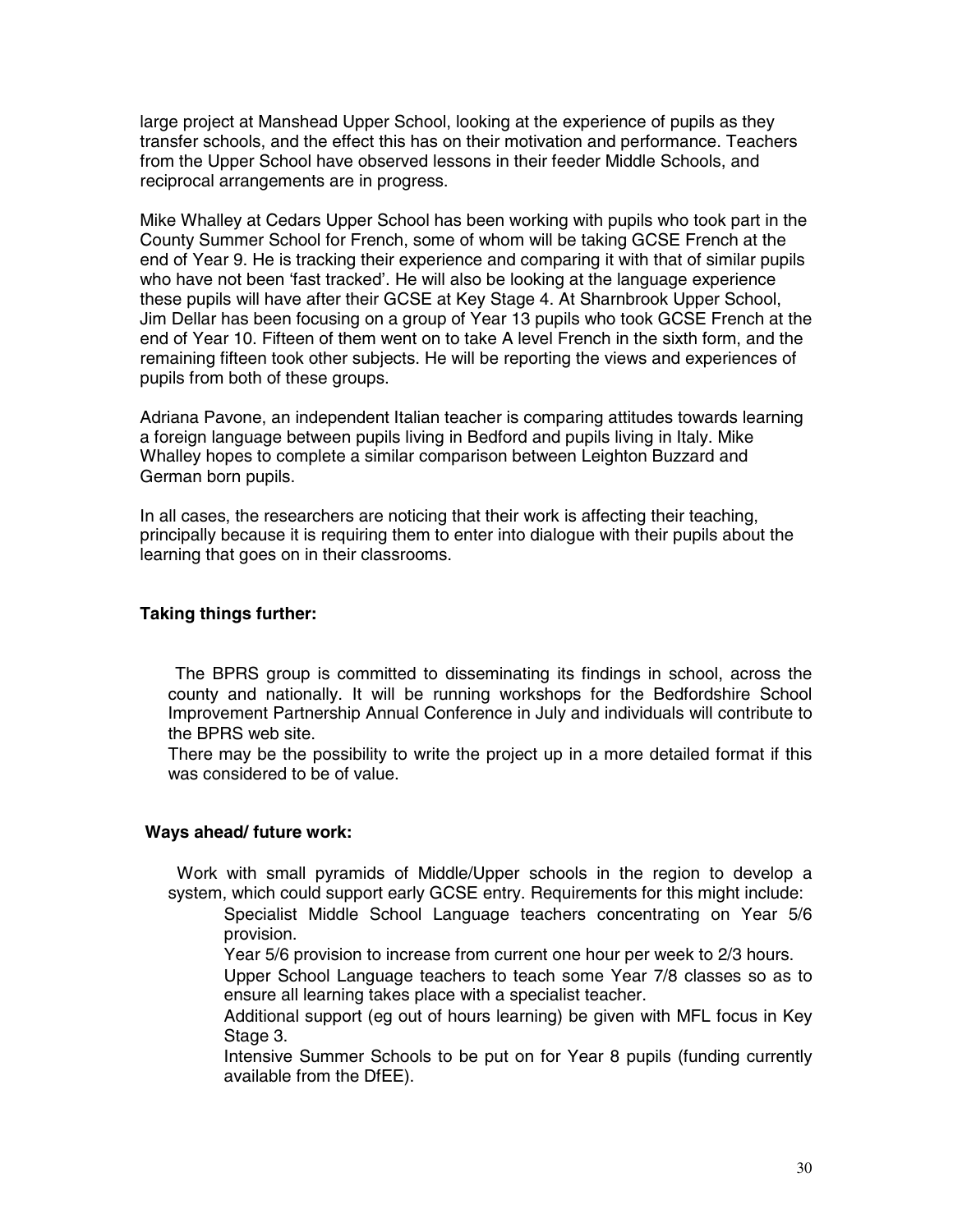Upper School departments to devise flexible alternatives for Key Stage 4 provision (eg new languages, AS level or alternative subjects for some), and to consider ways of ensuring increased uptake of Languages post-16.

## **Advice to other schools**

 Try out some of the lessons which combine MFL and literacy work at Key Stage 2: find ways of using the National Literacy Strategy to MFL learning's advantage. Make maximum use of specialist MFL teachers by strengthening links between phases and getting secondary teachers to work in a primary setting.

 Win the hearts and minds of all MFL teachers in your school before embarking on such a project.

Motivation is everything: if the pupils want to do something, they will do it.

 Think carefully about progression: what the pupils will do after completing an early GCSE.

Consider the clientele for such a scheme: least able, most able or all abilities?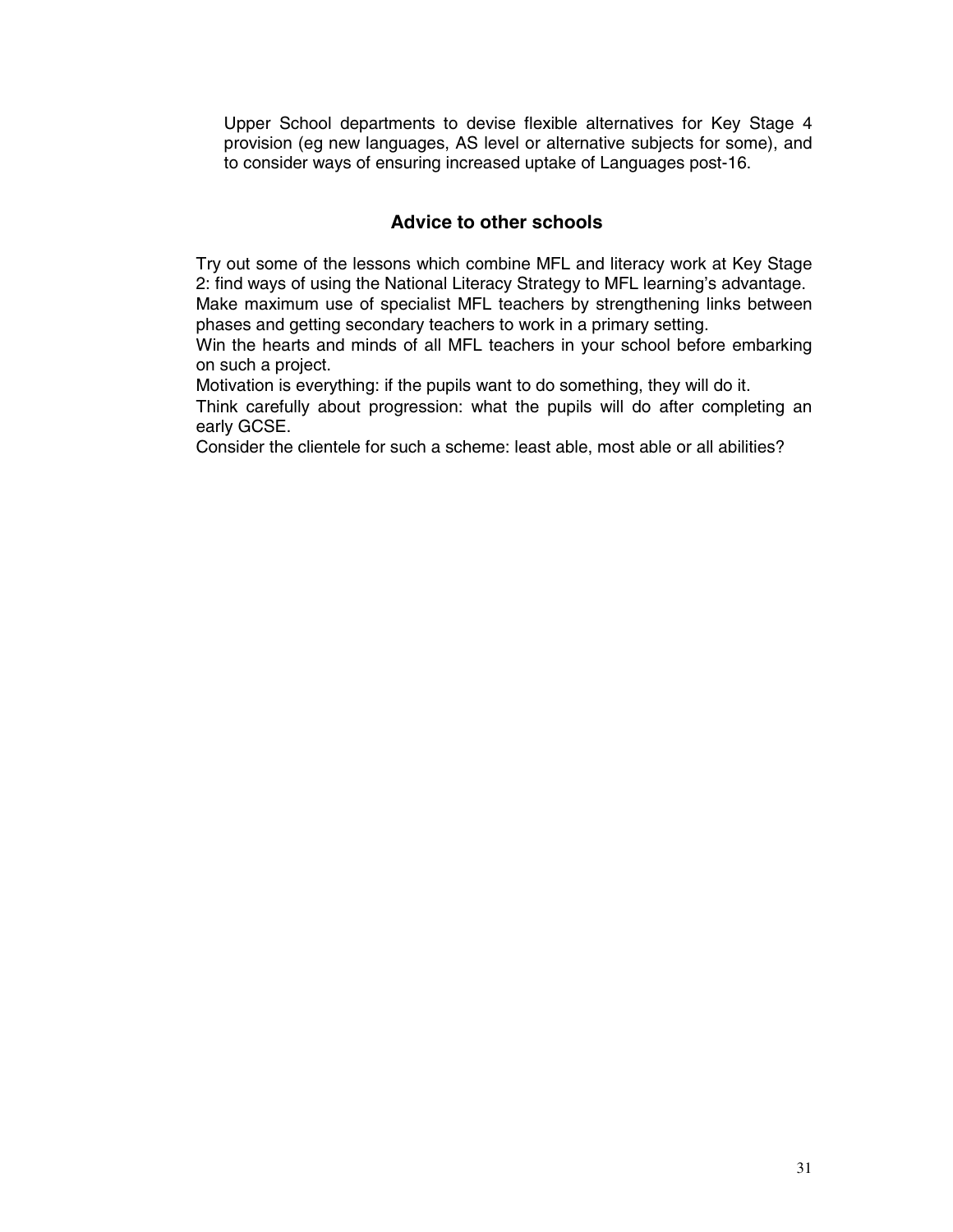## **Project in South Gloucestershire LEA**

## **Linking Literacy and Modern Foreign Languages at Key Stages 2 and 3**

**Report by Mary Rose, Senior Adviser for Research and Development, South Gloucestershire**

## *Background*

The introduction of a foreign language at primary phase has been an identified focus for development in a cluster of ten South Gloucestershire primary schools working in partnership with Sir Bernard Lovell Specialist Language College. This followed discussions with the headteachers about the development of language acquisition and literacy. From 1996 – 1999 this work was a pilot study for the LEA and formed part of South Gloucestershire's strategy to promote language and literacy learning in schools.

The introduction of the National Literacy Strategy offered an opportunity to investigate the linkage between literacy and language teaching.

A successful bid to be one of the 18 projects in the national Good Practice Project, to promote and develop early language learning, provided the time for teachers to work on this development. Key learning objectives in word, sentence and text level from The National Literacy Framework were selected and set within a similar framework for modern foreign languages.

## *Why?*

- A local and national focus on improving standards of literacy.
- A local interest in promoting this learning and a strong LEA commitment to international and cultural development.
- **To raise achievement in modern foreign languages.**<br> **To maximise the potential of primary teachers as the**
- To maximise the potential of primary teachers as the teachers of the foreign language; primary teachers with a rich knowledge and understanding of how children acquire language and learn their mother tongue.
- To promote linguistic progression between Key Stages 2 and 3.

### *When?*

- Initial development work and planning for the strategy began in 1996.
- Each year a three-day course led by Catherine Cheater, Centre for Information in Language Teaching (CILT) Language Teaching Adviser, has been offered to induct teachers into the approach to Early Foreign Language Learning (EFLL). An annual extension course is offered for participating teachers.
- From 1999 two French trainee primary teachers from a partner training institution, the IUFM in Tours, have had annual placements to act as foreign language assistants in the primary schools. They are a vital part of the approach, working alongside teachers, modelling pronunciation in the target language and providing a strong cultural influence for the children.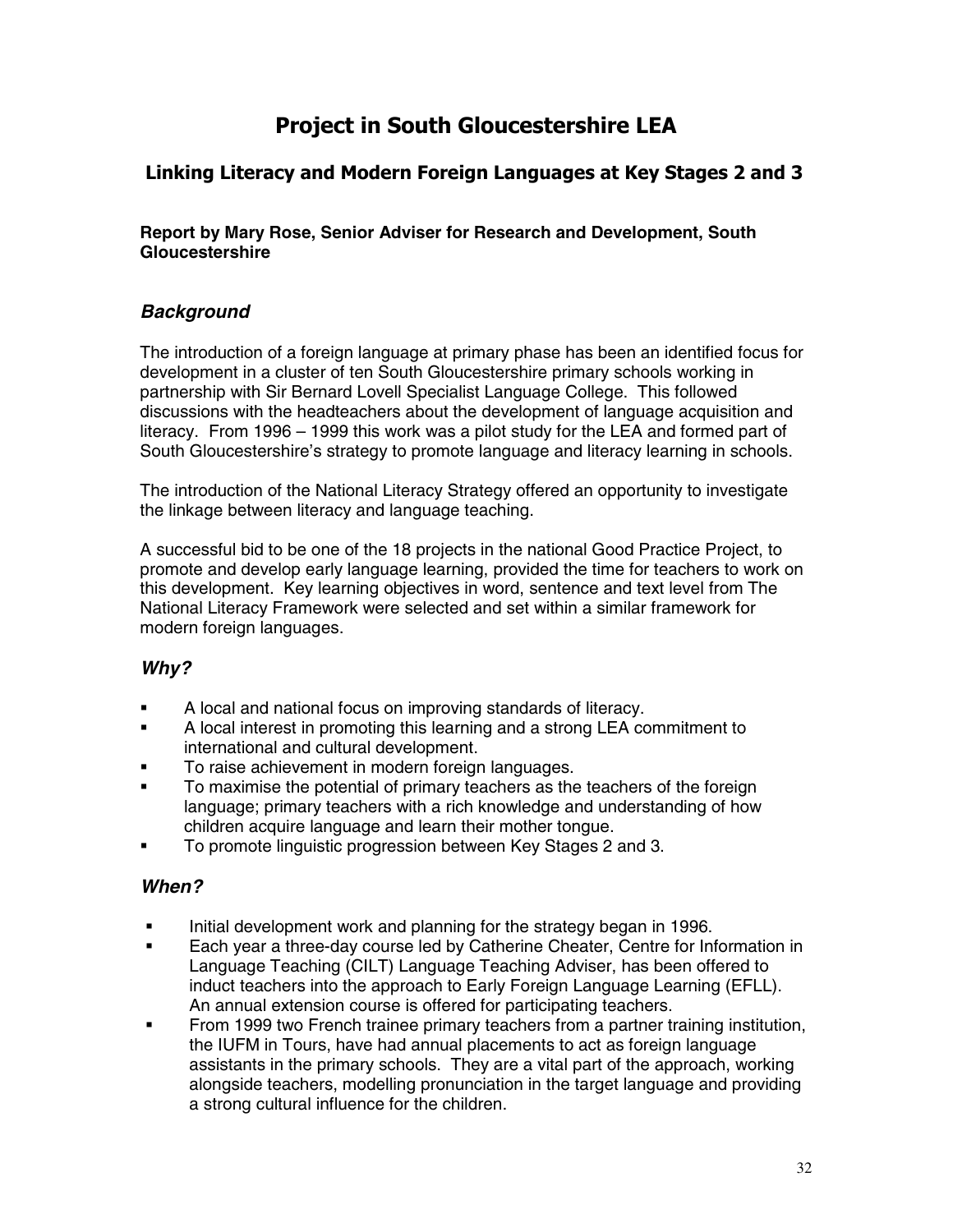- During 1999 weekly twilight language learning sessions for the primary teachers took place. A specialist modern linguist from the Language College provided individual tuition. Access to the multimedia facilities was also provided.
- Since September 2000 the Language College has funded the secondment of a primary teacher as the EFLL co-ordinator for one day a week. The co-ordinator meets regularly with the Senior Adviser and key staff from the Language College, the Head of Languages, the primary link teacher from the languages team and Senior Managers involved in the Language College developments.
- A monthly twilight network meeting, led by the EFLL co-ordinator and supported by Language College and LEA staff, is well attended by the primary teachers. At these meetings practice and resources are shared and developments are planned.

## *What?*

- a programme of professional development for primary teachers enabling them to teach the foreign language with confidence and enthusiasm;
- the same teaching approach for literacy and foreign language learning using a common framework of objectives for word, sentence and text level work, focussing on skills in speaking, listening and reading;
- **a** a programme of teaching and learning which provides for linguistic progression:
- an integrated approach to EFLL within the primary curriculum which allows teachers to develop learning on a 'little and often' basis;
- work in the target language supported by native speakers;
- collaboration and enabling support from the specialist Language College;
- developing use of the CILT European Language Portfolio linked to the 'I can' statements in the EFLL and Literacy framework.

## *Taking things further*

- Re-consideration of the Year 7 Schemes of work for French in light of the successful primary languages and literacy methodology.
- **A** modification of the current Year 7 Language Awareness Programme to bring coherence to the development of literacy in both English and Modern Foreign Languages.
- **Further development of the use of ICT for EFLL.**

### *Ways ahead/future work*

- **Developing more effective transition between Key Stages 2 and 3.**
- **A** focus on the development of writing in the foreign language in Key Stage 2.
- An international project across 30 primary schools in England, France and Italy. This Lingua programme is co-ordinated by the Headteacher of the Language College.

### *Advice to other schools*

 Ensure that a well-planned, customised and continuous programme of professional development is provided for the participating teachers.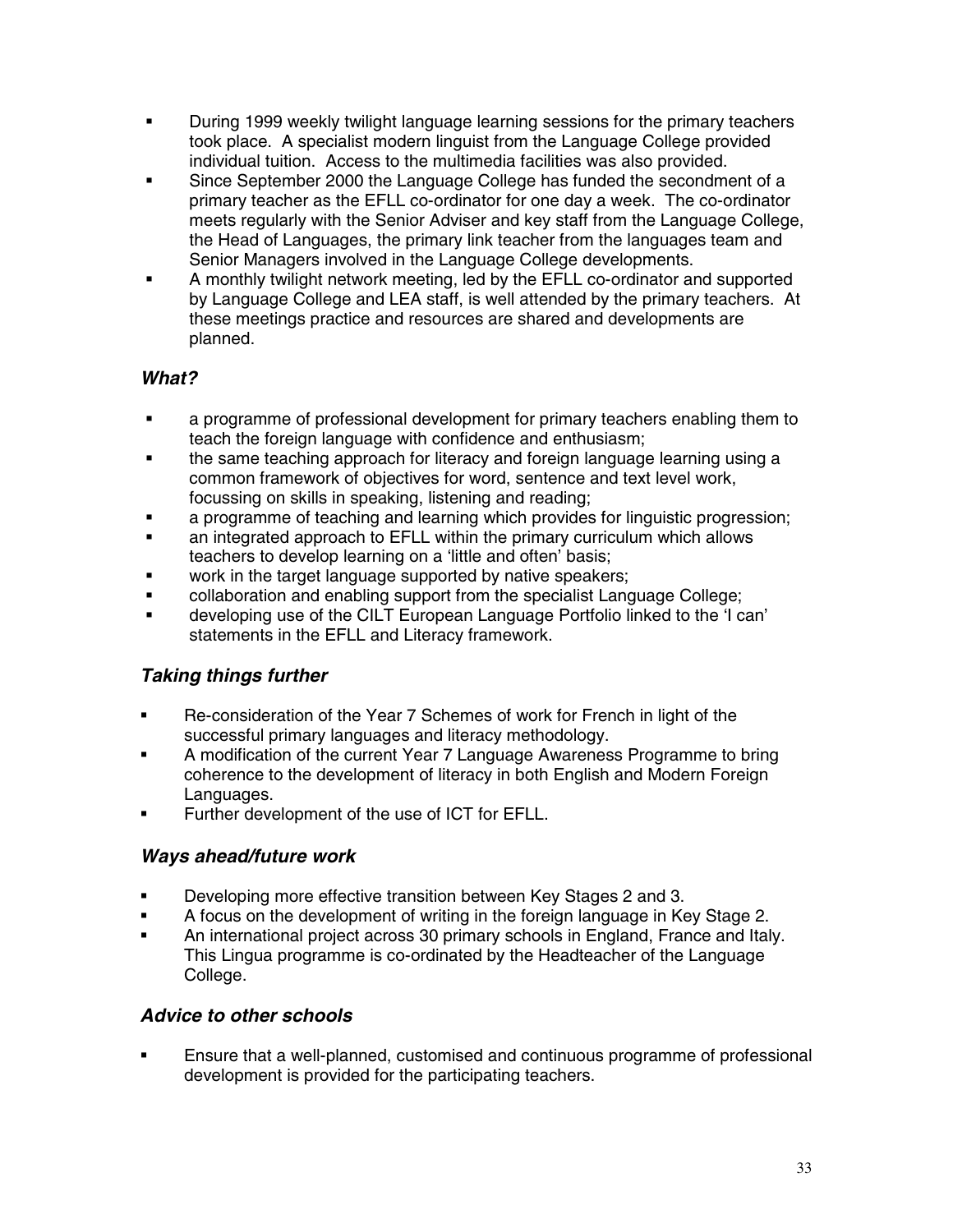- **Provide opportunities for regular support meetings to celebrate practice and offer** further development.
- **Engage support and commitment of the Headteacher in each school for the** development of EFLL. This is essential to the success of the work.
- **Provide every opportunity for the teacher to be involved in the development of the** teaching and learning framework, trialling the suggested approaches and resources. Respond to their suggestions.
- **Promote effective collaboration between primary and secondary teachers; this** enriches the work.
- Integrate the work in foreign languages with international and cultural development. This enhances children's enjoyment and provides a context for the learning.
- **Structure opportunities for teachers to receive feedback from pupils about their** foreign language learning experiences. This helps to refine and shape the teaching and learning programme.
- **Agree ways in which the successes of the work will be measured.**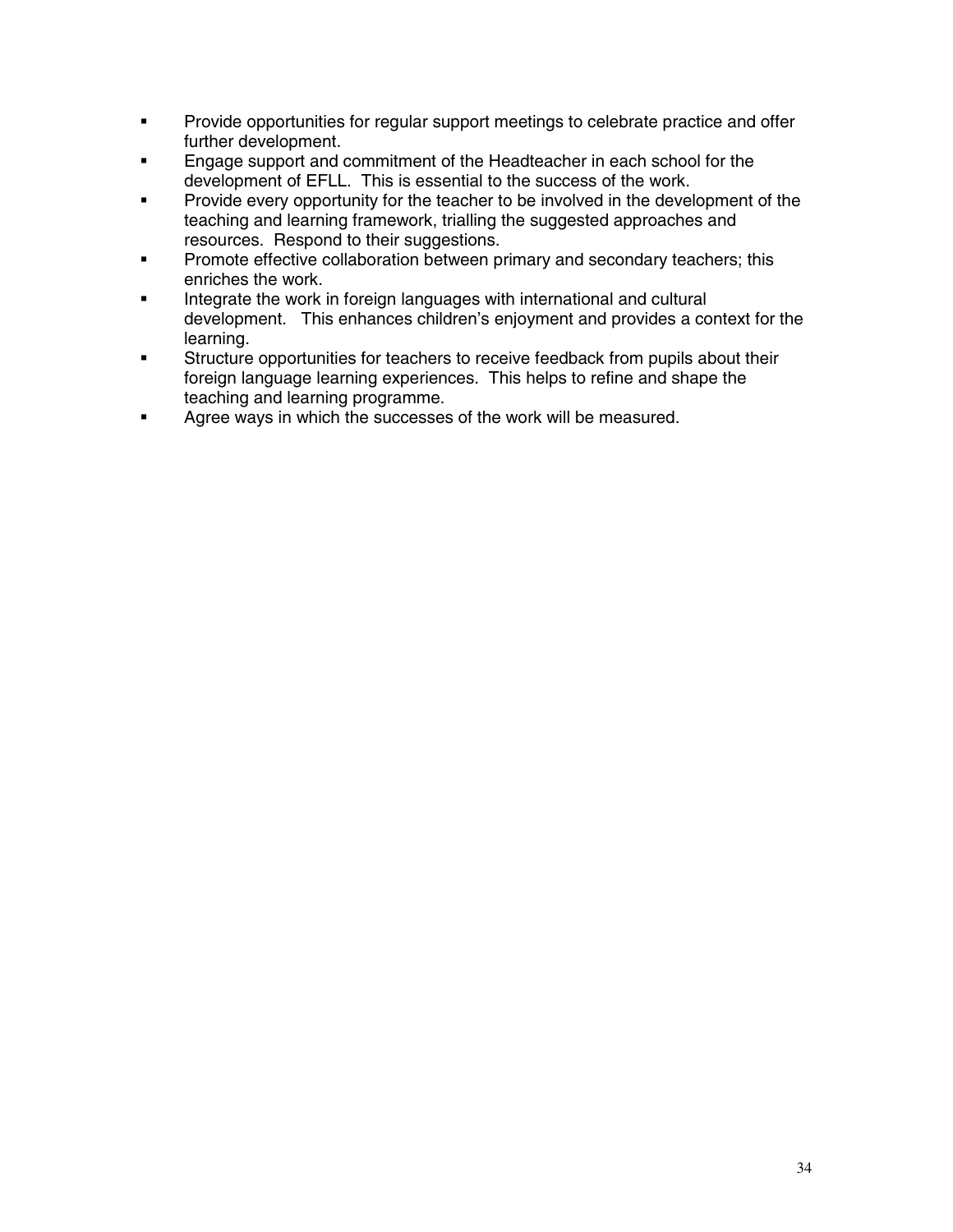## **Appendix 1 Wooton Bassett School**

Name:

| Type of word<br>or phrase         | I've heard it in<br><b>English</b> | I've heard it in<br><b>French or German</b> | I think I could pick it<br>out in a sentence |
|-----------------------------------|------------------------------------|---------------------------------------------|----------------------------------------------|
| Noun                              |                                    |                                             |                                              |
| Adjective                         |                                    |                                             |                                              |
| Verb                              |                                    |                                             |                                              |
| Adverb                            |                                    |                                             |                                              |
| Past tense                        |                                    |                                             |                                              |
| Present tense                     |                                    |                                             |                                              |
| Future tense                      |                                    |                                             |                                              |
| Participle                        |                                    |                                             |                                              |
| Preposition                       |                                    |                                             |                                              |
| Definite or<br>indefinite article |                                    |                                             |                                              |
| Phrase                            |                                    |                                             |                                              |
| Main clause                       |                                    |                                             |                                              |
| Dependent<br>clause               |                                    |                                             |                                              |
| Pronoun                           |                                    |                                             |                                              |
| Conjunction                       |                                    |                                             |                                              |
| Co-ordinating<br>Conjunction      |                                    |                                             |                                              |
| Subordinating<br>Conjunction      |                                    |                                             |                                              |
| Subject                           |                                    |                                             |                                              |
| Object                            |                                    |                                             |                                              |
| Adverbial<br>Phrase               |                                    |                                             |                                              |
| $3^{rd}$ Bit                      |                                    |                                             |                                              |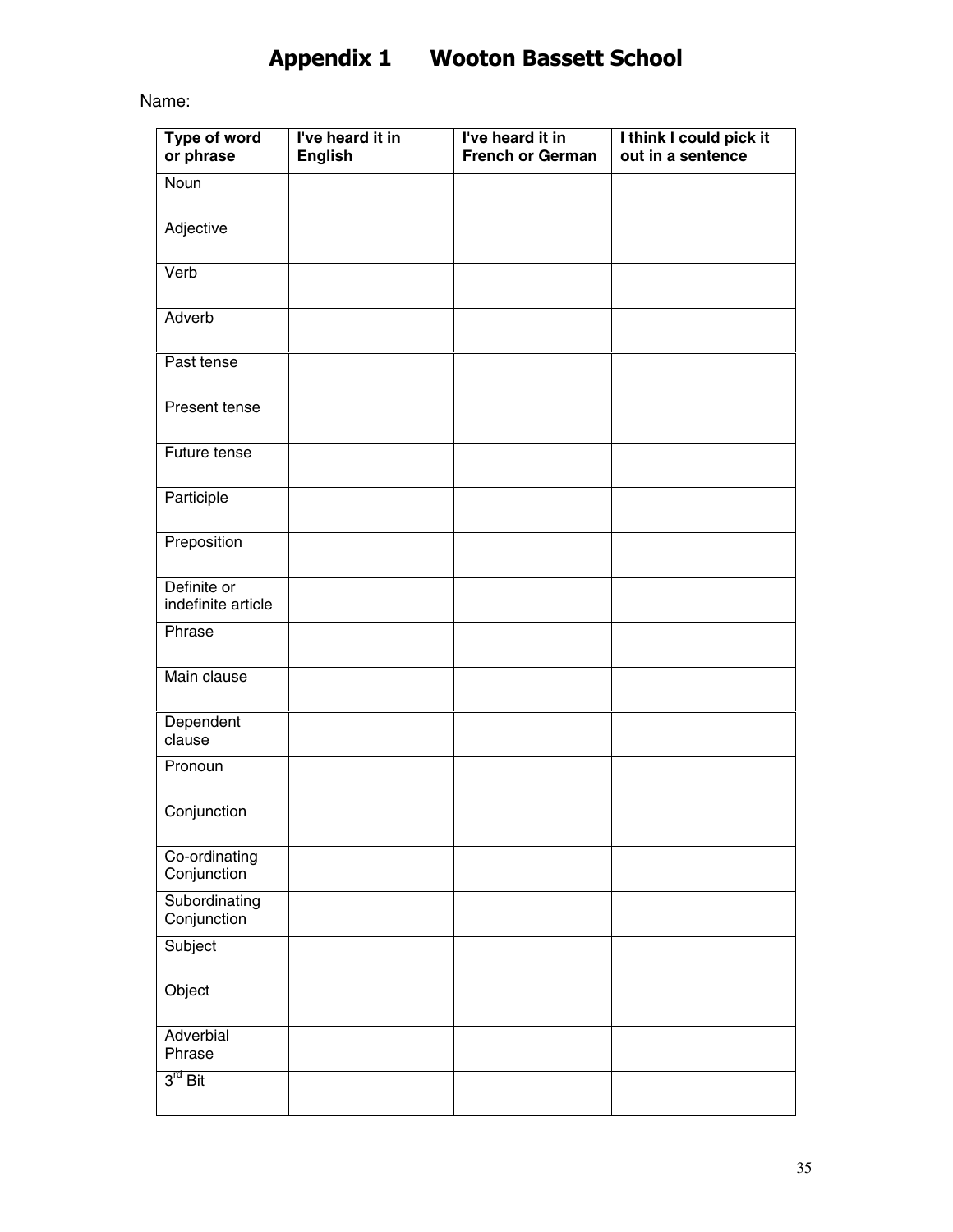Wooton Bassett School NAME:

Have a look at the following sentences from an entry in a children's encyclopaedia. Can you use any of the words in the list you've just ticked, to label any of the features in these sentences?

**William Shakespeare** / was / a poet / who / was / England's greatest dramatist (writer *of* plays).

**His plays** / are performed / *in* nearly every country *in* the world.

**He** / also / wrote / more fine roles *for* actors than anyone else.

**Shakespeare** / was born / *at* Stratford-*on*-Avon / and / almost certainly / went / *to* the local grammar school.

**He** / married / Anne Hathaway / and / **they** / had / three children.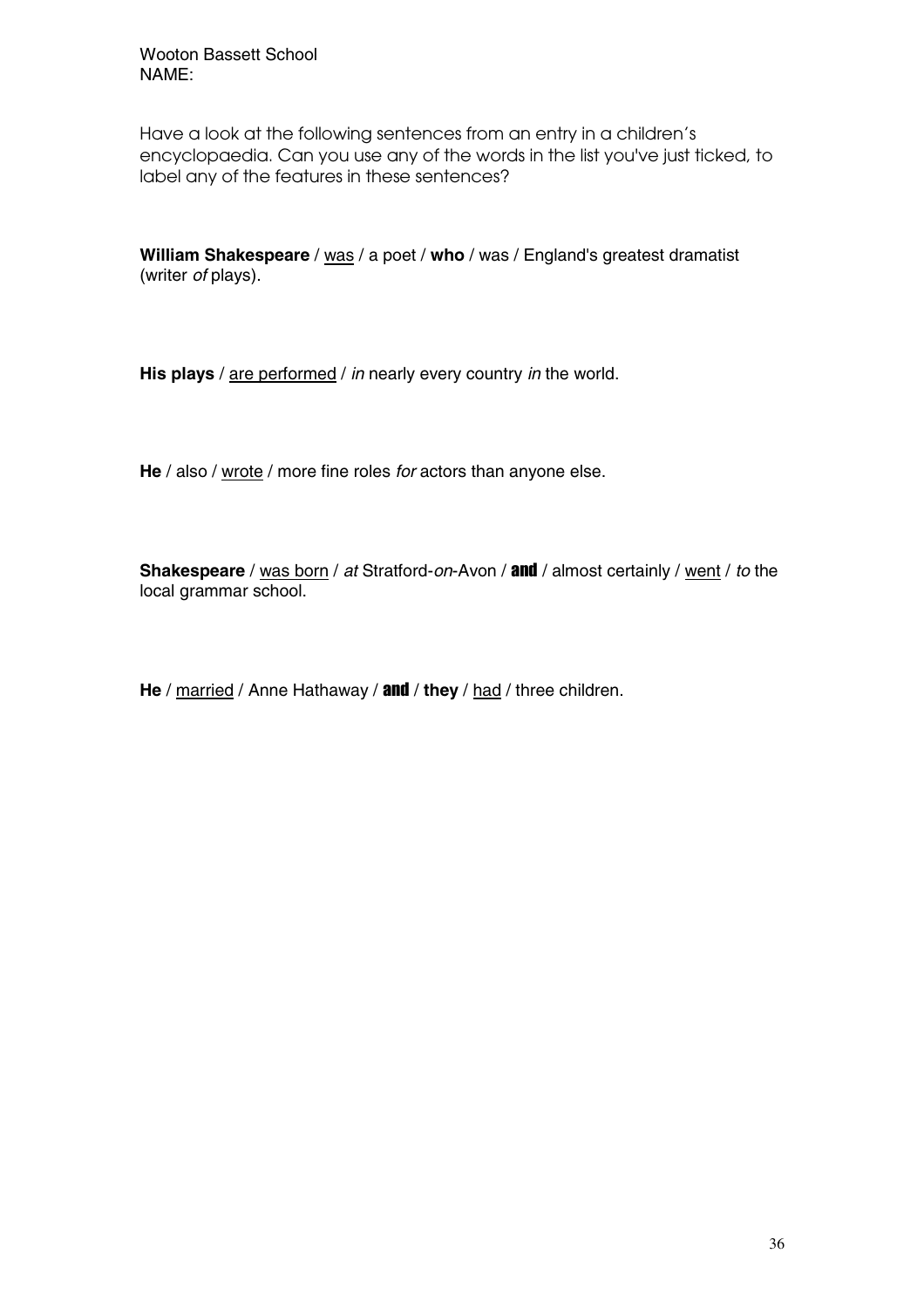#### TABLE 1: BOYS' RESPONSES

Have you heard of these types of words, phrases etc? (out of 13; 12 in previous survey)

| I've heard it in<br>Type of word,<br>phrase etc<br><b>English</b> |         | I've heard it in<br><b>French or</b><br>German |
|-------------------------------------------------------------------|---------|------------------------------------------------|
| Noun                                                              | 13(12)  | 7(1)                                           |
| Adjective                                                         | 13 (12) | 5(0)                                           |
| Verb                                                              | 13 (12) | 6(0)                                           |
| Adverb                                                            | 13 (12) | 2(0)                                           |
| Past tense                                                        | 13(12)  | 13(8)                                          |
| Present tense                                                     | 13 (12) | 13(8)                                          |
| Future tense                                                      | 13(11)  | 13(8)                                          |
| Participle                                                        | 5(4)    | 3(2)                                           |
| Preposition                                                       | 5(4)    | 1(0)                                           |
| Definite or<br>indefinite<br>article                              | 6(4)    | 2(0)                                           |
| Phrase                                                            | 13(11)  | 4(0)                                           |
| Main clause                                                       | 13(3)   | 0(0)                                           |
| Dependent<br>clause                                               | 13(1)   | $\overline{0(0)}$                              |
| Pronoun                                                           | 13 (12) | 2(1)                                           |
| Conjunction                                                       | 13(3)   | 2(0)                                           |
| Co-ordinating<br>Conjunction                                      | 2(0)    | 1(0)                                           |
| Subordinating<br>Conjunction                                      | 0(0)    | 0(0)                                           |
| Subject                                                           | 13(11)  | 4(0)                                           |
| Object                                                            | 12(11)  | 2(0)                                           |
| Adverbial<br>Phrase                                               | 4(1)    | 0(0)                                           |
| 3 <sup>rd</sup> Bit                                               | 13(3)   | 1(0)                                           |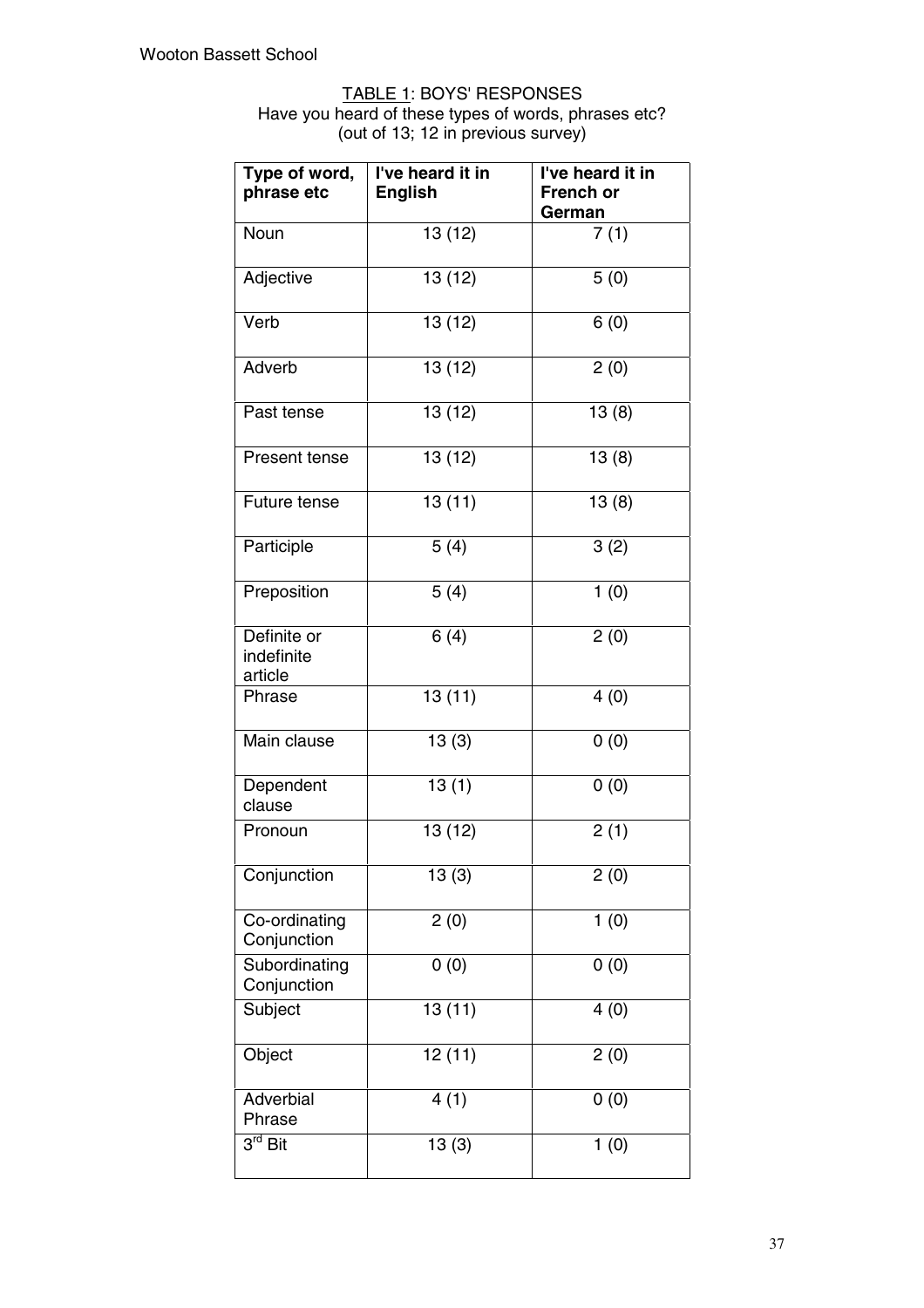| TABLE 2: GIRLS' RESPONSES |  |
|---------------------------|--|
| (out of $14$ )            |  |

| Type of word,<br>phrase etc          | I've heard it in<br><b>English</b> | I've heard it in<br><b>French or</b><br>German |
|--------------------------------------|------------------------------------|------------------------------------------------|
| Noun                                 | 14(14)                             | 12(3)                                          |
| Adjective                            | 14(14)                             | 4(3)                                           |
| Verb                                 | 14(13)                             | 5(2)                                           |
| Adverb                               | 13(13)                             | 4(0)                                           |
| Past tense                           | 14 (12)                            | 11(11)                                         |
| Present tense                        | 14(9)                              | 10(11)                                         |
| Future tense                         | 14(8)                              | 8(11)                                          |
| Participle                           | 7(3)                               | 2(3)                                           |
| Preposition                          | 4(2)                               | 1(0)                                           |
| Definite or<br>indefinite<br>article | 4(7)                               | 0(0)                                           |
| Phrase                               | 14(14)                             | 5(0)                                           |
| Main clause                          | 14(0)                              | 1(0)                                           |
| Dependent<br>clause                  | 14(0)                              | 1(0)                                           |
| Pronoun                              | 12(11)                             | 3(0)                                           |
| Conjunction                          | 13(1)                              | 3(0)                                           |
| Co-ordinating<br>Conjunction         | 4(0)                               | 0(0)                                           |
| Subordinating<br>Conjunction         | 1(0)                               | 0(0)                                           |
| Subject                              | 14 (12)                            | 2(2)                                           |
| Object                               | 14 (12)                            | 4(2)                                           |
| Adverbial<br>Phrase                  | 1(1)                               | 0(0)                                           |
| $3^{\text{rd}}$ Bit                  | 13(0)                              | 1(0)                                           |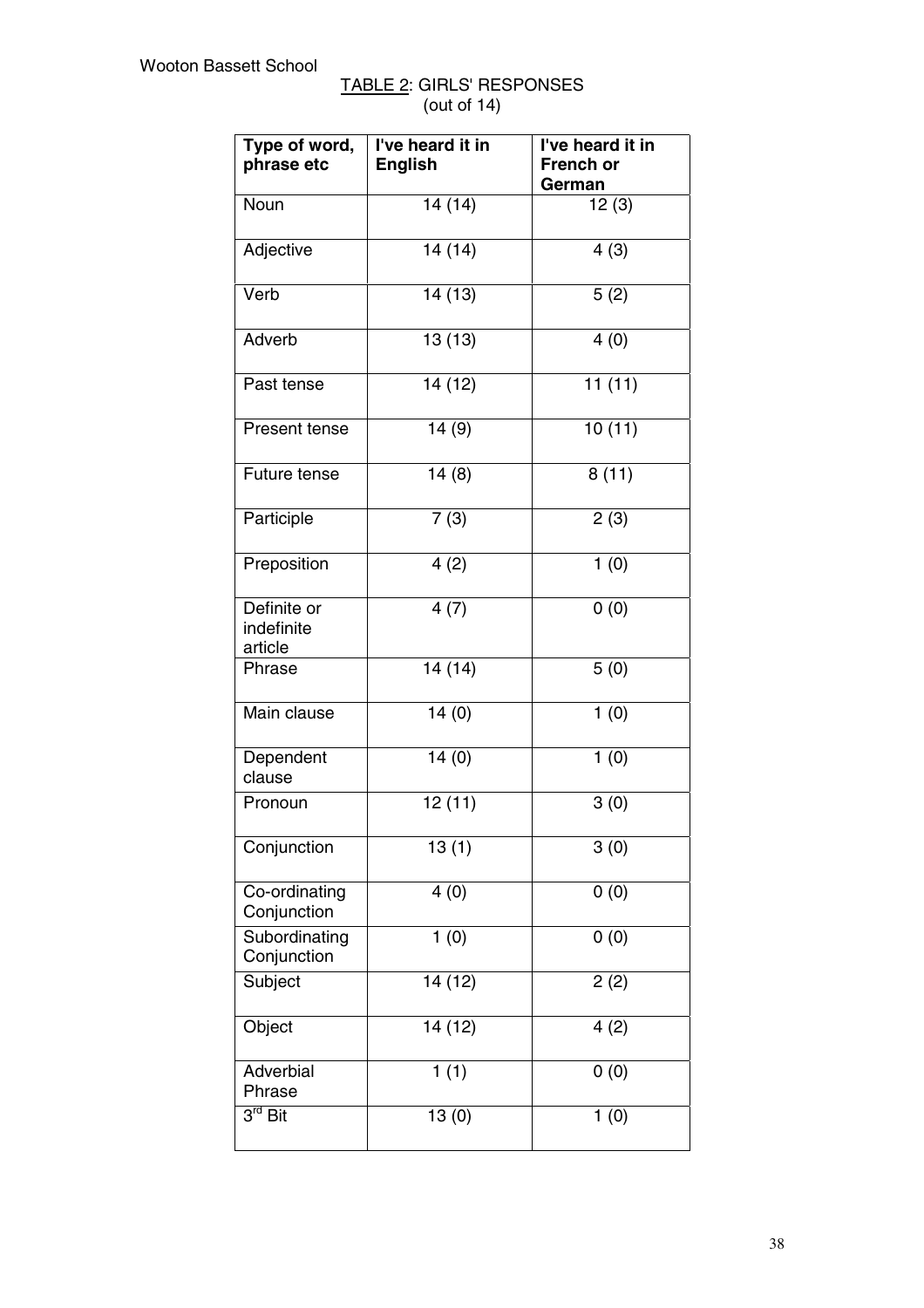#### Wooton Bassett School

## TABLE 3

#### BOYS (13 this time; 12 last time) 21 linguistic terms

| Terms<br>heard in<br>English<br>per pupil | Terms<br>heard in<br>MFL per<br>pupil | No. of<br>terms<br>pupils<br>think they<br>could pick<br>out per<br>pupil | No of<br>terms<br>correctly<br>picked<br>out per<br>pupil | Number<br>of term<br>selections<br>not<br>attempted<br>per pupil | Number<br>οf<br>selections<br>wrongly<br>identified<br>per pupil | Overall<br>percentag<br>e of<br>correct<br>selections<br>per pupil |
|-------------------------------------------|---------------------------------------|---------------------------------------------------------------------------|-----------------------------------------------------------|------------------------------------------------------------------|------------------------------------------------------------------|--------------------------------------------------------------------|
| 16.5<br>(12.4)                            | 6.2(2.4)                              | 10.3(7.5)                                                                 | 4.8(2.5)                                                  | 4.3(3.9)                                                         | 1.4(0.8)                                                         | 67.7<br>(69.2)                                                     |

## TABLE 4

### GIRLS (14) 21 word types

| Terms<br>heard in<br>English<br>per pupil | Terms<br>heard in<br>MFL per<br>pupil | No. of<br>terms<br>pupils<br>think they<br>could pick<br>out per<br>pupil | No of<br>terms<br>correctly<br>picked<br>out per<br>pupil | Number<br>of term<br>selections<br>not<br>attempted<br>per pupil | Number<br>οf<br>selections<br>wrongly<br>identified<br>per pupil | Overall<br>percentag<br>e of<br>correct<br>selections<br>per pupil |
|-------------------------------------------|---------------------------------------|---------------------------------------------------------------------------|-----------------------------------------------------------|------------------------------------------------------------------|------------------------------------------------------------------|--------------------------------------------------------------------|
| 17.4<br>(10.8)                            | 5.5(2.8)                              | 11.3(5.7)                                                                 | 5.6(2.8)                                                  | 5(2.5)                                                           | 0.5(0.3)                                                         | 80.8<br>(74.3)                                                     |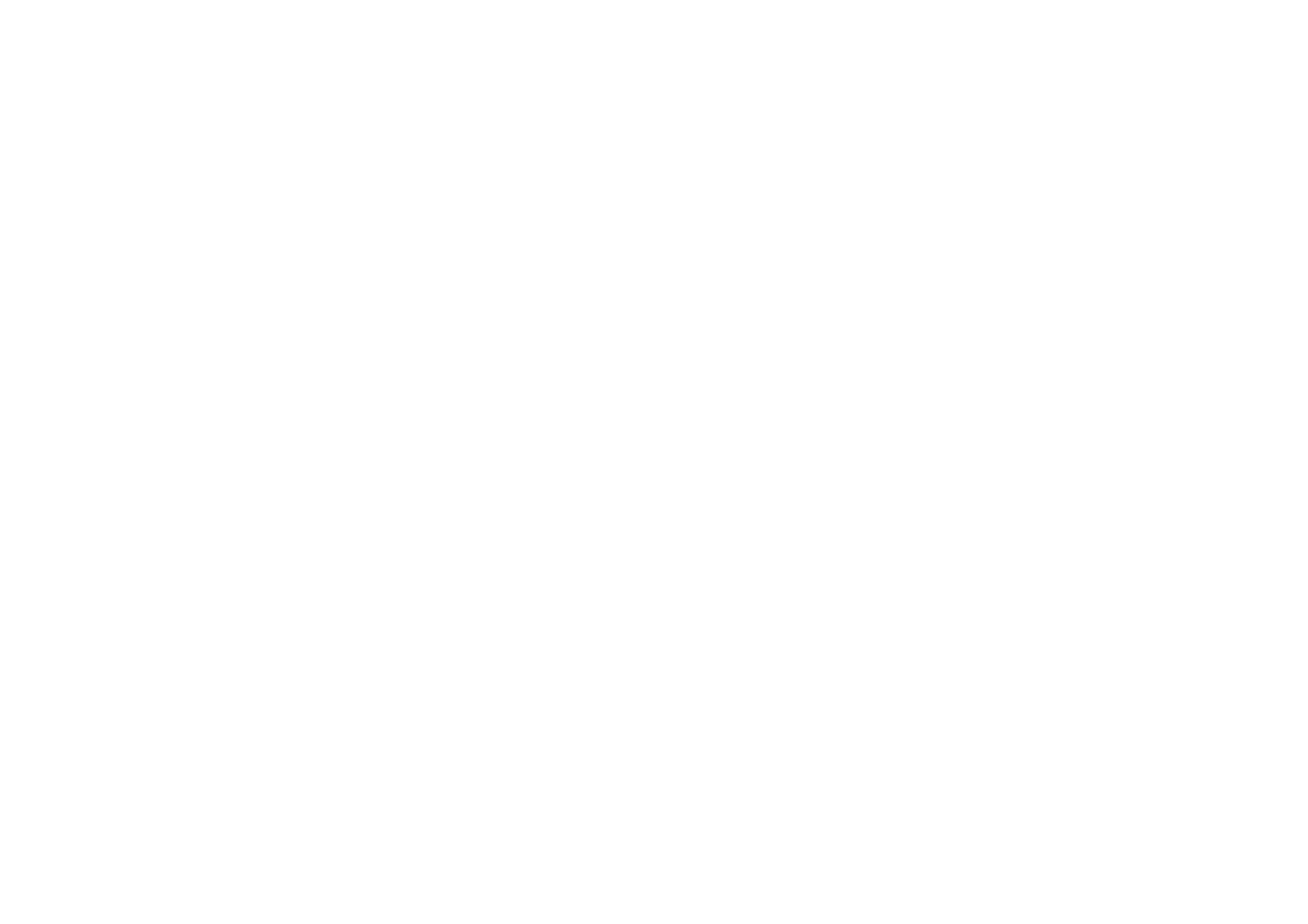| <b>HOW VERBS CHANGE TENSES</b> |                                   |                                      |                                       |                           |                                         |                                        |                                         |
|--------------------------------|-----------------------------------|--------------------------------------|---------------------------------------|---------------------------|-----------------------------------------|----------------------------------------|-----------------------------------------|
| Infinitive                     | Participles                       | Simple<br>Present                    | Continuous<br>Present                 | Simple<br>Past            | Continuous<br>Past                      | Perfect                                | Pluperfect                              |
| To grow                        | Growing<br>Grown                  | I grow<br>S/he grows<br>They grow    | I am growing<br>They are<br>growing   | I grew<br>They grew       | I was growing<br>They were<br>growing   | I have grown<br>They have<br>grown     | I had<br>grown<br>They had<br>grown     |
|                                |                                   |                                      |                                       |                           |                                         |                                        |                                         |
| To climb                       | <b>Climbing</b><br><b>Climbed</b> | I climb<br>S/he climbs<br>They climb | I am climbing<br>They are<br>climbing | I climbed<br>They climbed | I was climbing<br>They were<br>climbing | I have climbed<br>They have<br>climbed | I had<br>climbed<br>They had<br>climbed |
|                                |                                   |                                      |                                       |                           |                                         |                                        |                                         |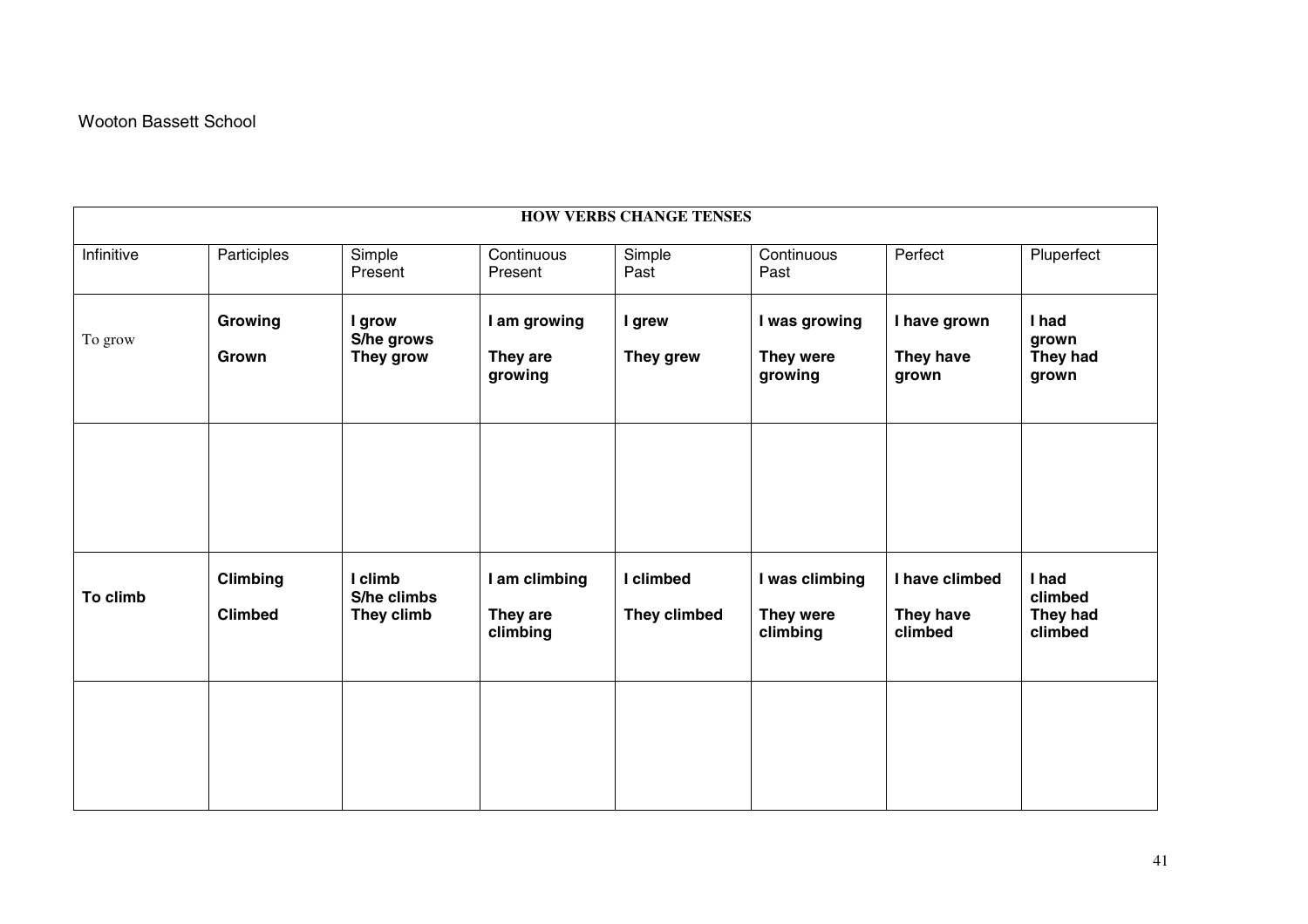#### Wooton Bassett School

#### **The First Description**

Look at Hugh Lupton's description of the feast. What repeated patterns can you see? What's the effect of this repetition?

Now look more closely at the way he has put these repeated patterns together. He builds up detail by putting together a series of quite complicated *noun phrases*, all made up in the same way. He starts with adjectives in front of the main nouns, but he also gives us extra detail by also adding an adjective after the noun, and following that adjective with another noun phrase. Fill in the pattern in the following chart so that you can see what Hugh Lupton is doing. The first one is completed for you.

#### EACH NOUN PHRASE IS MADE UP OF:

| <b>Adjectives</b> | <b>Main Noun</b> | <b>Adjective</b> | <b>Noun Phrase</b> |
|-------------------|------------------|------------------|--------------------|
| whole roast       | oxen             | cooked           | in their gravy     |
|                   |                  |                  |                    |
|                   |                  |                  |                    |

The noun phrases which come after the main noun are called *prepositional noun phrases*. Can you explain why? (Look at the word that begins the phrase.)

Next, look at the second pattern of noun phrases, which is not quite as complicated. It is made up of an adjective in front of the main noun, and a verb infinitive after the main noun. Again, complete the chart.

#### THESE NOUN PHRASES ARE MADE UP OF:

| <b>Adjective</b> | <b>Noun</b> | <b>Infinitive</b> |
|------------------|-------------|-------------------|
| sweet            | things      | to suck           |
|                  |             |                   |
|                  |             |                   |

Now that you have seen how Hugh Lupton has put together these two patterns of noun phrases, can you see what the lists of words in each column have in common? How does that help the description?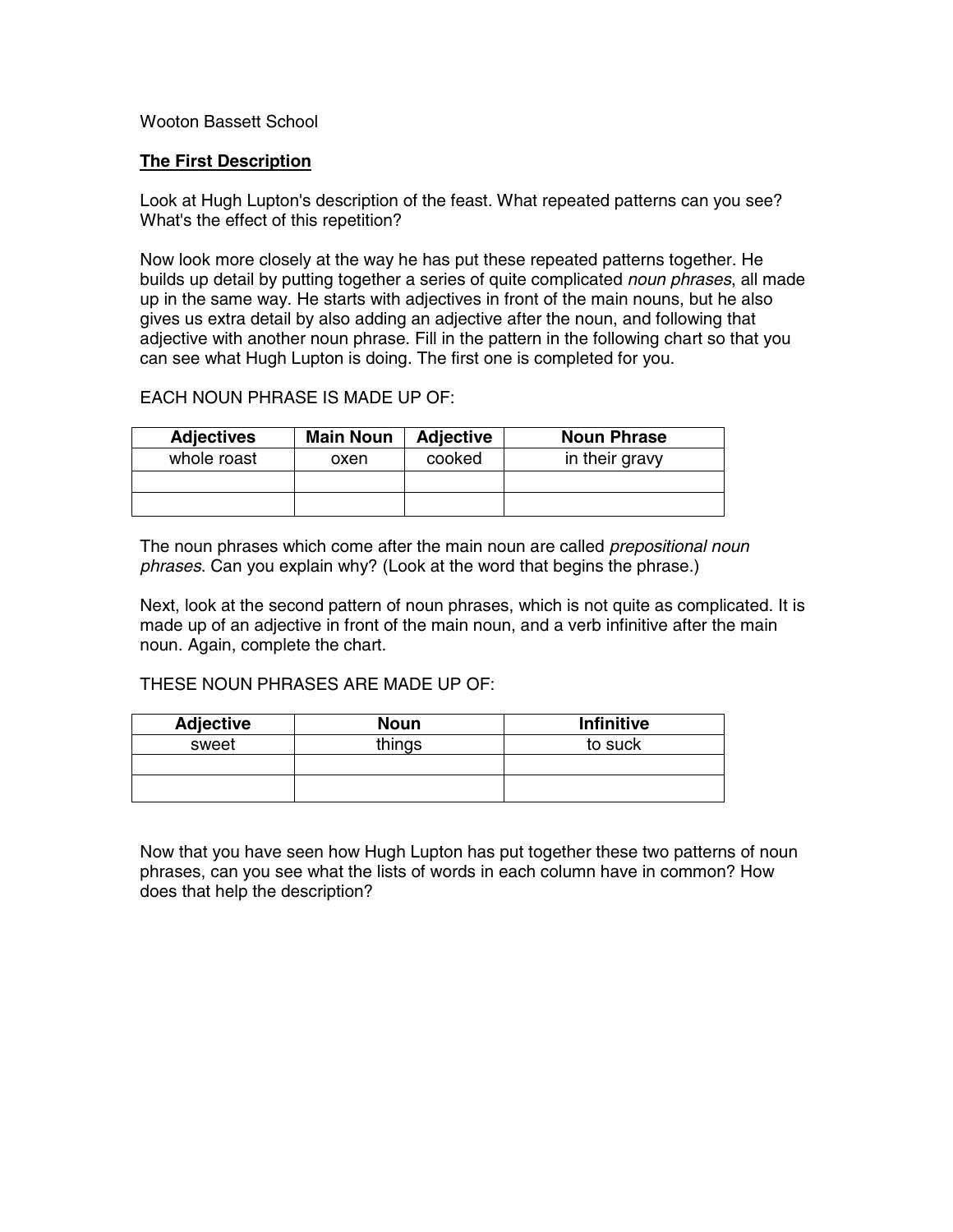#### **The Second Description**

In the second description Hugh Lupton uses slightly different patterns to build up detail. Look at the way each clause starts with the subject, then follows with the verb, with an adjective coming after the verbs. Where do you **normally** find adjectives? As before, fill in the chart to complete the pattern:

| <b>Subject</b> | Verb | <b>Adjective</b> |
|----------------|------|------------------|
| This knight    | was  | green            |
|                |      |                  |
|                |      |                  |
|                |      |                  |

Another pattern Hugh Lupton uses to build up detail is to give us a list of nouns with an adjective. Again, complete the chart:

| <b>Adjective</b> | <b>Noun</b> |
|------------------|-------------|
| great green      | beard       |
|                  |             |
|                  |             |
|                  |             |

What do (most of) the nouns in these two charts have in common? How has Hugh Lupton linked them to the first clause in this section of the description ('…and this knight was green')?

Hugh Lupton also gives us extra detail about the horse with a series of prepositional noun phrases at the end of this sentence. Fill in the missing words, again:

| <b>Preposition</b> | <b>Noun Phrase</b> |
|--------------------|--------------------|
| from               |                    |
|                    |                    |
|                    |                    |
|                    |                    |

Now look at the section of the description at the bottom left of the page. Hugh Lupton uses contrasting details, here. Can you find the phrase he repeats to make the contrast?

Finally, did you notice what the most common conjunction is, throughout these descriptions? Can you explain why Hugh Lupton keeps repeating this conjunction?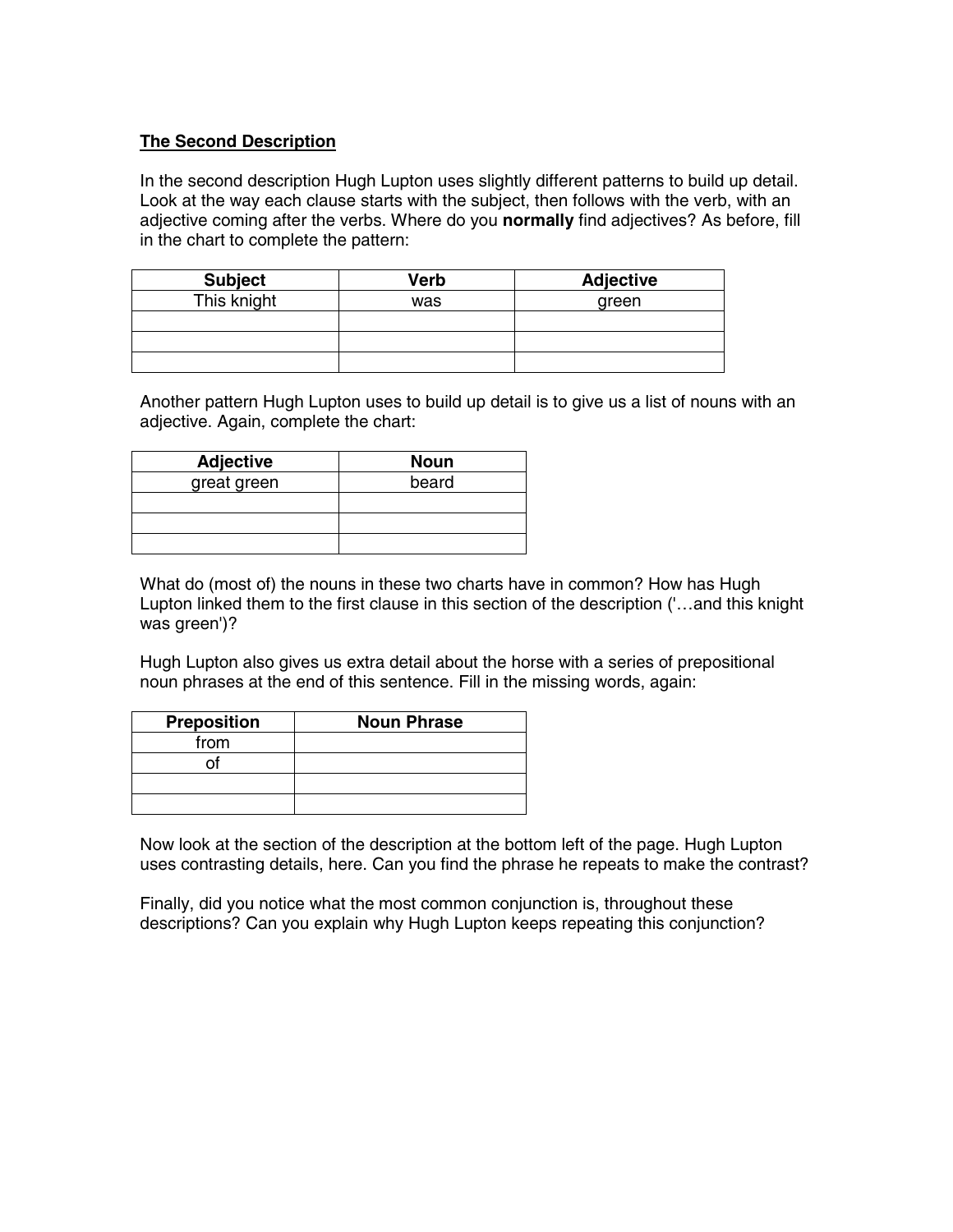## **Appendix 2 Bedfordshire LEA**

### **Five Oaks, 28 January 2000 First Contact – literacy lesson with year 6**

| English                | French                    | Spanish             | German           | Norwegian       |
|------------------------|---------------------------|---------------------|------------------|-----------------|
| Hello                  | Bonjour                   | ¡Hola!              | Guten Tag        | God dag         |
| What's your<br>name?   | Comment<br>t'appelles-tu? | ¿Cómo te<br>llamas? | Wie heisst du?   | Hva heter du?   |
| Where are you<br>from? | D'où viens-tu?            | ¿De dónde<br>eres?  | Woher kommst du? | Hyor er du fra? |

Pick out the question words. Pick out the verbs. Group them into two sorts of language. What are your reasons? Guess the language.

Look at the conversation and match up:

| Name         | Where from? |
|--------------|-------------|
| Carlo        | India       |
| Indira       | USA         |
| Maria        | Greece      |
| Konstantin   | Spain       |
| <b>Betty</b> | Italy       |
|              |             |

How did you work this out?

 $\mathbf{I}$ Or And Also Yes No

Can you find the Norwegian for the following…?

|    | Og  | <b>Nei</b> |
|----|-----|------------|
|    | Jeg | også       |
| μa |     | eller      |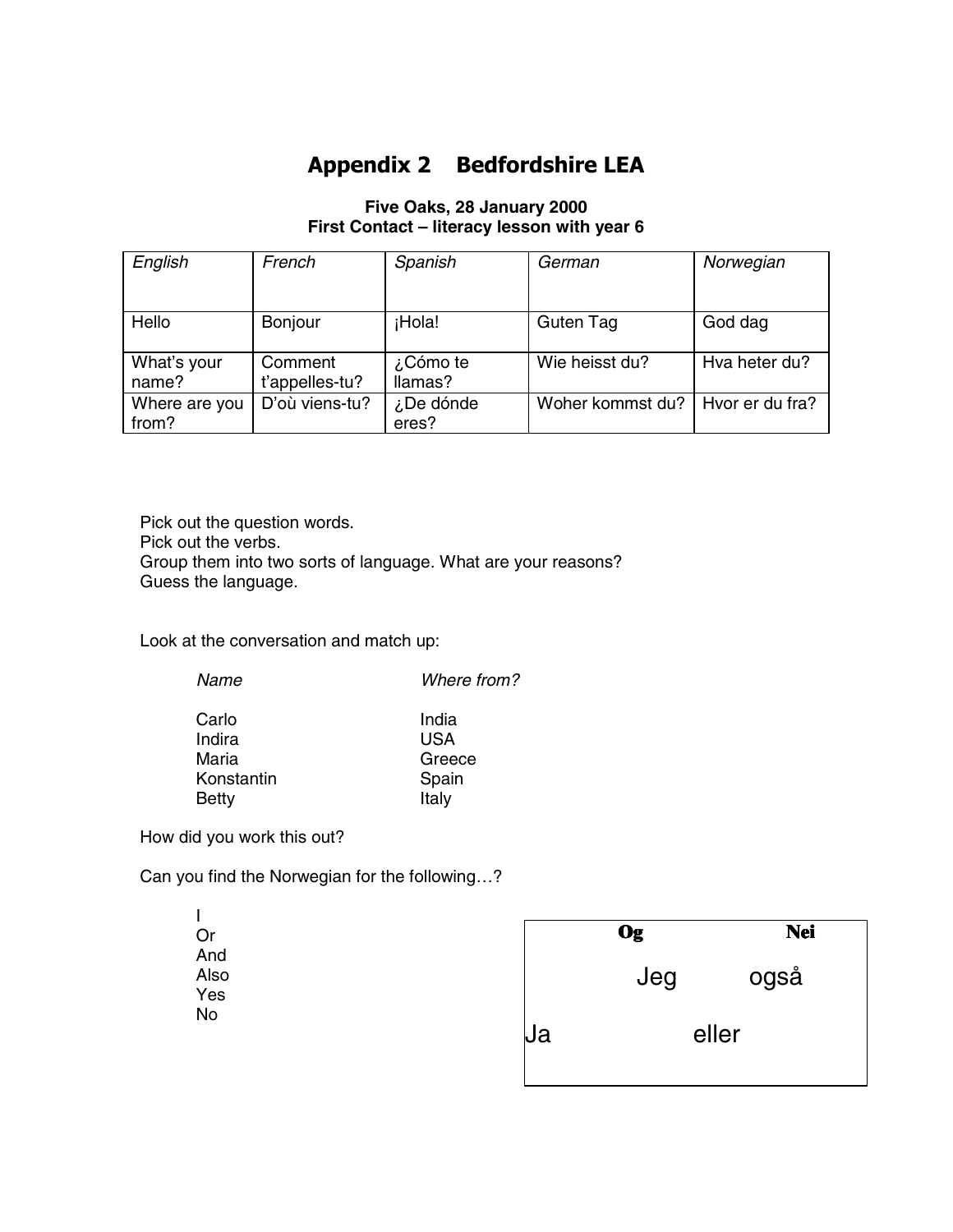#### **Commentary**

How this lesson linked to Literacy

 Made a link with previous work done on linguistic patterns, studying the Jabberwocky – nonsense for meaning.

 Reinforced knowledge of question words, and recognition of verbs, pronouns, etc. Drew attention to punctuation and how this dictates intonation, by analysing different conventions across the languages.

 Emphasised the importance of connectives and 'high frequency' words (eg and, or, also, etc.)

Developed skills in scanning reading for meaning.

Areas that weren't followed up, but which might be with a similar lesson structure

 Word order: how questions change the position of the verb, etc. Root words: other languages and their influence on English.

Parts of the MFL Programme of Study which were addressed by this lesson

- 1a. Interrelationship of sound and writing.
- 1b. Application of grammar across different languages.
- 2b. Correct pronunciation and intonation.
- 2c. Asking and answering questions.
- 2d. Initiating a conversation.
- 2g. Strategies for dealing with the unpredictable.
- 2h. Skimming and scanning reading
- 3b. Using context and other clues for interpreting meaning.
- 3c. Using knowledge of English when learning a foreign language.
- 4c. Considering own culture and comparing it with others.
- 4d. Considering experiences and perspectives of people from other countries.

Parts 2, 3 and 4 can be covered effectively by this kind of learning. Part 1 (Knowledge and understanding of the Target Language) and part 5 (knowledge, skills and understanding) will be less effectively covered.

Questions:

 What would be the long term effect on learners if exposure to parts 1 and 5 of the PoS were delayed and the study of a MFL at KEY STAGE2 were restricted to parts 2, 3 and 4?

 What level of fluency in a range of target languages would be required for effective teaching at KEY STAGE2 using such a model?

 What are the implications of time allocation at KEY STAGE3 and KEY STAGE4 if such a model were to be adopted?

 How would such a model affect take-up and quality of GCSE results in the first MFL? How would such a model affect take-up and quality of GCSE results in the second MFL?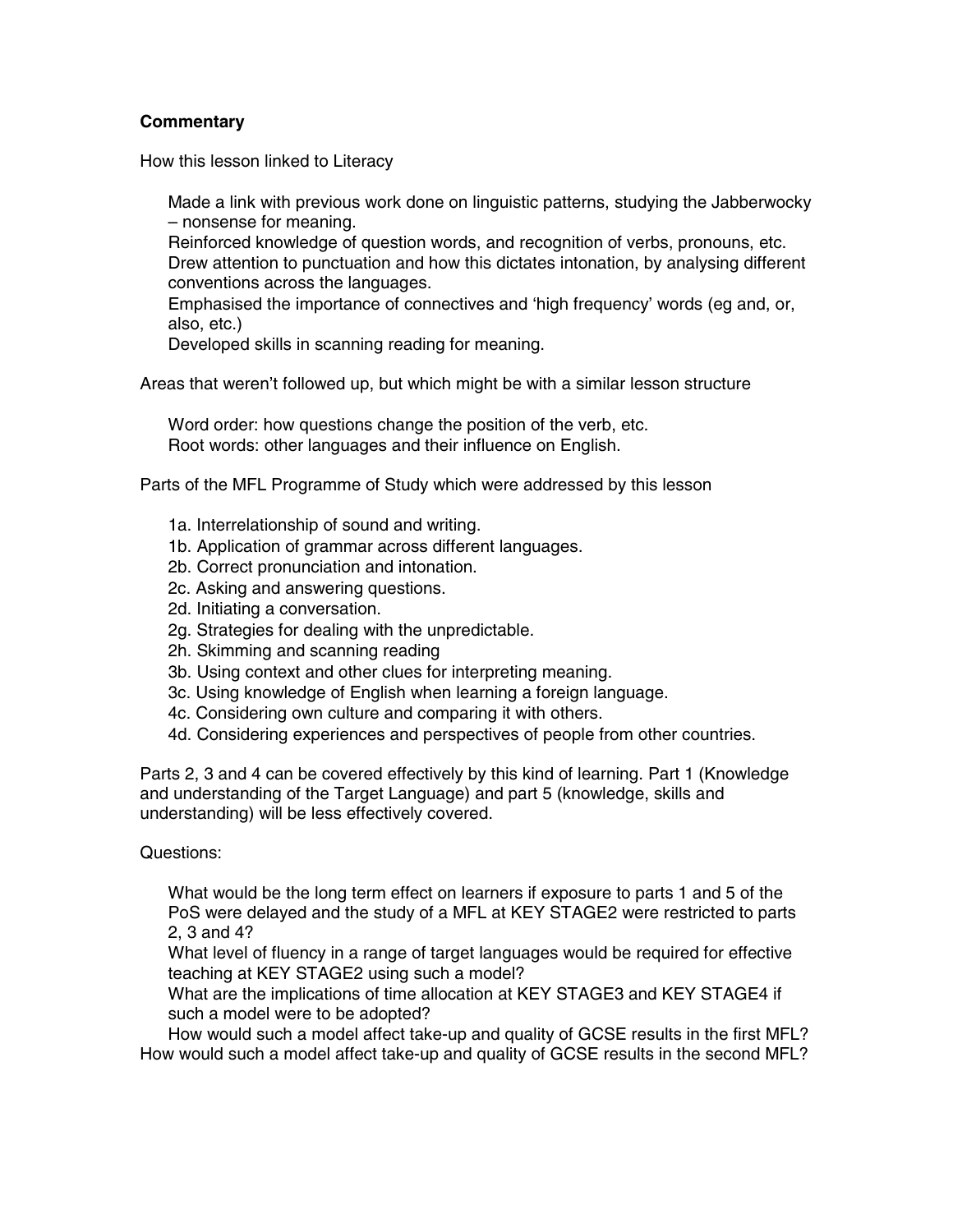#### **Bedfordshire LEA**

#### **Year 6 Literacy Lesson: Five Oaks, Monday 10 April 2000. IDIOMS**

|                | <b>Meaning</b>         | <b>Idiom</b>           | <b>Literal meaning</b>   | <b>French</b>     |
|----------------|------------------------|------------------------|--------------------------|-------------------|
|                | It's raining very hard | It's raining cats and  | It's raining axes/spears | Il pleut des      |
|                |                        | dogs                   |                          | hallebardes       |
| $\overline{c}$ | Show that you want to  | Put your hand up       | Lift up you finger       | Lever le doigt    |
|                | speak                  |                        |                          |                   |
| 3              | It was very quiet      | You could have heard   | You could have heard     | On aurait         |
|                |                        | a pin drop             | a mouse running          | entendu trotter   |
|                |                        |                        |                          | une souris        |
| 4              | Appearances can be     | You can't read a book  | He's not a monk just     | L'habit ne fait   |
|                | deceptive              | by its cover           | because he wears         | pas le moine      |
|                |                        |                        | robes                    |                   |
| 5 <sup>1</sup> | Hit someone very hard  | Smash someone's        | Break someone's          | Casser la gueule  |
|                | in the face            | face in                | throat                   | de quelqu'un      |
| 6              | She's pregnant         | She's got a bun in the | She's got a Punch and    | Elle a un         |
|                |                        | oven                   | Judy puppet in her       | polichinelle dans |
|                |                        |                        | drawers                  | le tiroir         |
|                | Keep on the good side  | Run with the hare and  | Look after the goat      | Ménager la        |
|                | of everybody           | hunt with the hounds   | and the cabbage          | chèvre et le      |
|                |                        |                        |                          | choux             |
| 8              | He's getting on my     | He's getting under my  | He's starting to heat    | Il commence à     |
|                | nerves                 | skin                   | up my ears               | m'echauffer les   |
|                |                        |                        |                          | oreilles          |
| 9              | A nut you can tighten  | wing nut               | An ear screw             | Un écrou à        |
|                | with your fingers only |                        |                          | oreilles          |
|                | Deep sleep             | Sleep of the dead      | A leaden sleep           | Un sommeil de     |
|                |                        |                        |                          | plomb             |
|                | I know that place very | I know that like the   | I know that like my      | Je connais ça     |
|                | well                   | back of my hand        | pocket                   | comme ma          |
|                |                        |                        |                          | poche             |
|                | To think you're more   | To be too big for your | To fart higher than      | Péter plus haut   |
|                | important than you are | boots                  | vour bottom              | que son cul       |

Get into groups of 4.

 Divide these phrases into three different groups (you must all agree on the grouping). Decide on a heading for each group.

 Explain to the rest of the class why you have divided the phrases in this way. Defend your decisions.

After listening to each group's explanations what have you learned? About idioms?

 About the French language? About French culture?

About English culture?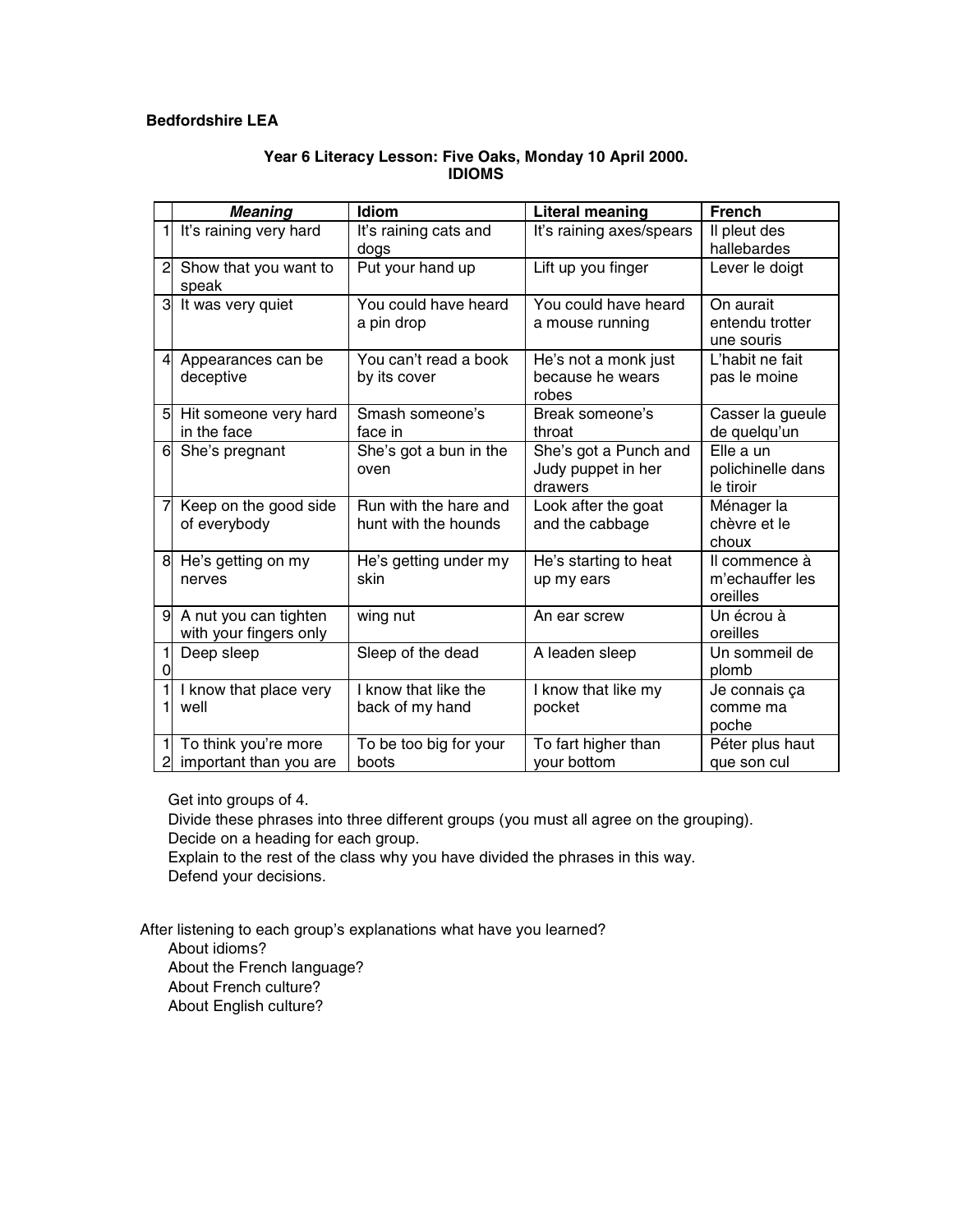#### Reserves

| It's really in fashion                            | It's really "in"       | C'est vachement "in"       |
|---------------------------------------------------|------------------------|----------------------------|
| Pedestrian                                        | Tyre-fodder            | Viande à pneus             |
| Lunch on the run                                  | Lunch on your thumb    | Déjeuner sur le pouce      |
| Look for a needle in a                            | Look for a needle in a | Chercher une aiguille      |
| haystack                                          | haystack               | dans                       |
|                                                   |                        | une botte de foin          |
| An eye for an eye                                 | Eye for eye            | Oeil pour oeil             |
| Handy man                                         | A man for every hand   | Un homme à toute main      |
| Idea running through my he An idea that's running |                        | Idée qui me trotte dans la |
|                                                   | through my brain       | cervelle                   |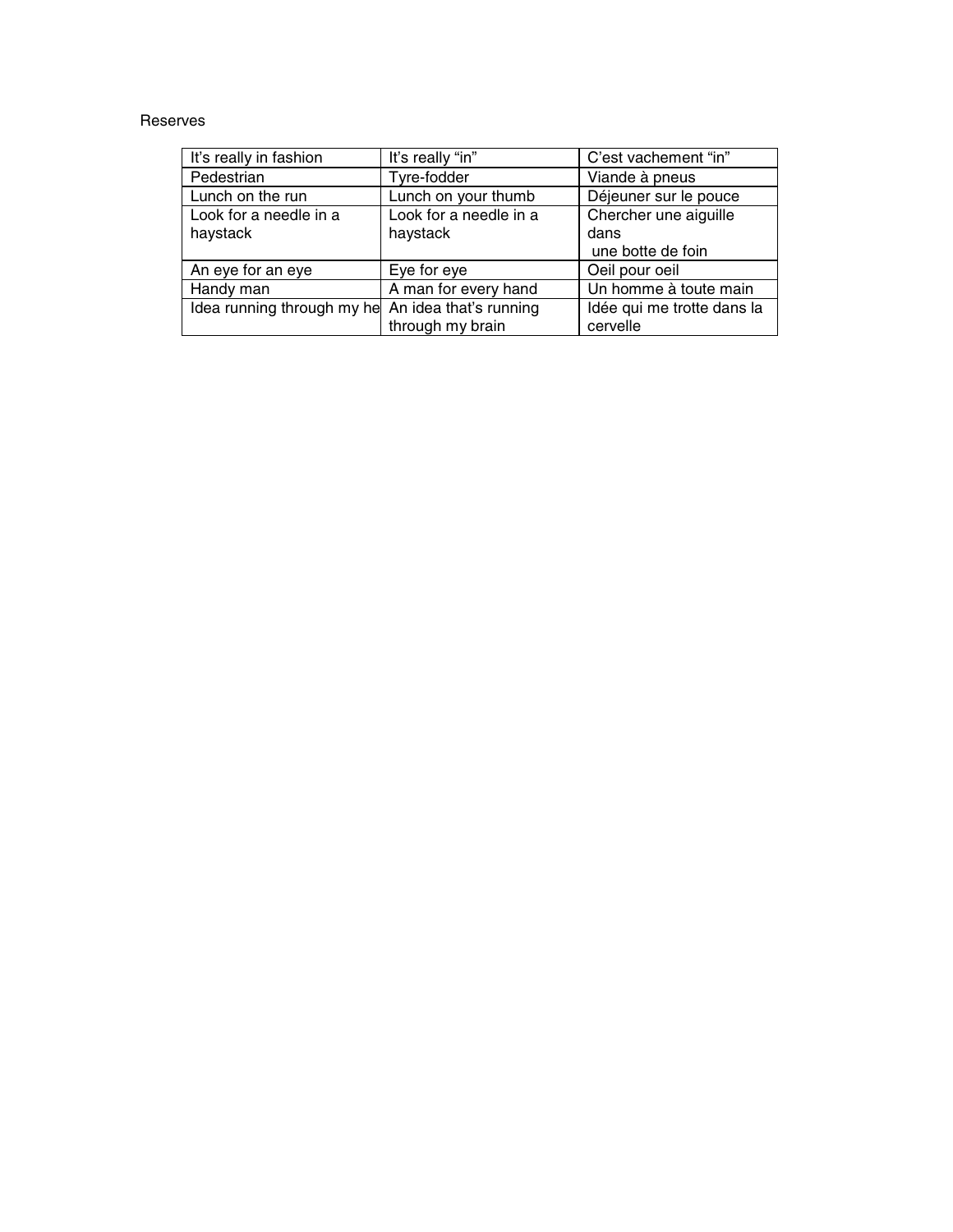## **CILT/QCA Conference Programmes and Participants' lists**





## **Literacy and Modern Foreign Languages**

*A CILT/ QCA Seminar*

#### **Tuesday 28 November 2000 CILT, London PROGRAMME**

| 12.15 | <b>Arrival</b><br><b>Buffet lunch</b>                                                                                                                                             |
|-------|-----------------------------------------------------------------------------------------------------------------------------------------------------------------------------------|
| 12.45 | <b>Welcome and Introduction</b><br>Dr Lid King, Director of CILT<br>Chris Maynard, Principal Officer for Modern Foreign Languages,<br>The Qualifications and Curriculum Authority |
| 12.55 | <b>Presentations and discussions</b><br>Reading and writing: words sentences, texts<br>Theme 1<br>Led by David Stork, Adviser, East Riding of Yorkshire LEA                       |
| 13.30 | Metalanguage: morphology and syntax<br>Theme 2<br>Led by Kevin Eames, Head of English, Wooton Bassett School, Swindon                                                             |
| 14.05 | <b>Starting points: messages from EAL</b><br>Theme 3<br>Led by Phillip Dobison, Head of Languages, Cranford Community School,<br><b>Hounslow</b>                                  |
| 14.45 | Tea and coffee<br><b>Break</b>                                                                                                                                                    |
| 15.15 | Making the links: planning and teaching<br>Theme 4<br>Led by Anne Feltham, Adviser, West Sussex LEA                                                                               |
| 15.50 | Work underway in Key Stages 2 and 3 in South Gloucestershire LEA<br>Mary Rose, Senior Adviser, South Gloucestershire LEA                                                          |
|       | Work underway at Key Stages 2 and 3 in Bedfordshire LEA<br>Chris Gill, Adviser, Bedfordshire LEA                                                                                  |
| 16.30 | Questions to projects, discussion and the way ahead<br>Led by Lid King                                                                                                            |
| 17.00 | Tea                                                                                                                                                                               |
| 17.30 | <b>Close of seminar</b>                                                                                                                                                           |
|       |                                                                                                                                                                                   |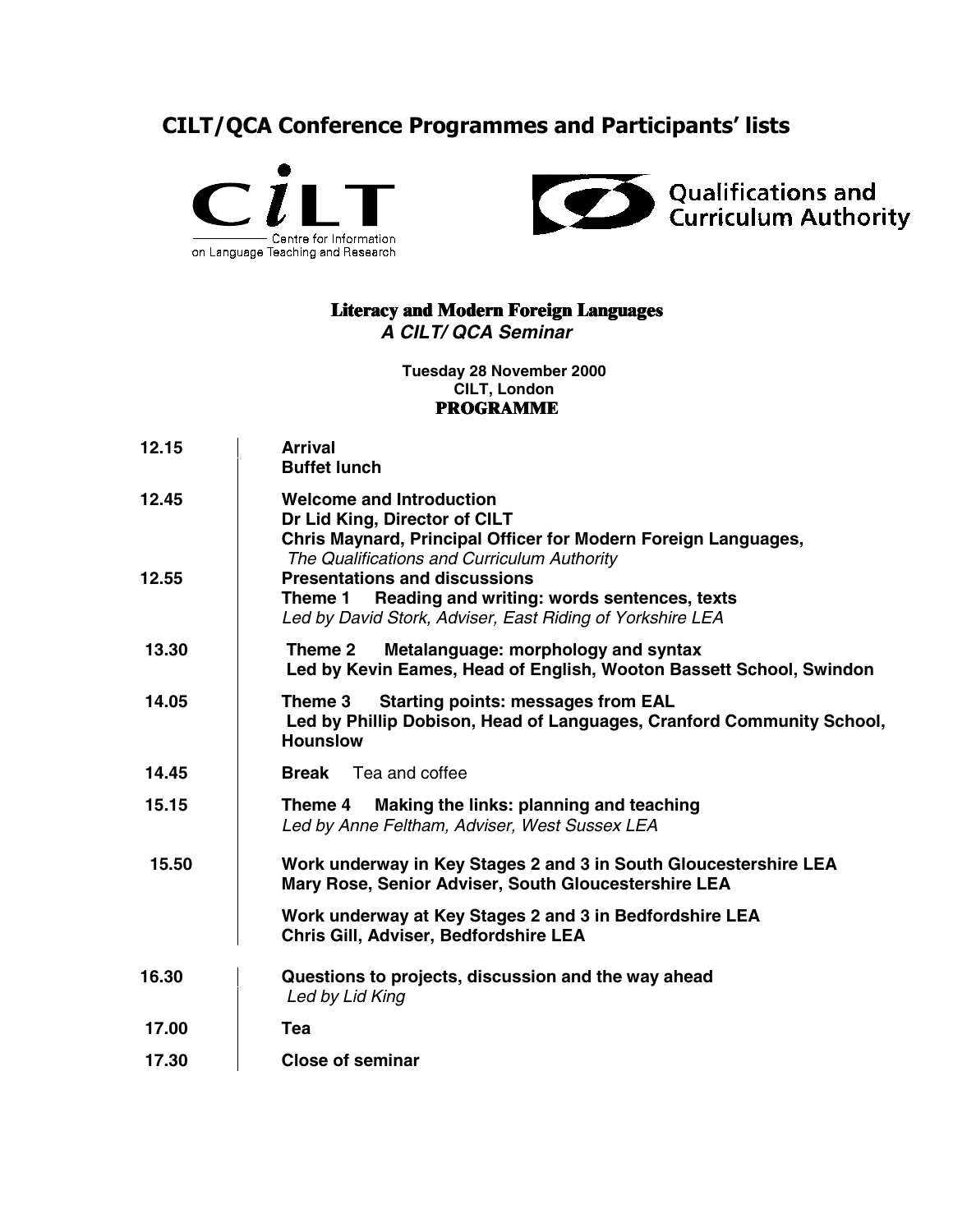



### *LITERACY AND MODERN FOREIGN LANGUAGES* **A CILT / QCA seminar**

**Tuesday 28 November 2000**

# **PARTICIPANTS**

Peter BoaKey Stage CILT Catherine Cheater **CILT** Steven Fawkes BBC Education Christopher Gill Bedfordshire LEA Lid King **CILT** Patricia McLagan CILT Adriana Pavone London Margaret Twiss Leighton Middle School

Dorothy Brown **Beverley High School, East Riding** Angela Cooper South Gloucestershire Council Anne Dareys St Martin's College, Lancaster Philip Dobison Cranford Community High School, Hounslow Kevin Eames Wootton Bassett School, Swindon Anne Feltham West Sussex Comenius Centre, Crawley Kate Green Qualifications and Curriculum Authority (QCA) Pam Haezewindt **Leicestershire Comenius Centre/ Leicestershire LEA**<br>Andrew Harrett **Andrew Cualifications and Curriculum Authority (QCA**) Qualifications and Curriculum Authority (QCA) Justine Hermsen Five OaKey Stage Middle School, Bedfordshire Sharon Japp Beverley High School, East Riding Madeleine Jenkins **Board of Studies, Victoria, Australia** Jane Jones King's College, London Terry Lamb University of Nottingham Chris Maynard Qualifications and Curriculum Authority (QCA) Isobel Moore Wootton Bassett School, Swindon Cathy Pomphrey University of North London Rosanna Raimato **Sir Bernard Lovell Language College, Bristol** Mary Rose South Gloucestershire Council Gillian Scobie De Montfort University Eddie Slater **Cathall Community College, West Sussex** David Stork + guests York Comenius Centre Ann Swarbrick Open University, Milton Keynes Christopher Thorne Centre for Professional Development Karen Turner **Institute of Education, London**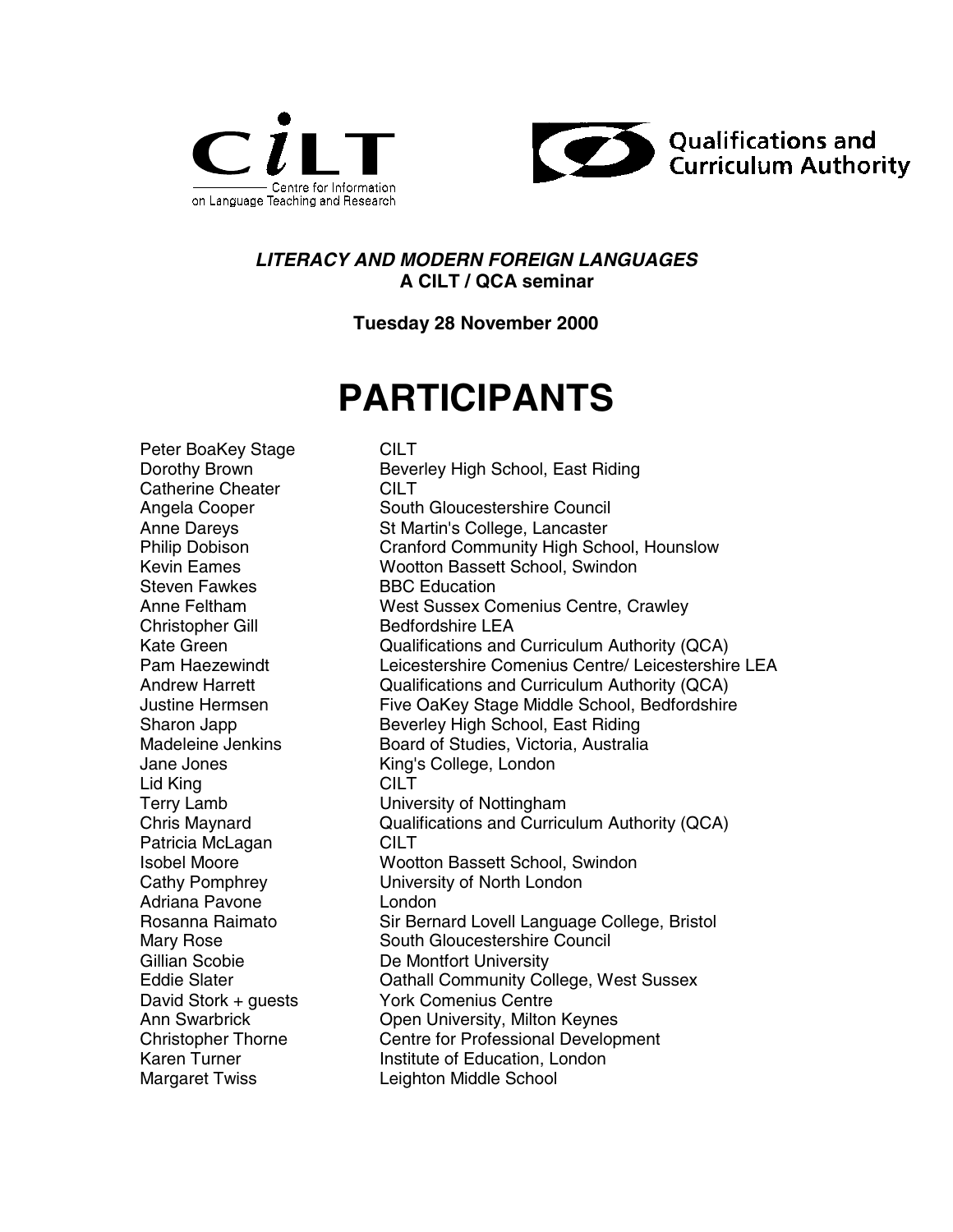



### **Literacy and Modern Foreign Languages**

*A CILT/ QCA Conference*

## **24 and 25 September University of Nottingham**

## **PROGRAMME**

## **Friday 24 September**

| 10.30           | <b>Arrival</b><br><b>Tea and Coffee</b>                                                                                                   | <b>Hugh Stewart</b><br>Hall         |
|-----------------|-------------------------------------------------------------------------------------------------------------------------------------------|-------------------------------------|
| 11.00           | The CILT/ QCA initiative: background and context<br>Dr Lid King, Director of CILT                                                         | <b>Hugh Stewart</b><br>Hall library |
| 11.20           | The National Literacy Strategy<br>Sue Hackman, Regional Director, National Literacy Strategy                                              |                                     |
|                 | Rationale<br><b>Update on implementation</b><br>Implications                                                                              |                                     |
| 12.00           | Discussion forum on the National Literacy Strategy<br>Chair: Dr Lid King                                                                  |                                     |
| 12.30           | Lunch                                                                                                                                     | Dining Hall                         |
| 14.00           | Reading and writing: words, sentences, texts<br>Theme 1<br>Introduced by David Stork, MFL Adviser, East Riding of Yorkshire<br><b>LEA</b> |                                     |
| 14.15           | <b>Discussion in groups</b>                                                                                                               |                                     |
| 15.15           | <b>Break</b><br>Tea and coffee                                                                                                            |                                     |
| 15.30           | Metalanguage: morphology and syntax<br>Theme 2<br>Introduced by Kevin Eames, Head of English, Wootton Bassett<br>School, Swindon          |                                     |
| 15.45           | Discussion in groups                                                                                                                      |                                     |
| 16.45           | <b>Break</b><br>Tea and coffee                                                                                                            |                                     |
| 17.00-<br>18.00 | <b>Option Sessions</b><br>These will be finalised and announced during the morning                                                        |                                     |
| 19.00           | <b>Dinner</b><br>After dinner there will be informal discussions                                                                          | Dining Hall                         |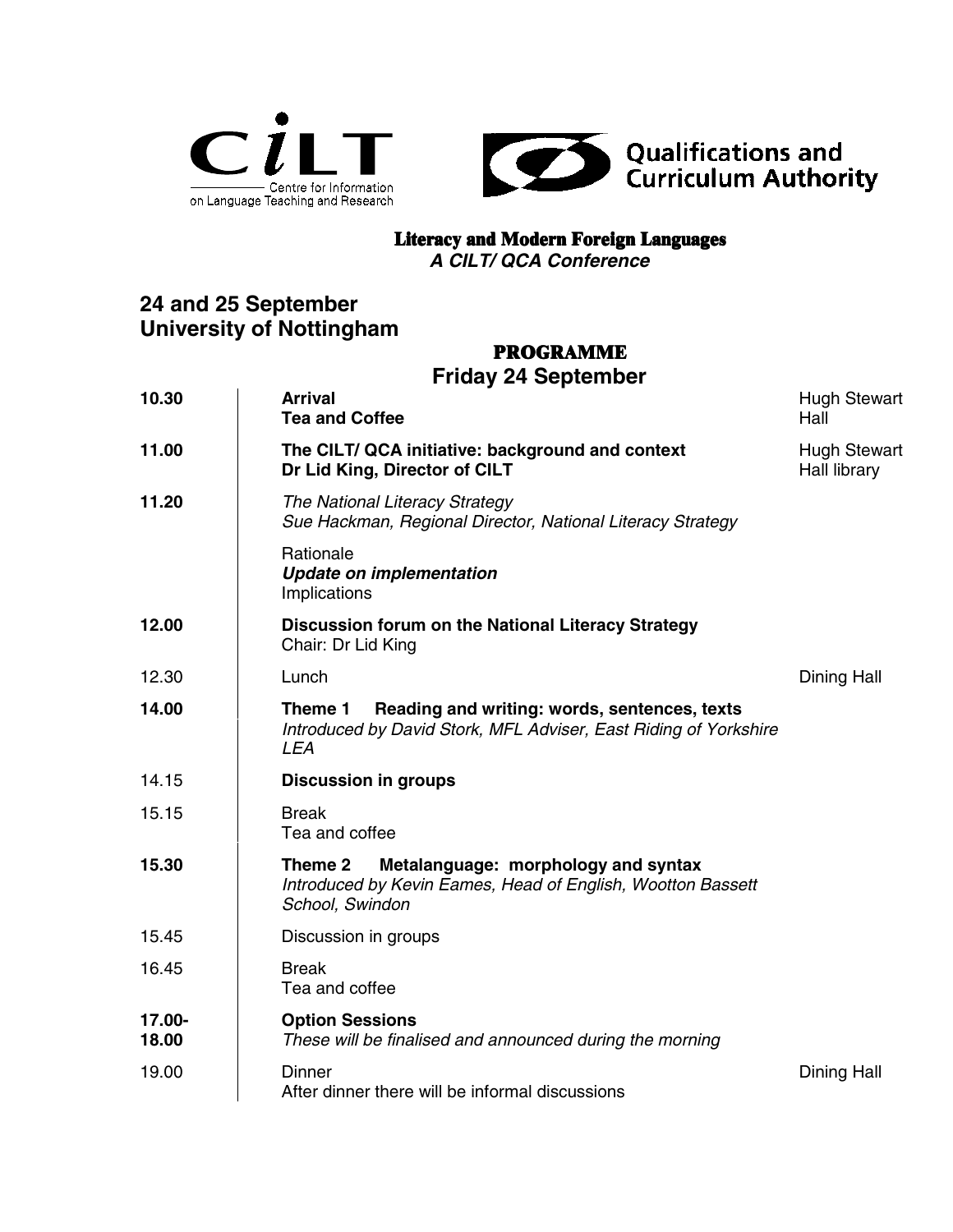## **Saturday 25 September**

| 09.00 | Presentation of feedback from discussion groups on themes 1<br>and 2                                                                                     | Hugh<br>Stewart<br>Hall<br>library |
|-------|----------------------------------------------------------------------------------------------------------------------------------------------------------|------------------------------------|
| 09.30 | <b>Starting points: messages from EAL</b><br>Theme 3<br>Introduced by Phillip Dobbison, Head of Languages, Cranford<br><b>Community School, Hounslow</b> |                                    |
| 09.45 | Discussion in groups                                                                                                                                     |                                    |
| 10.30 | <b>Break</b><br>Tea and coffee                                                                                                                           |                                    |
| 10.45 | Making the links: planning and teaching<br>Theme 4<br>Introduced by Anne Feltham, MFL Adviser, West Sussex LEA                                           |                                    |
| 11.00 | Discussion in groups                                                                                                                                     |                                    |
| 12.00 | <b>Final Forum</b><br>Chair: Dr Lid King, Director of CILT                                                                                               |                                    |
|       | Feedback on themes 3 and 4                                                                                                                               |                                    |
| 12.15 | Reflections on the conference and the initiative as a whole                                                                                              |                                    |
| 12.45 | <b>Closing remarks</b><br>QCA and CILT                                                                                                                   |                                    |
| 13.00 | Lunch                                                                                                                                                    | Dining<br>Hall                     |
|       | Close                                                                                                                                                    |                                    |